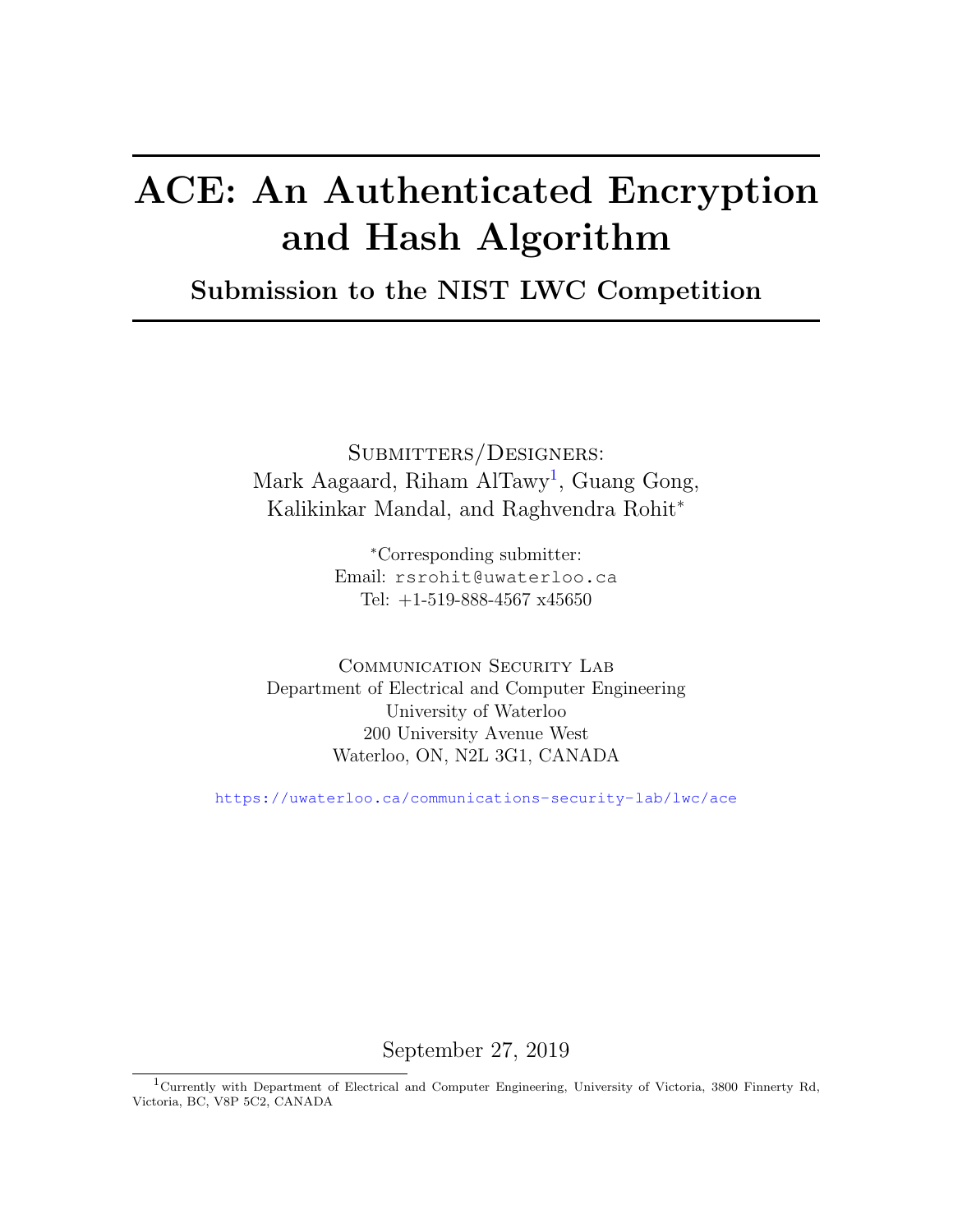## **Contents**

| $\mathbf{1}$            |         | <b>Introduction</b>    |                          | $\overline{7}$ |
|-------------------------|---------|------------------------|--------------------------|----------------|
|                         | 1.1     |                        |                          | 8              |
|                         | 1.2     |                        |                          | 9              |
| $\bf{2}$                |         | <b>Specification</b>   |                          | 10             |
|                         | 2.1     | Parameters             |                          | 10             |
|                         |         | 2.1.1                  |                          | 10             |
|                         |         | 2.1.2                  |                          | 11             |
|                         | $2.2\,$ |                        |                          | 11             |
|                         | 2.3     |                        | The ACE Permutation      | 11             |
|                         |         | 2.3.1                  |                          | 11             |
|                         |         | 2.3.2                  |                          | 12             |
|                         | 2.4     |                        |                          | 14             |
|                         |         | 2.4.1                  |                          | 15             |
|                         |         | 2.4.2                  |                          | 15             |
|                         |         | 2.4.3                  |                          | 16             |
|                         |         | 2.4.4                  |                          | 16             |
|                         |         | 2.4.5                  |                          | 16             |
|                         |         | 2.4.6                  |                          | 16             |
|                         |         | 2.4.7                  |                          | 17             |
|                         |         | 2.4.8                  |                          | 17             |
|                         | 2.5     |                        |                          | 17             |
|                         |         | 2.5.1                  |                          | 18             |
|                         |         | 2.5.2                  |                          | 18             |
|                         |         | 2.5.3                  |                          | 18             |
|                         |         | 2.5.4                  |                          | 18             |
| 3                       |         | <b>Security Claims</b> |                          | 20             |
| $\overline{\mathbf{4}}$ |         |                        | <b>Security Analysis</b> | 21             |
|                         | 4.1     |                        |                          | 21             |
|                         | 4.2     |                        |                          | 21             |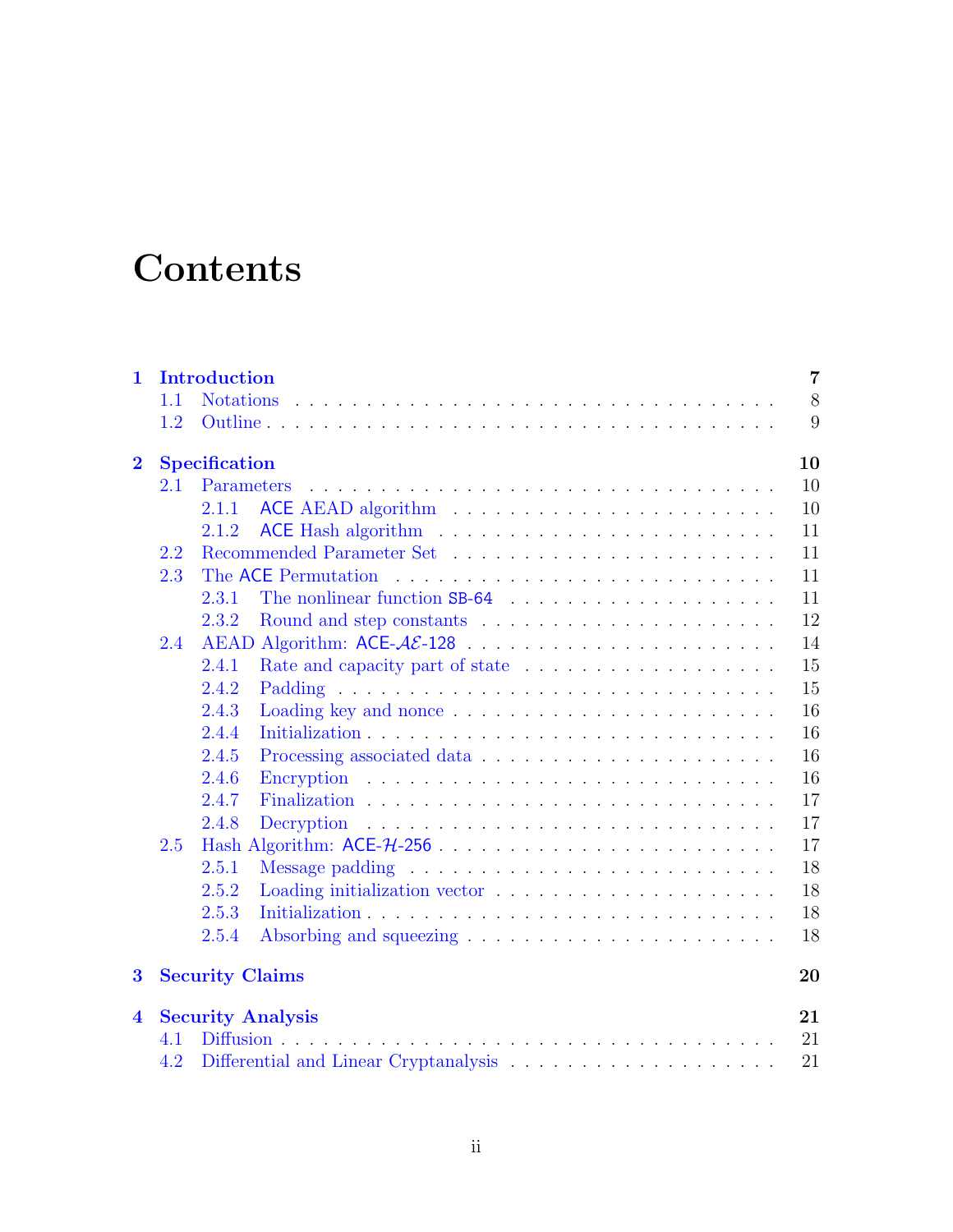|              |     | Expected bounds on the maximum probabilities of differential<br>4.2.1                             |        |
|--------------|-----|---------------------------------------------------------------------------------------------------|--------|
|              |     |                                                                                                   | 22     |
|              | 4.3 |                                                                                                   | 22     |
|              | 4.4 |                                                                                                   | 24     |
|              | 4.5 |                                                                                                   | 25     |
| $\bf{5}$     |     | <b>Design Rationale</b>                                                                           | 26     |
|              | 5.1 | Choice of the Mode: sLiSCP Sponge Mode                                                            | 26     |
|              | 5.2 |                                                                                                   | 27     |
|              | 5.3 |                                                                                                   | 28     |
|              | 5.4 |                                                                                                   | 28     |
|              | 5.5 | Linear Layer: $\pi = (3, 2, 0, 4, 1) \dots \dots \dots \dots \dots \dots \dots \dots \dots \dots$ | 29     |
|              | 5.6 |                                                                                                   | 29     |
|              |     | 5.6.1                                                                                             | 29     |
|              |     | 5.6.2                                                                                             | 29     |
|              | 5.7 |                                                                                                   | 31     |
|              | 5.8 |                                                                                                   | 32     |
|              | 5.9 |                                                                                                   | 32     |
| 6            |     | <b>Hardware Design and Analysis</b>                                                               | 33     |
|              | 6.1 |                                                                                                   | 33     |
|              | 6.2 |                                                                                                   | 34     |
|              |     | 6.2.1                                                                                             | 35     |
|              |     | 6.2.2                                                                                             | 37     |
|              |     | 6.2.3                                                                                             | 40     |
|              | 6.3 |                                                                                                   | $42\,$ |
|              |     | 6.3.1                                                                                             | 42     |
|              |     | 6.3.2                                                                                             | 47     |
|              | 6.4 |                                                                                                   | 51     |
|              |     | 6.4.1<br>Tool configuration and implementation technologies $\ldots \ldots$                       | 52     |
|              |     | 6.4.2                                                                                             | 52     |
| 7            |     | <b>Efficiency Analysis in Software</b>                                                            | 55     |
|              | 7.1 |                                                                                                   | 55     |
|              | 7.2 |                                                                                                   | 58     |
| $\mathbf{A}$ |     | <b>Other NIST-LWC Submissions</b>                                                                 | 64     |
| B.           |     | <b>Test Vectors</b>                                                                               | 65     |
|              | B.1 |                                                                                                   | 65     |
|              | B.2 |                                                                                                   | 66     |
|              | B.3 |                                                                                                   | 66     |
|              |     |                                                                                                   | 66     |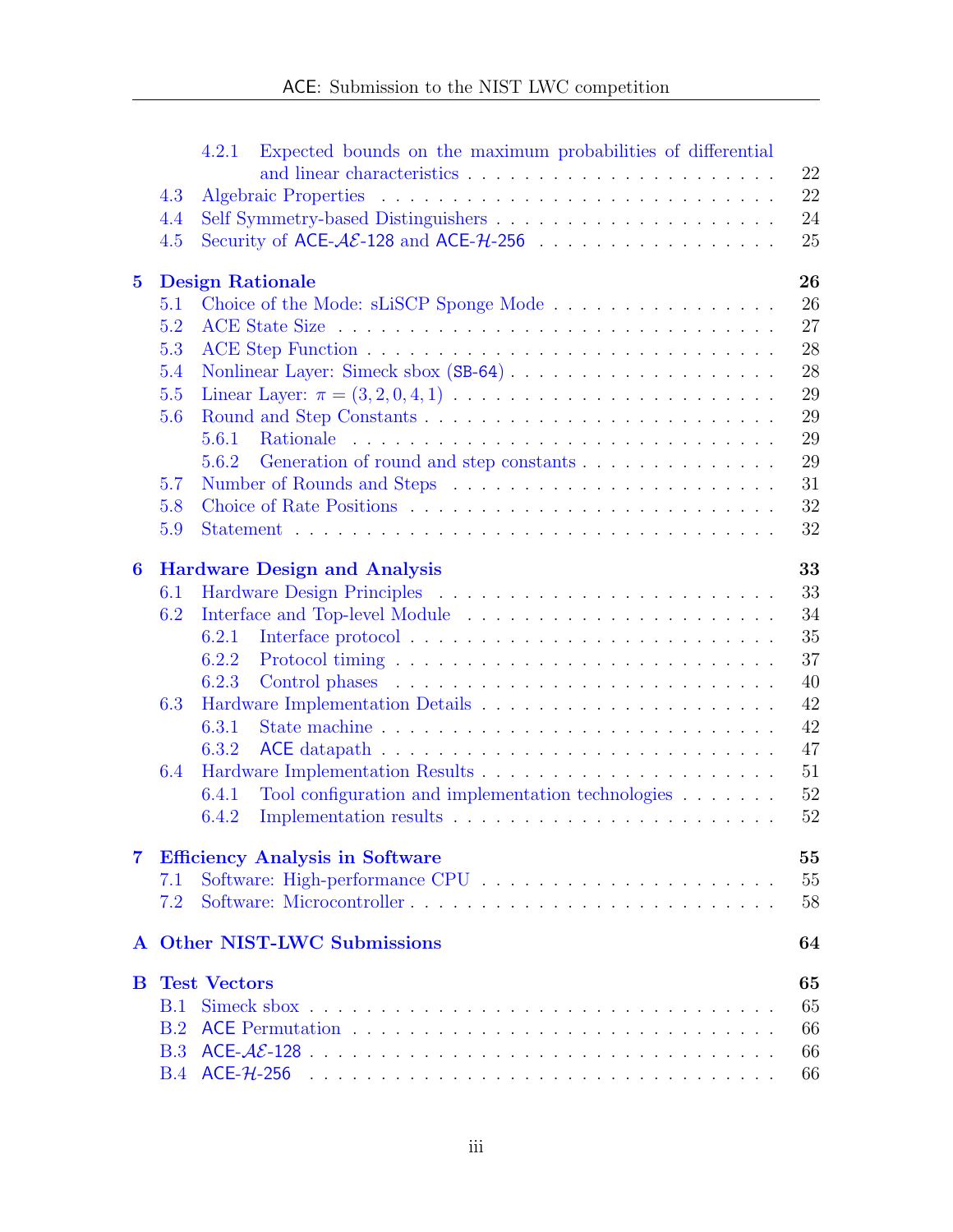### [C Constants: Sequence to Hex Conversion](#page-66-0) 67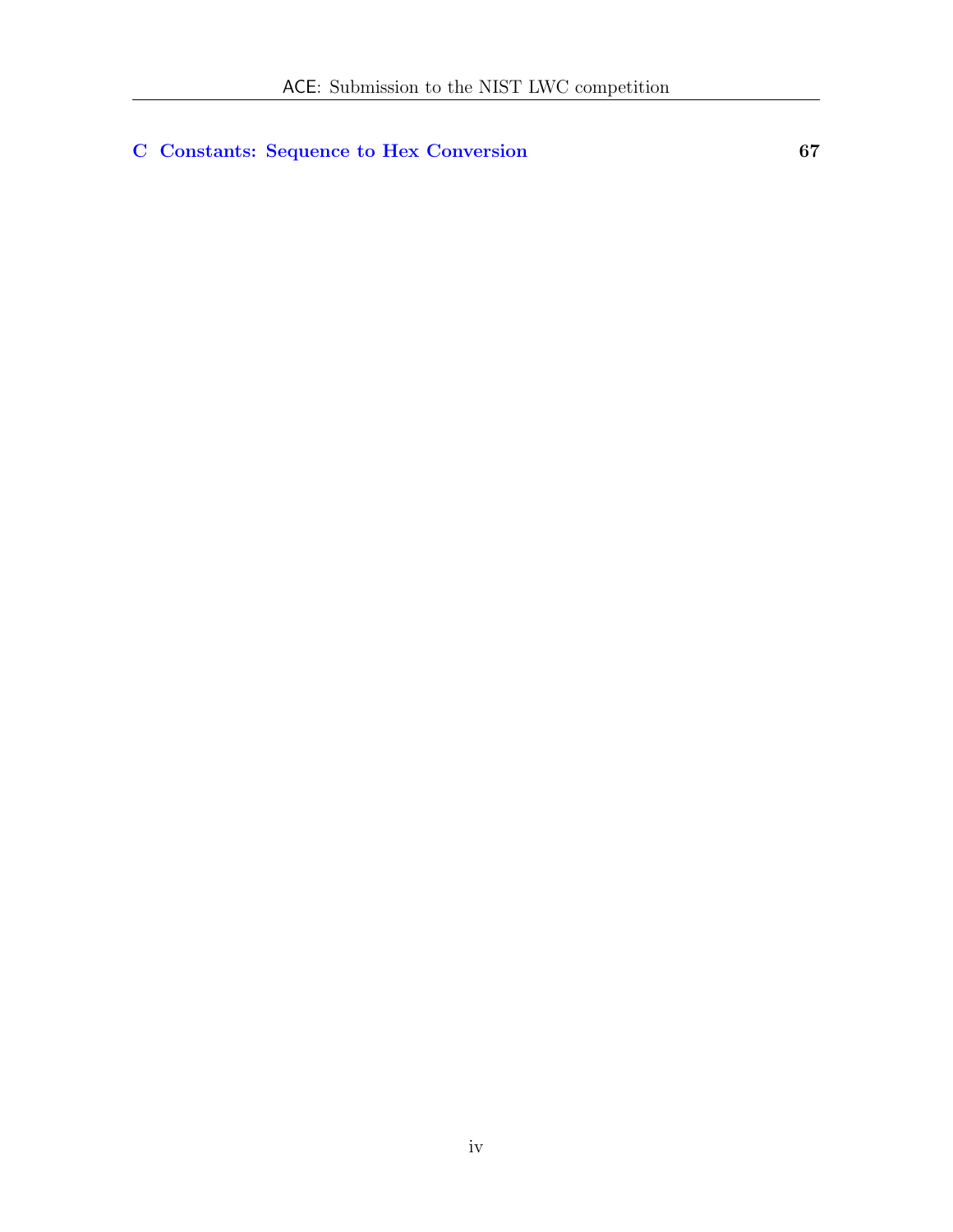## List of Figures

| 2.1  |                                                                                                       | 12 |
|------|-------------------------------------------------------------------------------------------------------|----|
| 2.2  |                                                                                                       | 12 |
| 2.3  | Schematic diagram of ACE- $AE$ -128 AEAD algorithm                                                    | 15 |
| 2.4  |                                                                                                       | 18 |
| 5.1  |                                                                                                       | 30 |
| 5.2  | Schematic of the 3-way parallel LFSR for generation of the constants.                                 | 30 |
| 5.3  |                                                                                                       | 31 |
| 6.1  | Top-level $ACE$ module and the interface with the environment $\dots$                                 | 35 |
| 6.2  |                                                                                                       | 36 |
| 6.3  | Timing diagram: Loading and initialization during $ACE-A\mathcal{E}$ -128                             | 38 |
| 6.4  |                                                                                                       | 39 |
| 6.5  | Timing of tag phase during $ACE-A\mathcal{E}$ -128                                                    | 39 |
| 6.6  |                                                                                                       | 41 |
| 6.7  |                                                                                                       | 43 |
| 6.8  |                                                                                                       | 43 |
| 6.9  |                                                                                                       | 46 |
| 6.10 |                                                                                                       | 46 |
|      | 6.11 State machine: Encryption and decryption                                                         | 47 |
|      | 6.12 The ACE-datapath $\ldots \ldots \ldots \ldots \ldots \ldots \ldots \ldots \ldots \ldots \ldots$  | 48 |
|      | 6.13 Area <sup>2</sup> vs Throughput $\ldots \ldots \ldots \ldots \ldots \ldots \ldots \ldots \ldots$ | 53 |
|      |                                                                                                       |    |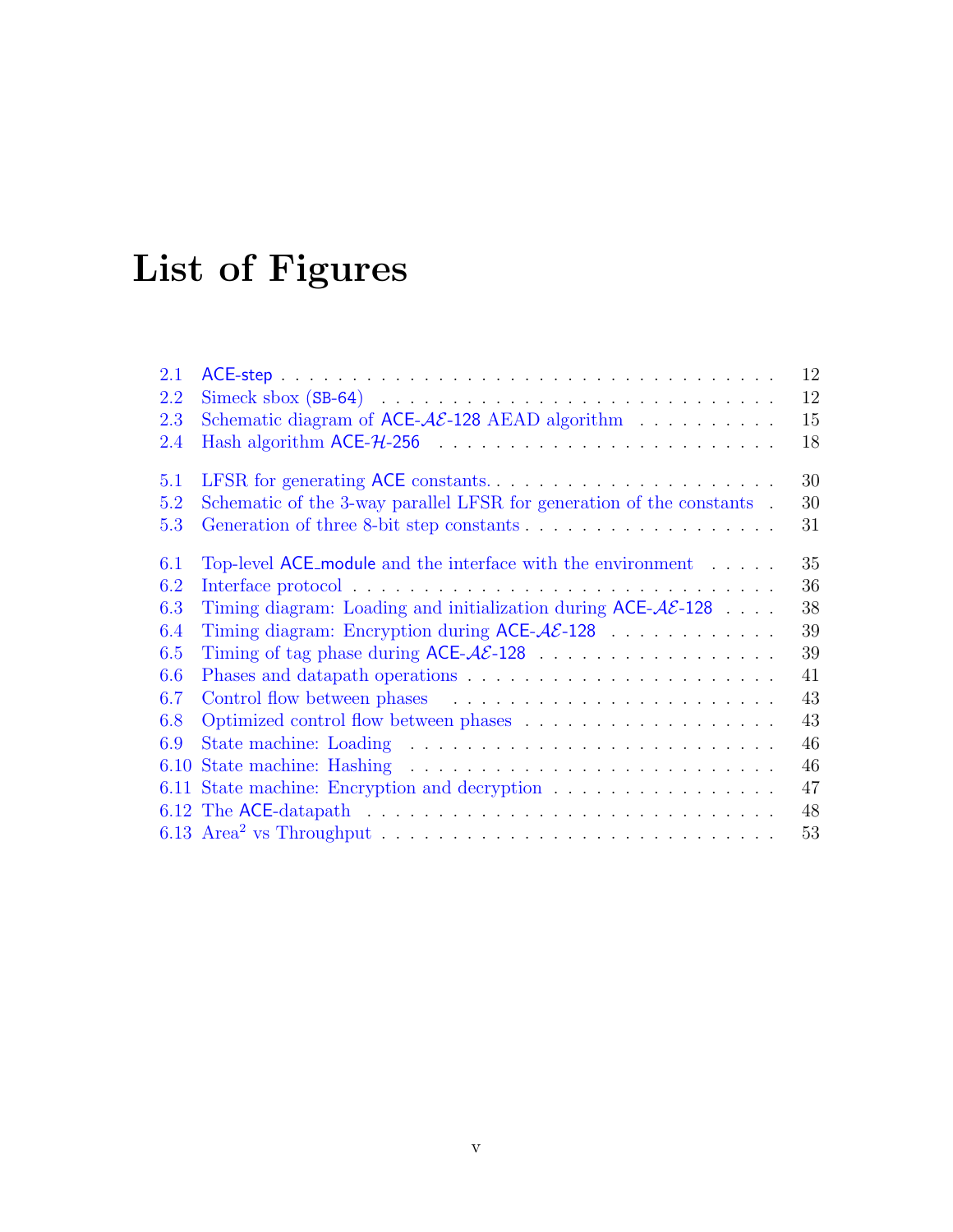## List of Tables

| 2.1  | Recommended parameter set for ACE- $A\mathcal{E}$ -128 and ACE- $H$ -256   | 11     |
|------|----------------------------------------------------------------------------|--------|
| 2.2  |                                                                            | 13     |
| 3.1  |                                                                            | 20     |
| 3.2  |                                                                            | 20     |
| 4.1  | Minimum number of active Simeck sboxes for s-step ACE                      | 23     |
| 4.2  |                                                                            | 24     |
| 4.3  |                                                                            | 24     |
| 5.1  |                                                                            | $32\,$ |
| 6.1  |                                                                            | 34     |
| 6.2  |                                                                            | 34     |
| 6.3  | Control table for datapath based on phases from Figure $6.6$               | 42     |
| 6.4  |                                                                            | 50     |
| 6.5  |                                                                            | 50     |
| 6.6  |                                                                            | 50     |
| 6.7  | ACE permutation hardware area estimate and implementation results.         | 51     |
| 6.8  |                                                                            | $52\,$ |
| 6.9  |                                                                            | 53     |
| 6.10 |                                                                            | 54     |
| 7.1  | Benchmarking the results for the ACE permutation and its modes             | 58     |
| 7.2  | Performance of ACE on microcontrollers at a clock frequency of 16 MHz      | 59     |
| A.1  | Submissions with sLISCP-light like permutations                            | 64     |
| B.1  |                                                                            | 66     |
| C.1  | Generation of round and step constants for $i = 0, \ldots, \ldots, \ldots$ | 68     |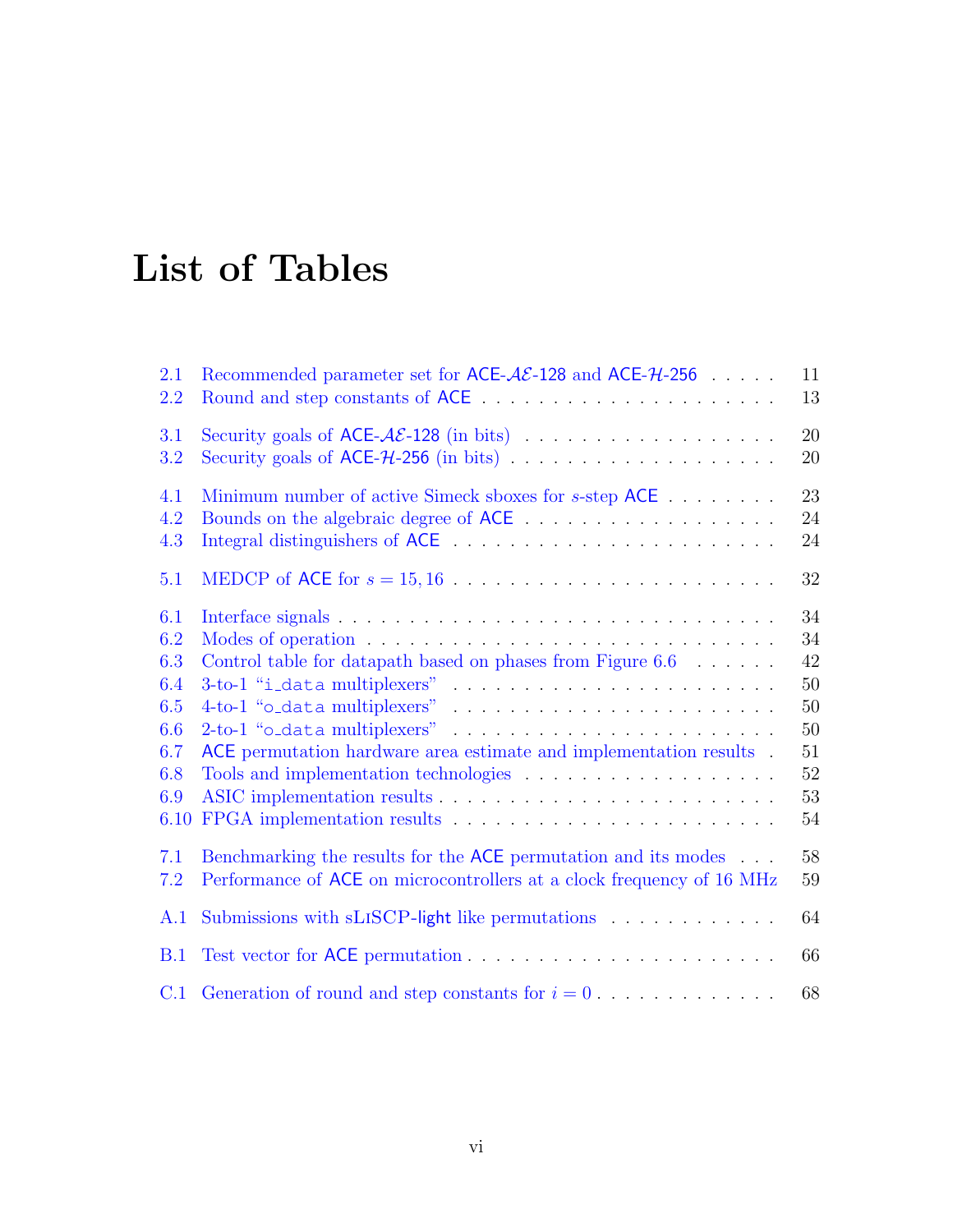# <span id="page-6-0"></span>Chapter 1 Introduction

ACE, often known as one of the strongest cards in a deck of cards, is a 320-bit lightweight permutation. It is designed to achieve a balance between hardware cost and software efficiency for both Authenticated Encryption with Associated Data (henceforth "AEAD") and hashing functionalities, while providing sufficient security margins. To accomplish these goals, ACE components and its mode of operation are adopted from well known and analyzed cryptographic primitives. In a nutshell, the design of ACE, its security, functionalities and the features it offers are described as follows.

- ACE core operations. Bitwise XORs and ANDs, left cyclic shifts and 64-bit word shuffles
- ACE nonlinear layer. Unkeyed round-reduced Simeck block cipher [\[30\]](#page-62-0) with blocksize of 64-bits, which provides good cryptographic properties and low hardware cost
- ACE linear layer. Five 64-bit words are shuffled in an  $(3, 2, 0, 4, 1)$  order, which offers good resistance against differential and linear cryptanalysis
- ACE security. Simple analysis and security bounds provided using automated tools such as CryptoSMT solver [\[25\]](#page-62-1) and Gurobi [\[1\]](#page-60-0)
- Functionality. All-in-one primitive, provides both AEAD and hashing functionalities using the same hardware circuit
- ACE mode of operation. Unified sponge duplex mode  $[5]$
- Security of ACE modes. 128-bit security
- Hardware performance. Efficient in hardware. Achieves a throughput of 360 Mbps and has an area of 4250 GE in a 65 nm ASIC. Implementation results are presented for four ASIC libraries and two FPGAs along with parallel implementations.
- Software performance. Bit-sliced implementation of ACE permutation achieves a speed of 9.97 cycles/byte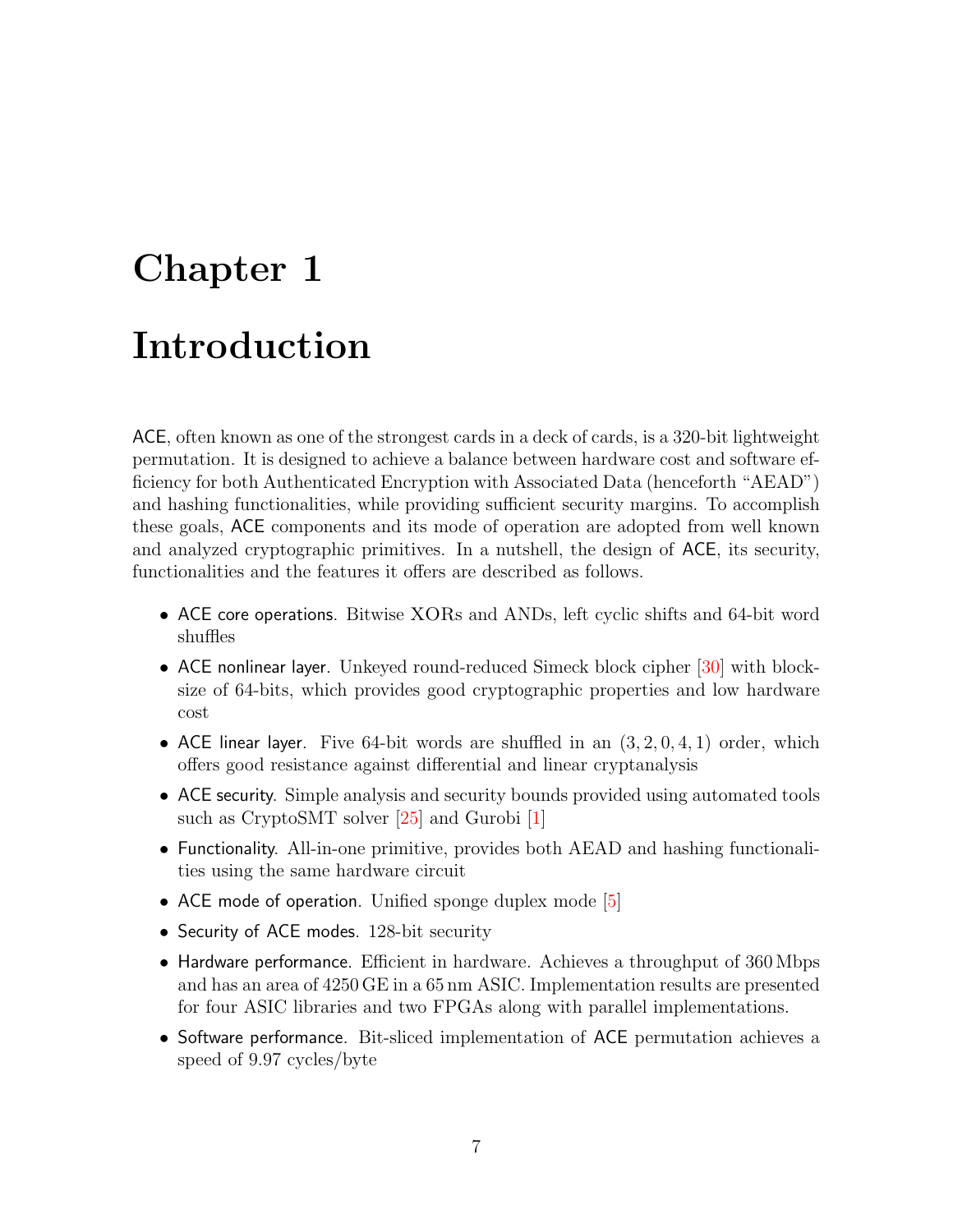| Notation                                 | Description                                                                               |
|------------------------------------------|-------------------------------------------------------------------------------------------|
| $X \odot Y, X \oplus Y, X  Y$            | bitwise AND, XOR and concatenation of $X$ and $Y$                                         |
| X                                        | length of $X$ in bits                                                                     |
| $\{0,1\}^n$ , $\{0,1\}^{\star}$ , $\phi$ | length $n$ bitstring, variable length bitstring, empty string                             |
| $1^n, 0^n$                               | length <i>n</i> bitstring with all 1's, $0$ 's                                            |
| $L^{i}$                                  | left cyclic shift operator, i.e., for $x \in \{0,1\}^n$ ,                                 |
|                                          | $\mathsf{L}^{\mathsf{i}}(x) = (x_i, x_{i+1}, \ldots, x_{n-1}, x_0, x_1, \ldots, x_{i-1})$ |
| word/block                               | a 64-bit binary string                                                                    |
| S                                        | 320 bit state of ACE                                                                      |
| $S_r, S_c$                               | r-bit rate part and c-bit capacity part of $S(r = 64, c = 256)$                           |
| A, B, C, D, E                            | five 64-bit words of S, i.e., $S = A  B  C  D  E$                                         |
| $S^i$                                    | state at $i$ -th iteration (also step) of ACE permutation                                 |
| A[j]                                     | <i>j</i> -th byte of word $A$ starting from right                                         |
| $A_1^i, A_0^i$                           | right and left half of word $A^i$                                                         |
| K, N, T                                  | key, nonce and tag                                                                        |
| k, n, t                                  | length of key, nonce and tag in bits $(k = n = t = 128)$                                  |
| AD, M, C                                 | associated data, plaintext and ciphertext (in blocks $AD_i$ , $M_i$ , $C_i$ )             |
| IV, iv                                   | fixed initialization vector and its length in bits                                        |
| H, h                                     | message digest (in blocks $H_i$ ) and its length $h = 256$                                |
| $\ell_X$                                 | length of X in words where $X \in \{AD, M, C\}$                                           |
| step                                     | one round of $ACE$ permutation (see Figure 2.1)                                           |
| round                                    | one round of Simeck unkeyed function (see Figure 2.2)                                     |
| SB-64                                    | nonlinear operation of ACE permutation                                                    |
| $\boldsymbol{u}$                         | number of rounds, $u = 8$                                                                 |
| $\, s \,$                                | number of steps, $s = 16$                                                                 |
| $rc_0^i, rc_1^i, rc_2^i$                 | 8-bit round constants                                                                     |
| $sc_0^i, sc_1^i, sc_2^i$                 | 8-bit step constants                                                                      |
| ACE- $A\mathcal{E}\text{-}k$             | ACE AEAD algorithm $(k = 128)$                                                            |
| $ACE-H-h$                                | ACE Hash algorithm $(h = 256)$                                                            |

## <span id="page-7-0"></span>1.1 Notations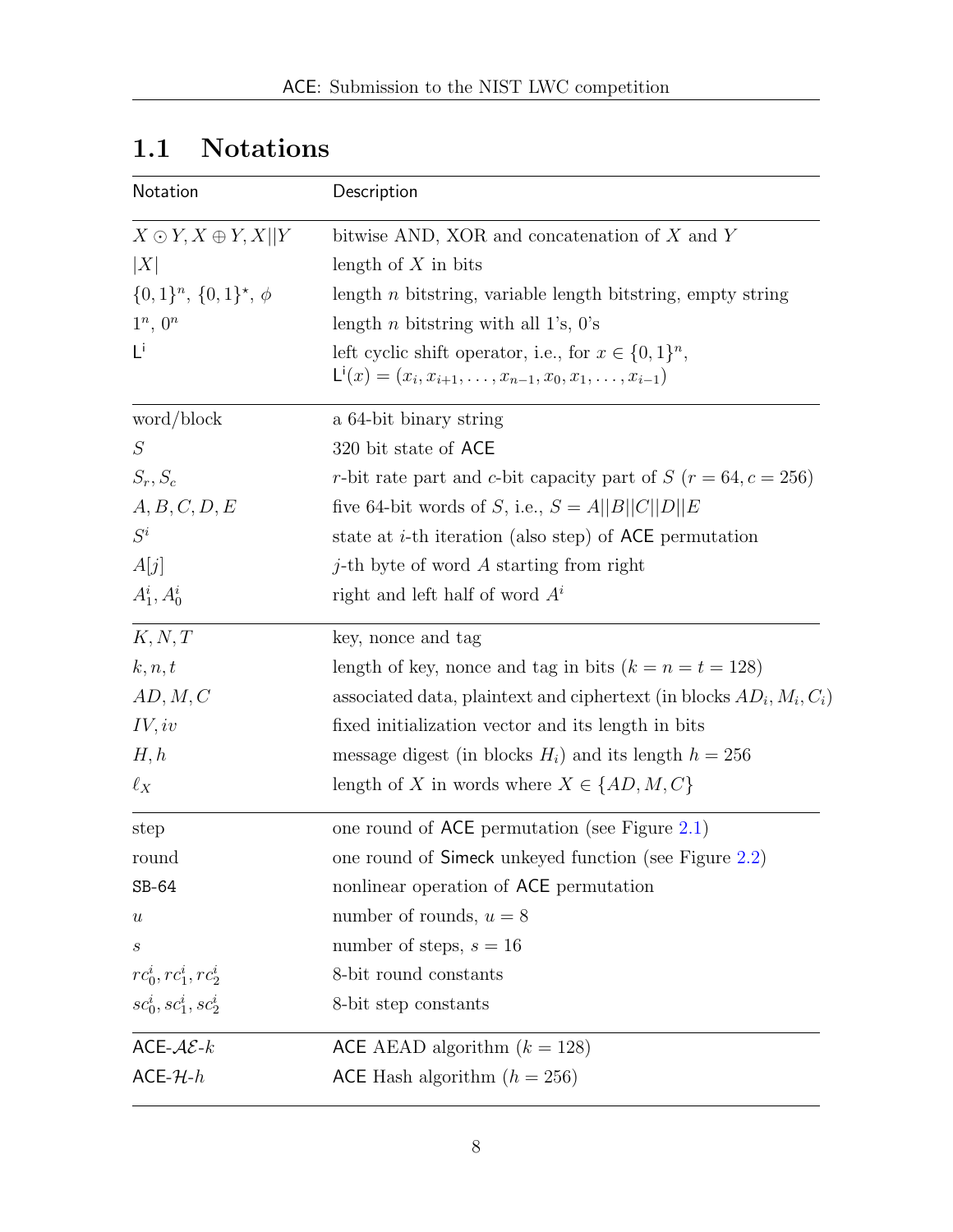## <span id="page-8-0"></span>1.2 Outline

The rest of the document is organized as follows. In Chapter [2,](#page-9-0) we present the complete specification of the ACE permutation, ACE AEAD and ACE hash algrithms. We summarize the security claims of our submission in Chapter [3](#page-19-0) and provide the detailed security analyis in Chapter [4.](#page-20-0) In Chapter [5,](#page-25-0) we present the rationale behind our design and justify the parameter choices. The details of our hardware implementations and performance results in ASIC and FPGA are provided in Chapter [6.](#page-32-0) In Chapter [7,](#page-54-0) we discuss the efficiency of ACE in software including bit-sliced and microcontroller implementations. Finally, we conclude with references and test vectors in Appendix [B.](#page-64-0)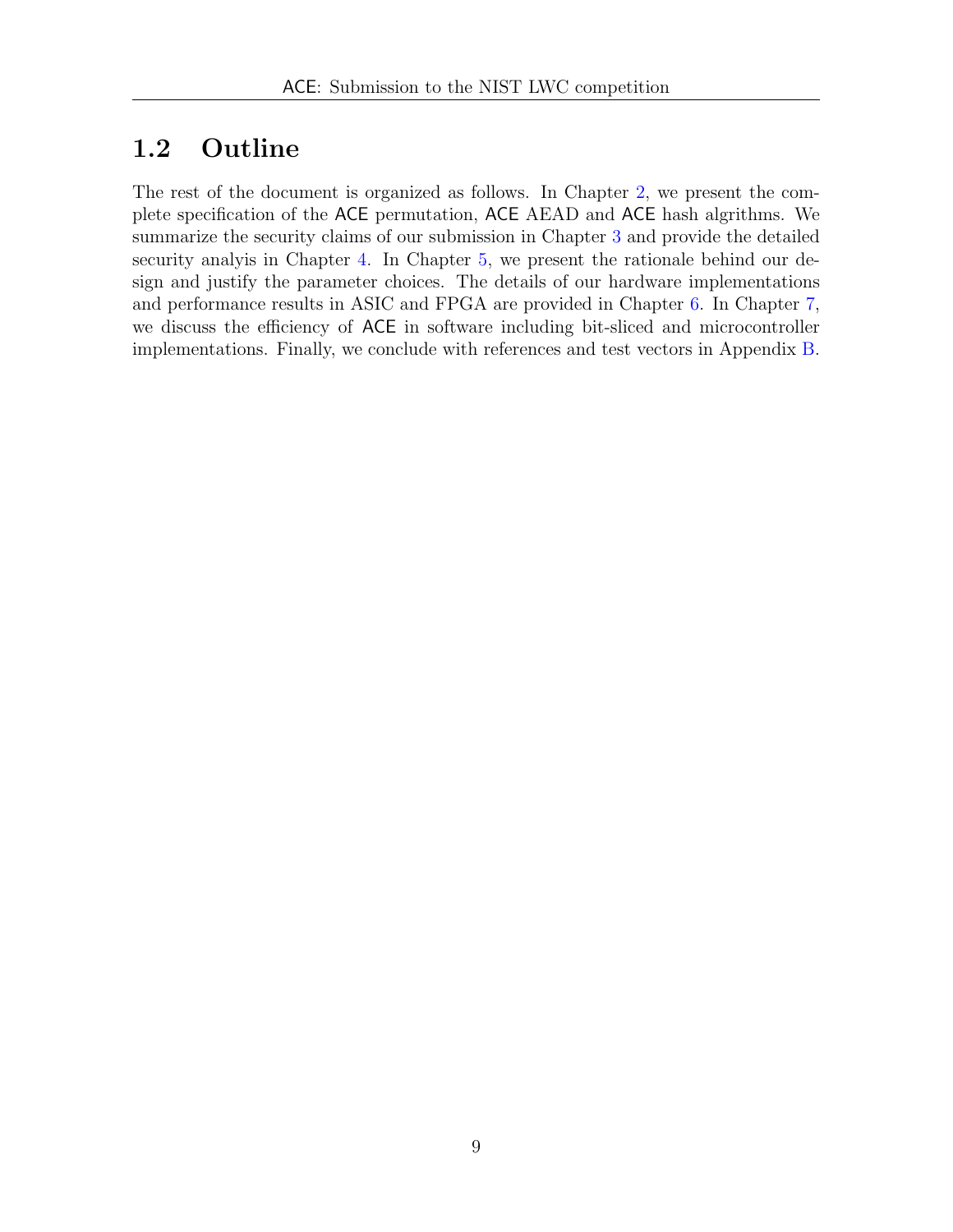# <span id="page-9-0"></span>Chapter 2 **Specification**

## <span id="page-9-1"></span>2.1 Parameters

ACE is a 320-bit permutation that operates in a unified duplex sponge mode [\[5\]](#page-60-1) and offers both AEAD and hashing functionalities in a single hardware circuit. The AEAD algorithm ( $ACE-AE-k$ ) and the hash algorithm ( $ACE-AL-h$ ) are parameterized by the size k of the secret key and the length of the message digest h in bits, respectively. Both the algorithms process the same amount of data per permutation call (i.e, rate r is same) and hence r value is ignored in the individual parameters' description.

#### <span id="page-9-2"></span>2.1.1 **ACE** AEAD algorithm

The AEAD algorithm  $ACE-A\mathcal{E}\text{-}k$  is a combination of two algorithms, an authenticated encryption algorithm  $ACE-\\mathcal{E}$  and the verified decryption algorithm  $ACE- $\mathcal{D}$ .$ 

An authenticated encryption algorithm  $\mathsf{ACE-}\mathcal{E}$  takes as input a secret key K of length k bits, a public message number N (nonce) of size n bits, a block header  $AD$  (a.k.a, associated data) and a message M. The output of  $ACE-\\mathcal{E}$  is an authenticated ciphertext C of same length as  $M$ , and an authentication tag T of size t bits. Mathematically, ACE- $\mathcal E$  is defined as

$$
\mathsf{ACE}\text{-}\mathcal{E}: \{0,1\}^k \times \{0,1\}^n \times \{0,1\}^* \times \{0,1\}^* \to \{0,1\}^* \times \{0,1\}^t
$$

with

$$
\mathsf{ACE}\text{-}\mathcal{E}(K,N,AD,M)=(C,T).
$$

The decryption and verification algorithm takes as input the secret key  $K$ , nonce N, associated data AD, ciphertext C and tag T, and outputs the plaintext M of same length as C only if the verification of tag is correct, and  $\perp$  (error symbol) if the tag verification fails. More formally,

$$
\mathsf{ACE}\text{-}\mathcal{D}(K,N,AD,C,T)\in\{M,\perp\}.
$$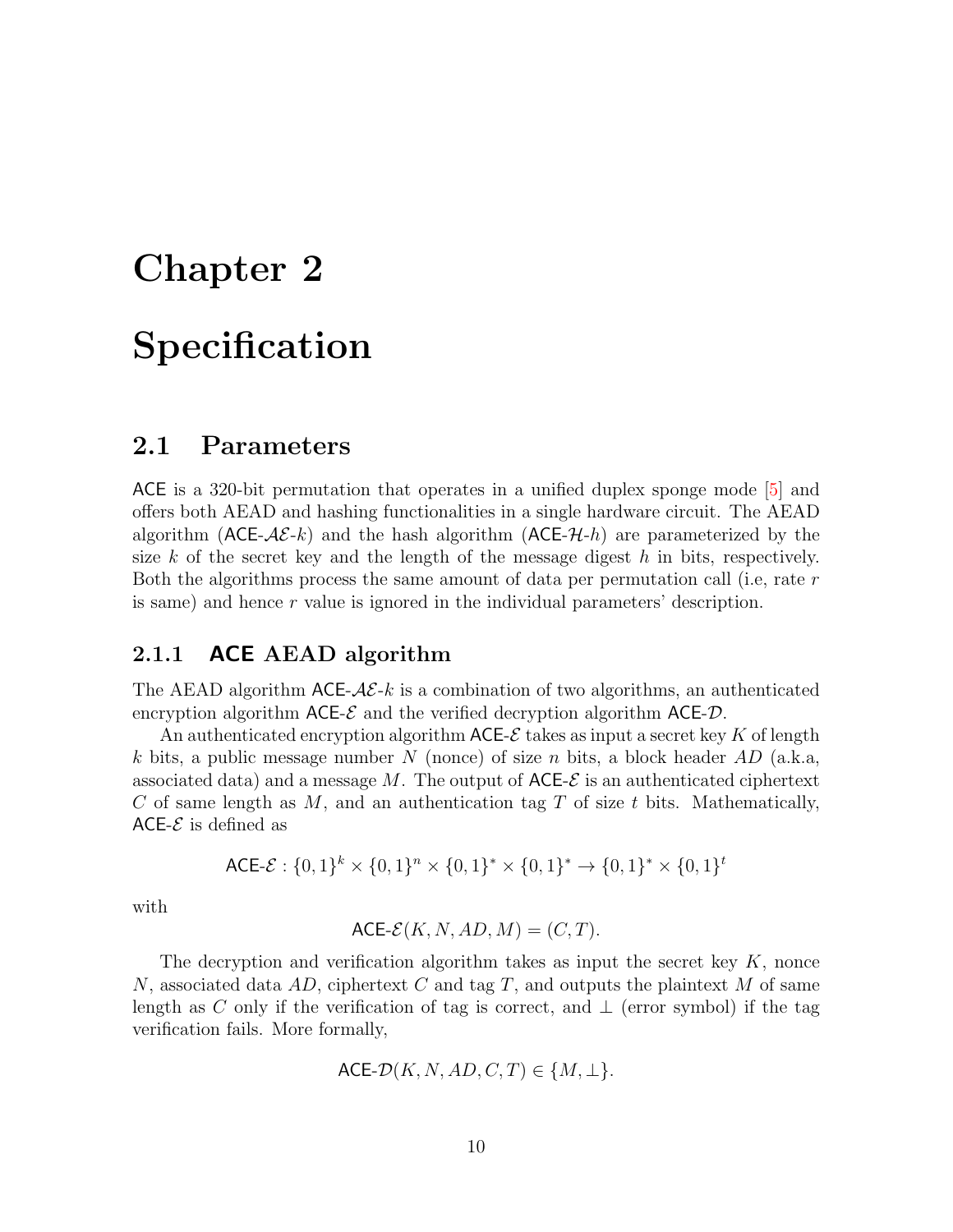#### <span id="page-10-0"></span>2.1.2 ACE Hash algorithm

A hash algorithm takes message  $M$  and a pre-defined initialization vector IV of length iv bits as inputs, and returns a fixed size output  $H$ , called hash or message digest. Formally, the hash algorithm using ACE permutation is specified by

ACE-
$$
\mathcal{H}\text{-}h: \{0,1\}^* \times \{0,1\}^{iv} \rightarrow \{0,1\}^h
$$

with  $H = \text{ACE-}H-h(M, IV)$ .

Note that  $IV$  and  $N$  refer to two different things.  $IV$  is for a hash function and is fixed, while  $N$  is for an AEAD algorithm and never repeated for a fixed key.

## <span id="page-10-1"></span>2.2 Recommended Parameter Set

In Table [2.1,](#page-10-4) we list the recommended parameter set for the AEAD and hash fuctionalities using the ACE permutation. The length of each parameter is given in bits and  $d$ denotes the amount of allowed data (including both  $AD$  and  $M$ ) before a re-keying is required.

<span id="page-10-4"></span>Table 2.1: Recommended parameter set for  $ACE-A\mathcal{E}$ -128 and  $ACE-A\mathcal{E}$ -256

| Functionality | Algorithm                      | $\boldsymbol{r}$ | $\boldsymbol{k}$ | $\boldsymbol{n}$ |     | $\log_2(d)$ |     | $\imath\upsilon$ |
|---------------|--------------------------------|------------------|------------------|------------------|-----|-------------|-----|------------------|
| AEAD          | ACE- $\mathcal{AE}\text{-}128$ | 64               | 128              | 128              | 128 | 124         | -   |                  |
| Hash          | ACE- $H$ -256                  | 64               |                  |                  | -   |             | 256 |                  |

### <span id="page-10-2"></span>2.3 The ACE Permutation

ACE is an iterative permutation that takes a 320-bit state as an input and outputs a 320-bit state after iterating the step function ACE-step for  $s = 16$  times (Figure [2.1\)](#page-11-1). The nonlinear operation SB-64 is applied on even indexed words (i.e., A, C and E, see Figure [2.1\)](#page-11-1) and hence the permutation name. We present the algorithmic description of ACE in Algorithm [1.](#page-12-1)

#### <span id="page-10-3"></span>2.3.1 The nonlinear function SB-64

In ACE, we use unkeyed reduced-round Simeck block cipher [\[30\]](#page-62-0) with block size 64 and  $u = 8$  as the nonlinear operation, and denote it by SB-64. Below we provide the details of SB-64, henceforth referred to as Simeck sbox.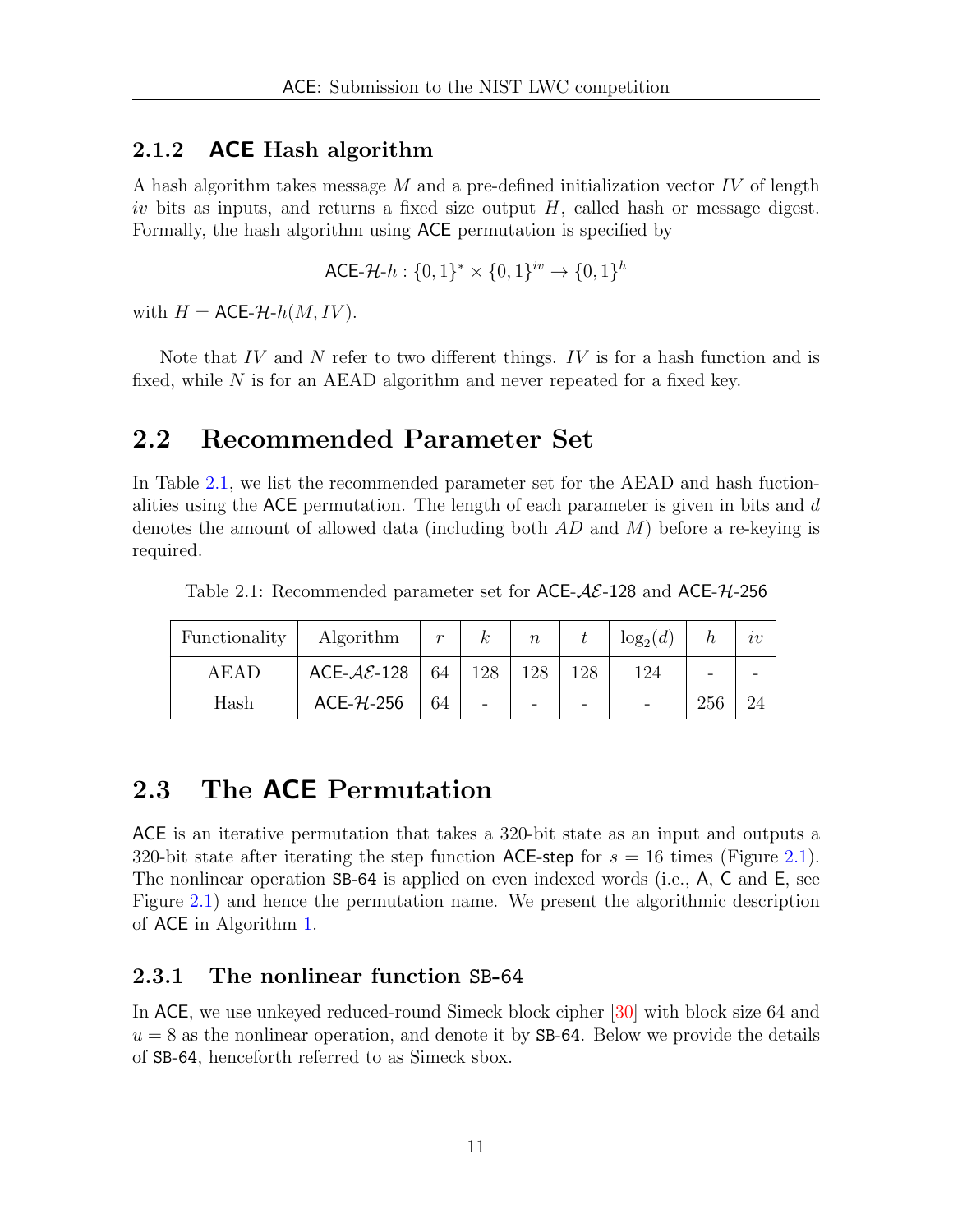<span id="page-11-1"></span>

Figure 2.1: ACE-step

<span id="page-11-2"></span>Definition 1 (SB-64: Simeck sbox [\[5\]](#page-60-1)) Let  $rc = (q_7, q_6, \ldots, q_0)$  where  $q_j \in \{0, 1\}$ and  $0 \leq j \leq 7$ . A Simeck sbox is a permutation of a 64-bit input, constructed by iterating the Simeck-64 block cipher for 8 rounds with round constant addition  $\gamma_j = 1^{31}||q_j$ in place of key addition.



Figure 2.2: Simeck sbox (SB-64)

An illustrated description of the Simeck sbox is shown in Figure [2.2](#page-11-2) and is given by

$$
(x_9||x_8) \leftarrow \texttt{SB-64}(x_1||x_0, rc)
$$

where

$$
x_j \leftarrow f_{(5,0,1)}(x_{j-1}) \oplus x_{j-2} \oplus \gamma_{j-2}, \ 2 \le j \le 9
$$

and  $f_{(5,0,1)}: \{0,1\}^{32} \to \{0,1\}^{32}$  is defined as

$$
f_{(5,0,1)}(x) = (\mathsf{L}^5(x) \odot x) \oplus \mathsf{L}^1(x).
$$

#### <span id="page-11-0"></span>2.3.2 Round and step constants

The step function of ACE is parameterized by two sets of triplets  $(re_0^i, re_1^i, re_2^i)$  and  $(se_0^i, sc_1^i, sc_2^i)$  where each  $rc_j^i$  and  $sc_j^i$  is of length 8 bits and  $j = 0, 1, 2$ . We call them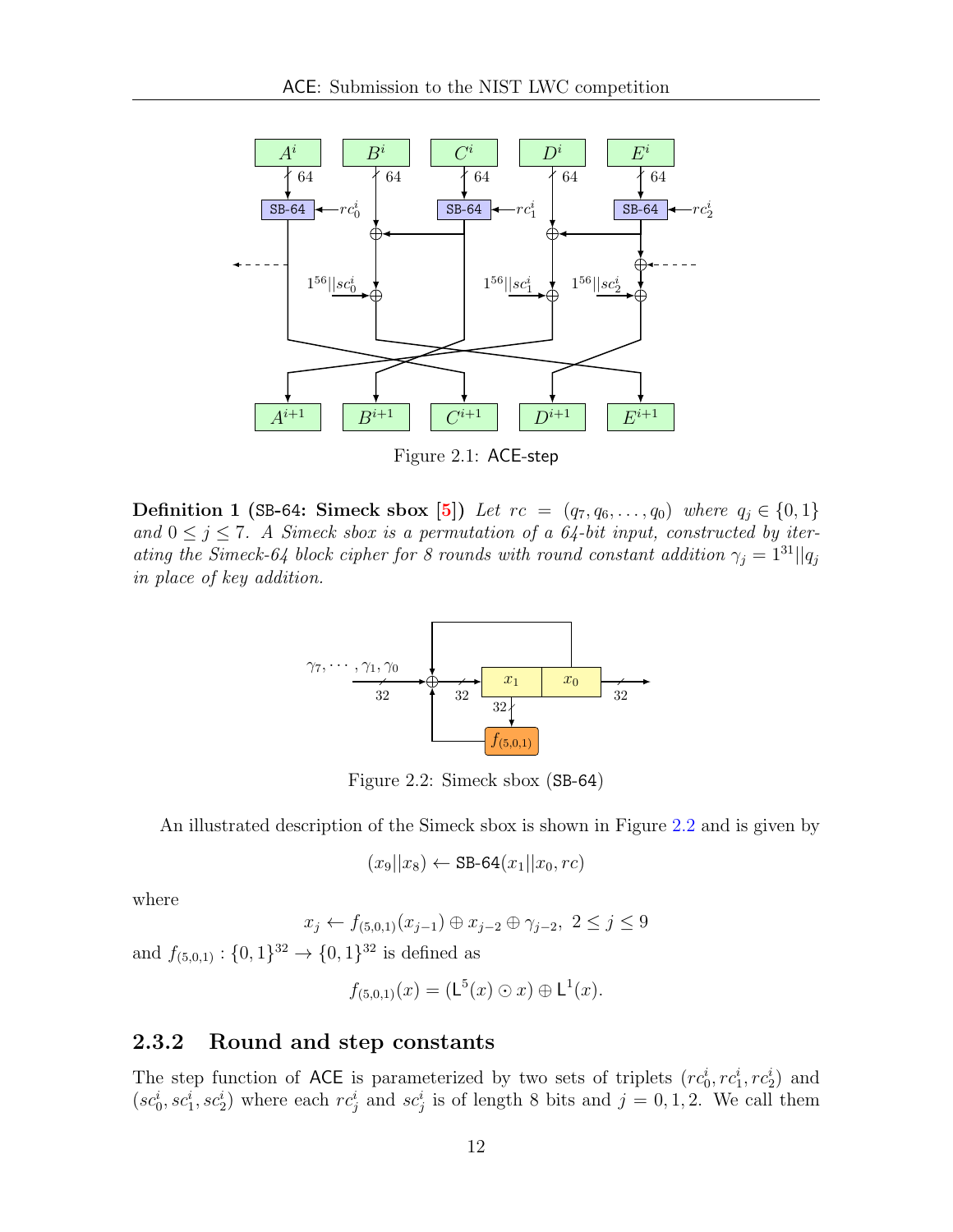<span id="page-12-1"></span>Algorithm 1 ACE permutation

1: Input:  $S^0 = A^0 ||B^0|| C^0 ||D^0|| E^0$ 2: Output:  $S^{16} = A^{16} ||B^{16}||C^{16}||D^{16}||E^{16}$ 3: for  $i = 0$  to 15 do: 4:  $S^{i+1} \leftarrow \mathsf{ACE}\text{-}\mathsf{step}(S^i)$  $5: \; \textbf{return} \; S^{16}$ 6: Function ACE-step $(S^i)$ : 7:  $A^i$  ← SB-64 $(A_1^i || A_0^i, rc_0^i)$ 8:  $C^i \leftarrow \texttt{SB-64}(C^i_1 || C^i_0, rc^i_1)$ 9:  $E^i \leftarrow \text{SB-64}(E_1^i || E_0^i, rc_2^i)$ 10:  $B^i \leftarrow B^i \oplus C^i \oplus (1^{56} || sc_0^i)$ 11:  $D^i \leftarrow D^i \oplus E^i \oplus (1^{56}||sc_1^i)$  $12:$  $i \leftarrow E^i \oplus A^i \oplus (1^{56}||sc_2^i)$ 13:  $A^{i+1} \leftarrow D^i$ 14:  $B^{i+1} \leftarrow C^i$ 15:  $C^{i+1} \leftarrow A^i$ 16:  $D^{i+1} \leftarrow E^i$  $17:$  $E^{i+1} \leftarrow B^i$ 18: **return**  $(A^{i+1}||B^{i+1}||C^{i+1}||D^{i+1}||E^{i+1})$ 19: **Function SB-64** $(x_1||x_0, rc)$ :<br>20:  $rc = (q_7, q_6, \ldots, q_0)$  $rc = (q_7, q_6, \ldots, q_0)$ 21: for  $j = 2$  to 9 do 22:  $x_j \leftarrow (\mathsf{L}^5(x_{j-1}) \odot x_{j-1}) \oplus \mathsf{L}^1(x_{j-1}) \oplus x_{j-2} \oplus (1^{31}||q_{j-2})$ 23: return  $(x_9||x_8)$ 

round constants and step constants, respectively. As shown in Figure [2.1,](#page-11-1) the round constant triplet  $(re_0^i, re_1^i, re_2^i)$  is used within the Simeck sboxes while the step constant  $(sz_0^i, sc_1^i, sc_2^i)$  is XORed to the words B, D and E.

In Table [2.2](#page-12-0) we list the hexadecimal values of the constants and show the procedure to generate these constants in Section [5.6.2.](#page-28-3)

Table 2.2: Round and step constants of ACE

<span id="page-12-0"></span>

|         | <b>Step</b> i Round constants $(re_0^i, re_1^i, re_2^i)$                                                                                   | Step constants $(sc_0^i, sc_1^i, sc_2^i)$                                                                            |
|---------|--------------------------------------------------------------------------------------------------------------------------------------------|----------------------------------------------------------------------------------------------------------------------|
| $0 - 3$ |                                                                                                                                            | $(07, 53, 43), (0a, 5d, e4), (9b, 49, 5e), (e0, 7f, cc)$ (50, 28, 14), (5c, ae, 57), (91, 48, 24), (8d, c6, 63)      |
| $4 - 7$ |                                                                                                                                            | $(d1, be, 32), (1a, 1d, 4e), (22, 28, 75), (f7, 6c, 25)$ (53, a9, 54), (60, 30, 18), (68, 34, 9a), (e1, 70, 38)      |
|         |                                                                                                                                            | $8-11$ (62, 82, fd), (96, 47, f9), (71, 6b, 76), (aa, 88, a0) (f6, 7b, bd), (9d, ce, 67), (40, 20, 10), (4f, 27, 13) |
|         | $\mid$ 12 - 15 $\mid$ (2b, dc, b0), (e9, 8b, 09), (cf, 59, 1e), (b7, c6, ad) $\mid$ (be, 5f, 2f), (5b, ad, d6), (e9, 74, ba), (7f, 3f, 1f) |                                                                                                                      |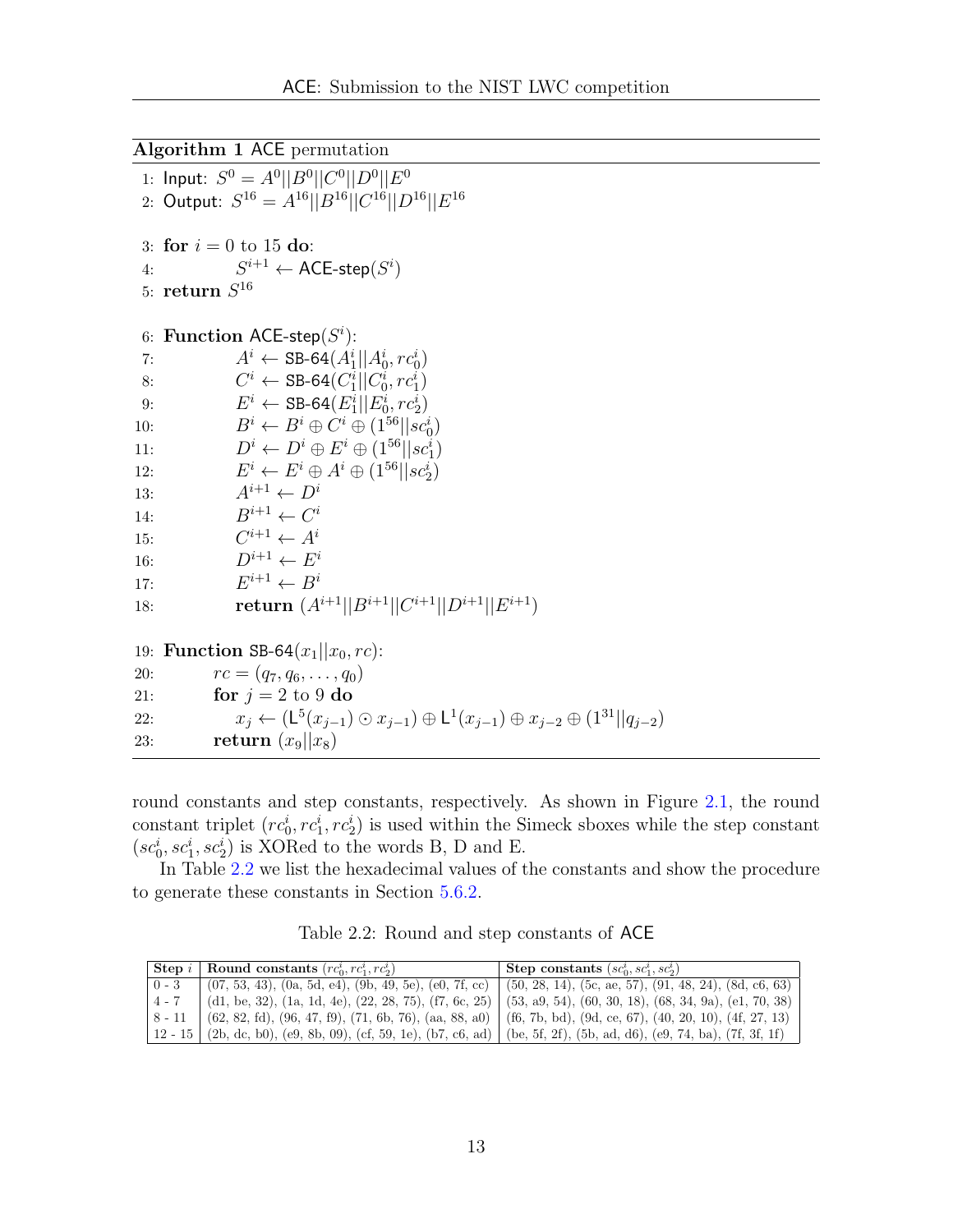## <span id="page-13-0"></span>2.4 AEAD Algorithm:  $ACE-AE-128$

In Algorithm [2,](#page-13-1) we present a high-level overview of  $ACE-A\mathcal{E}-128$ . The encryption (ACE- $\mathcal{E}$ ) and decryption (ACE- $\mathcal{D}$ ) processes of ACE- $\mathcal{A}\mathcal{E}$ -128 are shown in Figure [2.3.](#page-14-2) In what follows, we first illustrate the position of rate and capacity bytes of the state, and the padding rule. We then describe each phase of  $ACE-\mathcal{E}$  and  $ACE-\mathcal{D}$ .

<span id="page-13-1"></span>

|     | Algorithm 2 ACE- $AE$ -128 algorithm                                |     |                                                                                                                       |
|-----|---------------------------------------------------------------------|-----|-----------------------------------------------------------------------------------------------------------------------|
|     | 1: Authenticated encryption $ACE\text{-}\mathcal{E}(K, N, AD, M)$ : |     | 1: Verified decryption ACE- $\mathcal{D}(K, N, AD, C, T)$ :                                                           |
| 2:  | $S \leftarrow$ Initialization(N, K)                                 | 2:  | $S \leftarrow$ Initialization(N, K)                                                                                   |
| 3:  | if $ AD  \neq 0$ then:                                              | 3:  | if $ AD  \neq 0$ then:                                                                                                |
| 4:  | $S \leftarrow$ Processing-Associated-Data $(S, AD)$                 | 4:  | $S \leftarrow$ Processing-Associated-Data $(S, AD)$                                                                   |
| 5:  | $(S, C) \leftarrow$ Encyption $(S, M)$                              | 5:  | $(S, M) \leftarrow$ Decyption $(S, C)$                                                                                |
| 6:  | $T \leftarrow$ Finalization(S, K)                                   | 6:  | $T' \leftarrow$ Finalization(S, K)                                                                                    |
| 7:  | return $(C, T)$                                                     | 7:  | if $T' \neq T$ then:                                                                                                  |
|     |                                                                     | 8:  | return $\perp$                                                                                                        |
|     | 8: Initialization $(N, K)$ :                                        | 9:  | else:                                                                                                                 |
| 9:  | $S \leftarrow$ load- $\mathcal{AE}(N, K)$                           | 10: | return $M$                                                                                                            |
| 10: | $S \leftarrow \mathsf{ACE}(S)$                                      |     |                                                                                                                       |
| 11: | for $i = 0$ to 1 do:                                                |     | 11: Decryption $(S, C)$ :                                                                                             |
| 12: | $S \leftarrow (S_r \oplus K_i, S_c)$                                | 12: | $(C_0  \cdots  C_{\ell-1}) \leftarrow \mathsf{pad}_r(C)$                                                              |
| 13: | $S \leftarrow \mathsf{ACE}(S)$                                      | 13: | for $i = 0$ to $\ell_C - 2$ do:                                                                                       |
| 14: | return $S$                                                          | 14: | $M_i \leftarrow C_i \oplus S_r$                                                                                       |
|     |                                                                     | 15: | $S \leftarrow (C_i, S_c \oplus 0^{c-2}    10)$                                                                        |
|     | 15: Processing-Associated-Data $(S, AD)$ :                          | 16: | $S \leftarrow \mathsf{ACE}(S)$                                                                                        |
| 16: | $(AD_0  \cdots  AD_{\ell_{AD}-1}) \leftarrow \mathsf{pad}_r(AD)$    | 17: | $M_{\ell_C-1} \leftarrow S_r \oplus C_{\ell_C-1}$                                                                     |
| 17: | for $i = 0$ to $\ell_{AD} - 1$ do:                                  | 18: | $C_{\ell_C-1} \leftarrow \textsf{trunc-msb}(C_{\ell_C-1}, C \bmod r)  \textsf{trunc-lsb}(M_{\ell_C-1},r- C \bmod r))$ |
| 18: | $S \leftarrow (S_r \oplus AD_i, S_c \oplus 0^{c-2}  01)$            | 19: | $M_{\ell, c-1} \leftarrow$ trunc-msb $(M_{\ell, c-1},  C  \mod r)$                                                    |
| 19: | $S \leftarrow \mathsf{ACE}(S)$                                      | 20: | $M \leftarrow (M_0, M_1, \ldots, M_{\ell, c-1})$                                                                      |
| 20: | return $S$                                                          | 21: | $S \leftarrow \mathsf{ACE}(C_{\ell_C-1}, S_c \oplus 0^{c-2}  10)$                                                     |
|     |                                                                     | 22: | return $(S, M)$                                                                                                       |
|     | 21: Encryption $(S, M)$ :                                           |     |                                                                                                                       |
| 22: | $(M_0  \cdots  M_{\ell_M-1}) \leftarrow$ pad <sub>r</sub> $(M)$     |     | 23: Finalization $(S, K)$ :                                                                                           |
| 23: | for $i = 0$ to $\ell_M - 1$ do:                                     | 24: | for $i = 0$ to 1 do:                                                                                                  |
| 24: | $C_i \leftarrow M_i \oplus S_r$                                     | 25: | $S \leftarrow \mathsf{ACE}(S_r \oplus K_i, S_c)$                                                                      |
| 25: | $S \leftarrow (C_i, S_c \oplus 0^{c-2}    10)$                      | 26: | $T \leftarrow$ tagextract $(S)$                                                                                       |
| 26: | $S \leftarrow \mathsf{ACE}(S)$                                      | 27: | return $T$                                                                                                            |
| 27: | $C_{\ell_M-1} \leftarrow$ trunc-msb $(C_{\ell_M-1},  M  \mod r)$    |     |                                                                                                                       |
| 28: | $C \leftarrow (C_0, C_1, \ldots, C_{\ell_M - 1})$                   |     | 28: trunc-msb $(X, n)$ :                                                                                              |
| 29: | return $(S, C)$                                                     | 29: | if $n = 0$ then:                                                                                                      |
|     |                                                                     | 30: | return $\phi$                                                                                                         |
|     | $30: \text{pad}_r(X)$ :                                             | 31: | else:                                                                                                                 |
| 31: | $X \leftarrow X  10^{r-1-( X  \bmod r)}$                            | 32: | <b>return</b> $(x_0, x_1, \ldots, x_{n-1})$                                                                           |
| 32: | return $X$                                                          |     |                                                                                                                       |
|     | 33: trunc-lsb $(X, n)$ :                                            |     |                                                                                                                       |
| 34: | <b>return</b> $(x_{r-n}, x_{r-n+1}, \ldots, x_{r-1})$               |     |                                                                                                                       |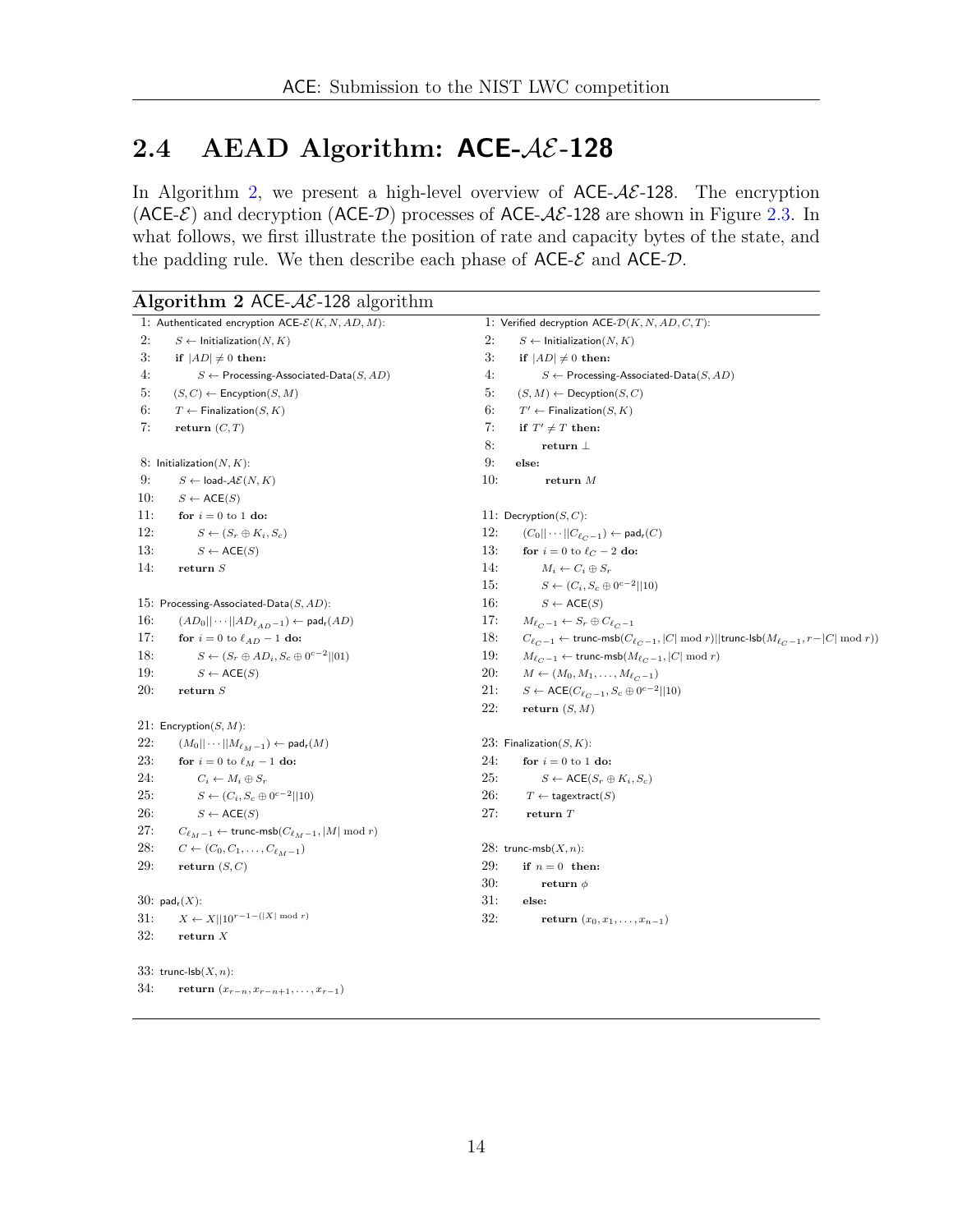<span id="page-14-2"></span>

Figure 2.3: Schematic diagram of  $ACE-A\mathcal{E}$ -128 AEAD algorithm

#### <span id="page-14-0"></span>2.4.1 Rate and capacity part of state

The following 8 bytes constitute the  $S_r$  part of state and are used for both absorbing and squeezing.

$$
A[7], A[6], A[5], A[4], C[7], C[6], C[5], C[4]
$$

The rationale of these byte positions is explained in Section [5.8.](#page-31-0) The remaining bytes form the  $S_c$  part of state.

#### <span id="page-14-1"></span>2.4.2 Padding

Padding is necessary when the length of the processed data is not a multiple of the rate r value. Since the key size is a multiple of r, we get two key blocks  $K_0$  and  $K_1$ , so no padding is needed. Afterwards, the padding rule (10<sup>∗</sup> ), denoting a single 1 followed by the required number of 0's, is applied to the message  $M$ , so that its length after padding is a multiple of r. The resulting padded message is divided into  $\ell_M$  r-bit blocks  $M_0$  · ·  $||M_{\ell_M-1}$ . A similar procedure is carried out on the associated data AD which results in  $\ell_{AD}$  r-bit blocks  $AD_0 \|\cdots |AD_{\ell_{AD-1}}$ . In the case where no associated data is present, no processing is necessary. We summarize the padding rules for the message and associated data below.

$$
\begin{aligned}\n\text{pad}_\mathsf{r}(M) &\leftarrow M \|1\| 0^{r-1-(|M| \bmod r)} \\
\text{pad}_\mathsf{r}(AD) &\leftarrow \begin{cases}\nAD \|1\| 0^{r-1-(|AD| \bmod r)} & \text{if } |AD| > 0 \\
\phi & \text{if } |AD| = 0\n\end{cases}\n\end{aligned}
$$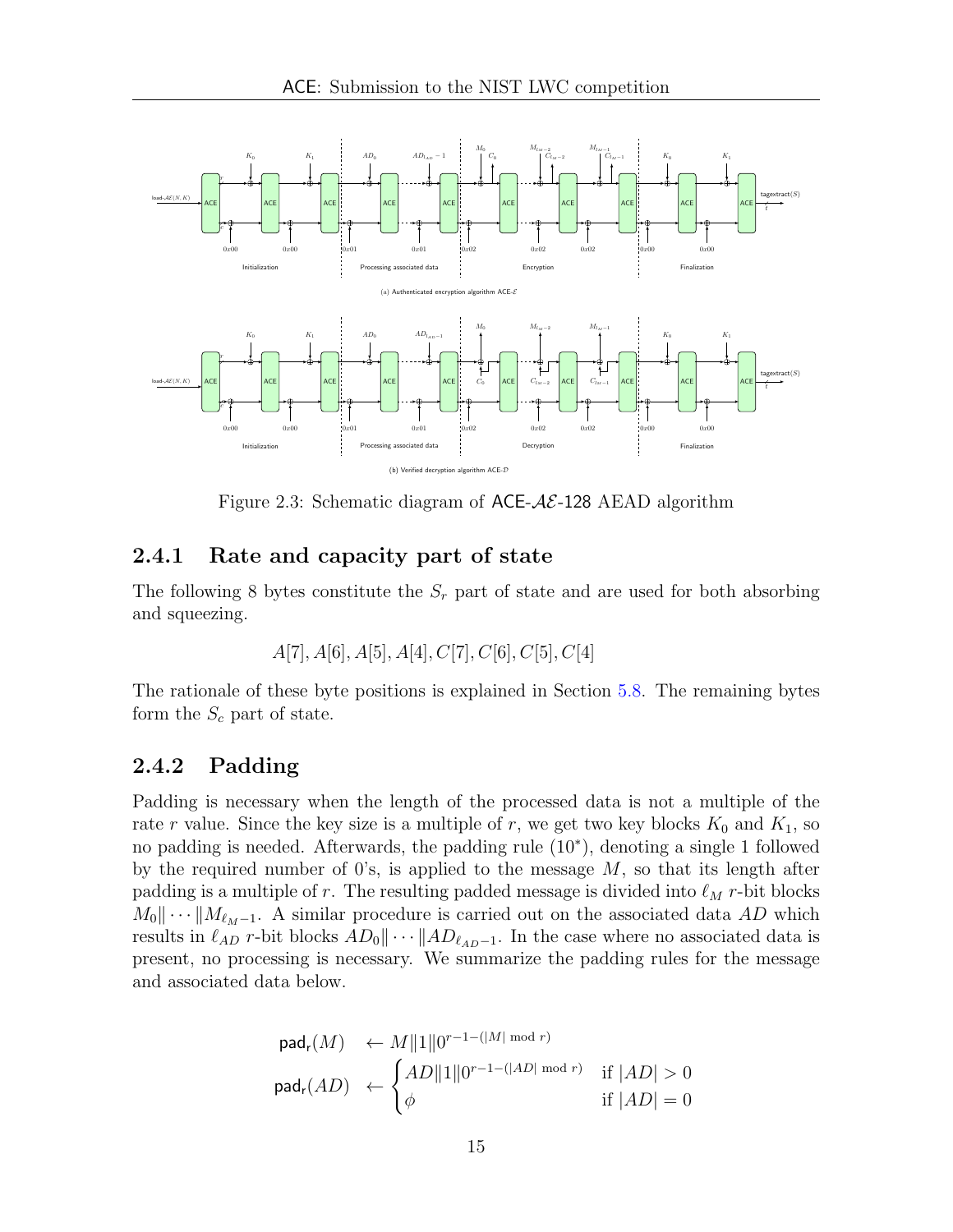Note that in case of  $AD$  or M whose length is a multiple of r, an additional r-bit padded block is appended to  $AD$  or M to distinguish between the processing of partial and complete blocks.

#### <span id="page-15-0"></span>2.4.3 Loading key and nonce

The state is loaded byte-wise with 128-bit nonce  $N = N_0||N_1$  and 128-bit key  $K =$  $K_0||K_1$ , and the remaining eight bytes are set to zero. All nonce bytes are divided and loaded in the words  $B$  and  $E$  in a descending byte order. The key is loaded in words  $A$ and  $C$  in the same manner. The word  $D$  is initialized by the zero bytes. Symbolically, the state is initialized as follows.

| $A[7], A[6], \cdots, A[0] \leftarrow K_0[7], K_0[6], \cdots, K_0[0]$ |
|----------------------------------------------------------------------|
| $C[7], C[6], \cdots, C[0] \leftarrow K_1[7], K_1[6], \cdots, K_1[0]$ |
| $B[7], B[6], \cdots, B[0] \leftarrow N_0[7], N_0[6], \cdots, N_0[0]$ |
| $E[7], E[6], \cdots, E[0] \leftarrow N_1[7], N_1[6], \cdots, N_1[0]$ |
| $D[7], D[6], \cdots, D[0] \leftarrow 0x00, 0x00, \cdots, 0x00$       |

We use load- $\mathcal{AE}(N, K)$  to denote the process of loading the state with nonce N and key K bytes in the positions described above.

#### <span id="page-15-1"></span>2.4.4 Initialization

The goal of this phase is to initialize the state  $S$  with public nonce  $N$  and secret key K. The state is first loaded using load- $\mathcal{AE}(N, K)$  as described above. Afterwards, the permutation ACE is applied to the state, and the two key blocks are absorbed into the state with ACE applied each time. The initialization steps are described below.

$$
S \leftarrow \text{ACE}(\text{load-}\mathcal{AE}(N, K))
$$
  

$$
S \leftarrow \text{ACE}(S_r \oplus K_0, S_c)
$$
  

$$
S \leftarrow \text{ACE}(S_r \oplus K_1, S_c)
$$

#### <span id="page-15-2"></span>2.4.5 Processing associated data

If there is associated data, each  $AD_i$  block,  $i = 0, \ldots, \ell_{AD} - 1$  is XORed with the  $S_r$ part of the internal state S, and one-bit domain separator is XORed to lsb of  $E[0]$ . Then, the ACE permutation is applied to the whole state.

$$
S \leftarrow \mathsf{ACE}(S_r \oplus AD_i, S_c \oplus (0^{c-2} \parallel 01)), \ i = 0, \dots, \ell_{AD} - 1
$$

This phase is defined in Algorithm [2.](#page-13-1)

#### <span id="page-15-3"></span>2.4.6 Encryption

Similar to the processing of associated data, however, with a different domain separator, each message block  $M_i$ ,  $i = 0, \ldots, \ell_M - 1$  is XORed to the  $S_r$  part of the internal state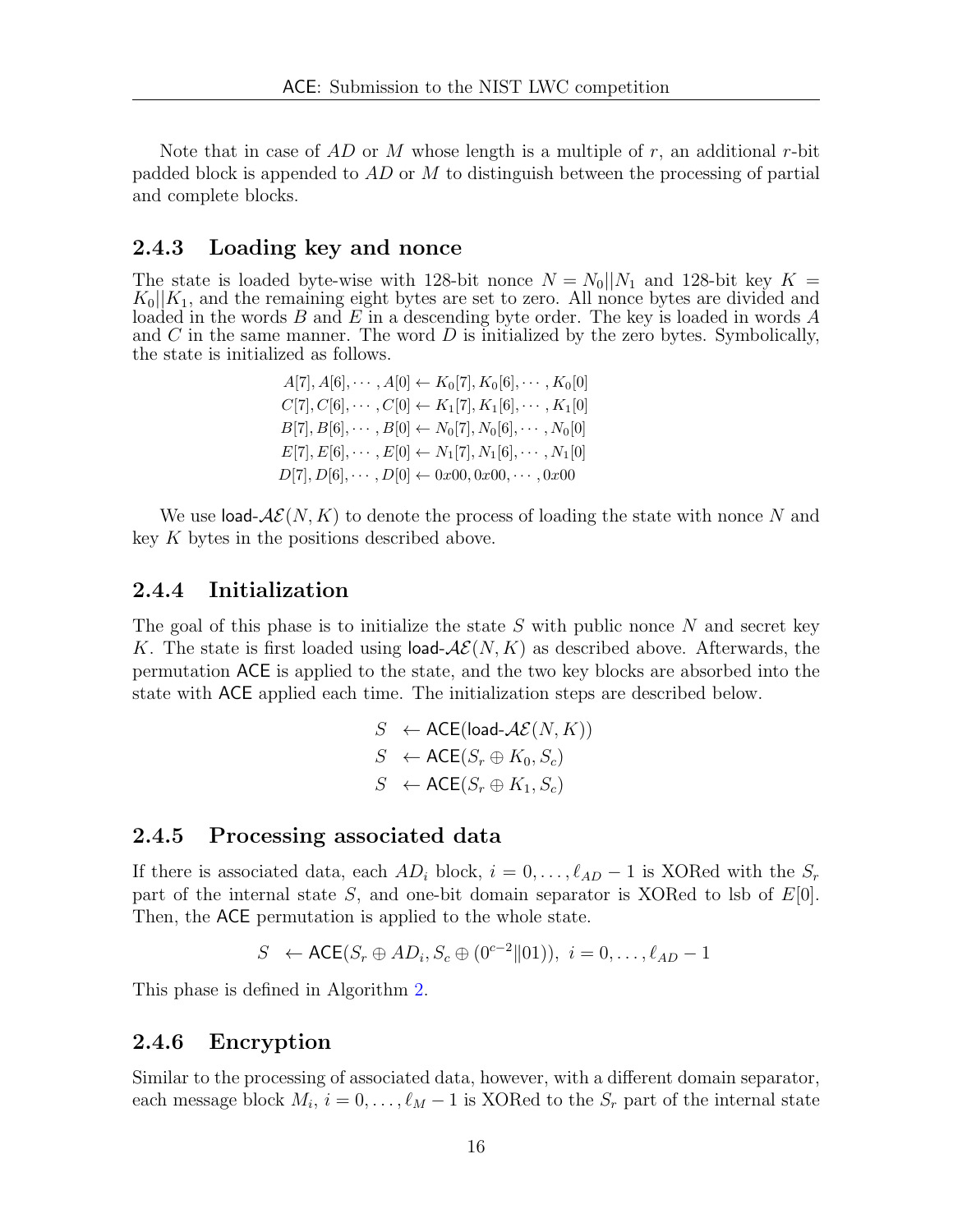S resulting in the corresponding ciphertext  $C_i$ , which is extracted from the  $S_r$  part of the state. After the computation of each  $C_i$ , the whole internal state is permuted by applying ACE, i.e.,

$$
C_i \leftarrow S_r \oplus M_i,
$$
  
\n
$$
S \leftarrow \text{ACE}(C_i, S_c \oplus (0^{c-2} || 10)), i = 0, \cdots, \ell_M - 1
$$

The last ciphertext block  $C_{\ell_M-1}$  is truncated so that its length is equal to that of the last unpadded message block. The details of encryption procedure is given in Algorithm [2.](#page-13-1)

#### <span id="page-16-0"></span>2.4.7 Finalization

After the extraction of the last ciphertext block and a single call of ACE, the domain separator is reset to  $0x00$  indicating the start of the finalization phase. Afterwards, the two key blocks are absorbed into the state. Finally, the tag is extracted from the same byte positions that are used for loading the key. The finalization steps are mentioned below and illustrated in Algorithm [2.](#page-13-1)

$$
S \leftarrow \text{ACE}(S_r \oplus K_i, S_c), \ i = 0, 1
$$
  

$$
T \leftarrow \text{tagextract}(S).
$$

The function tagextract(S) extracts the 128-bit tag  $T = T_0||T_1$  from the state bytes as follows.

$$
T_0[7], T_0[6], \cdots, T_0[0] \leftarrow A[7], A[6], \cdots, A[0]
$$
  

$$
T_1[7], T_1[6], \cdots, T_1[0] \leftarrow C[7], C[6], \cdots, C[0]
$$

#### <span id="page-16-1"></span>2.4.8 Decryption

The decryption procedure is symmetrical to the encryption procedure and illustrated in Algorithm [2.](#page-13-1)

#### <span id="page-16-2"></span>2.5 Hash Algorithm:  $ACE-74-256$

The hash algorithm  $\mathsf{ACE}\text{-}\mathcal{H}\text{-}256$  takes message M and a pre-defined initialization vector IV of length 24 bits as inputs, and then returns 256-bit message digest  $H$ . The depiction of the ACE-H-256 is shown in Figure [2.4](#page-17-4) and illustrated in Algorithm [3.](#page-18-0) We now describe each phase of  $ACE-7L-256$  in detail.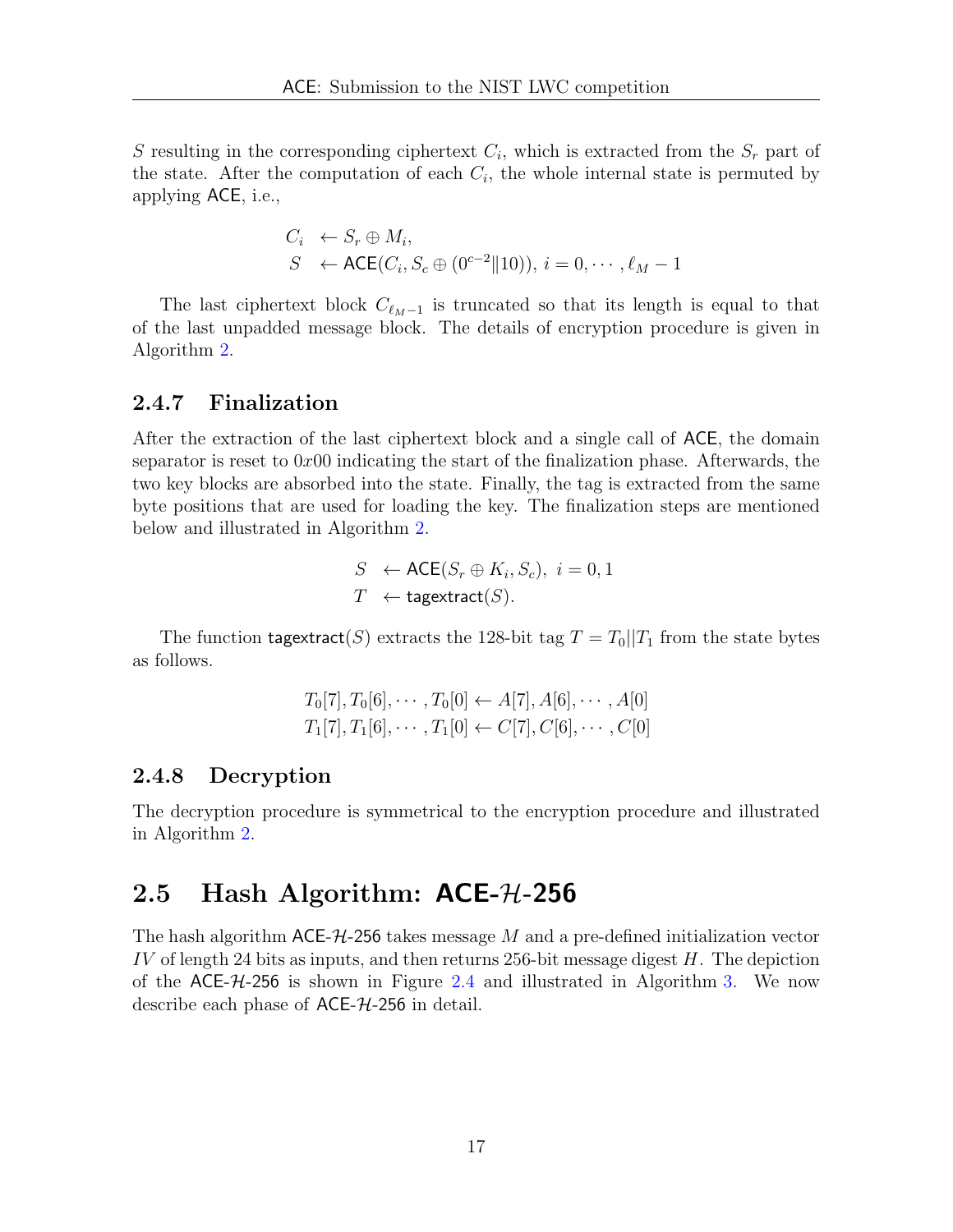<span id="page-17-4"></span>

Figure 2.4: Hash algorithm  $ACE-7L-256$ 

#### <span id="page-17-0"></span>2.5.1 Message padding

The padding rule (10<sup>\*</sup>) similar to  $ACE-\mathcal{AE}-128$  is applied to the input message M, where a single 1 followed by 0's is appended to it such that its length after padding is a multiple of r. We denote the padding rule by

$$
\mathsf{pad}_\mathsf{r}(M) = M \| 10^{r-1 - (|M| \bmod r)}
$$

The resulting padded message is then divided into  $\ell_M$  r-bit blocks  $M_0 \cdots \cdots \cdots \cdots$ 

#### <span id="page-17-1"></span>2.5.2 Loading initialization vector

The state is first initialized by  $IV = h/2||r||r'$ , where r' denotes the number of bits squeezed per permutation call  $(r = r' = 64$  for ACE- $H$ -256). Eight bits are used to encode each of the used  $h/2$ , r and r' sizes [\[21\]](#page-61-0) and loaded in word B as follows.

$$
B[7] \leftarrow 0x80
$$
  

$$
B[6] \leftarrow 0x40
$$
  

$$
B[5] \leftarrow 0x40
$$

The remaining bytes are set to 0x00. We denote this process by load- $\mathcal{H}(IV)$ .

#### <span id="page-17-2"></span>2.5.3 Initialization

The load- $\mathcal{H}(IV)$  procedure loads the state with the IV. Then a single call of ACE completes the initialization phase.

$$
S \leftarrow \mathsf{ACE}(\mathsf{load}\text{-}\mathcal{H}(IV))
$$

#### <span id="page-17-3"></span>2.5.4 Absorbing and squeezing

Each message block is absorbed by XORing it to the  $S_r$  part of the state (see Section [2.4.1\)](#page-14-0), then the ACE permutation is applied. After absorbing all the message blocks, the hbit output is extracted from the  $S_r$  part of the state r bits at a time followed by the application of the ACE permutation until a total of 4 extractions are completed.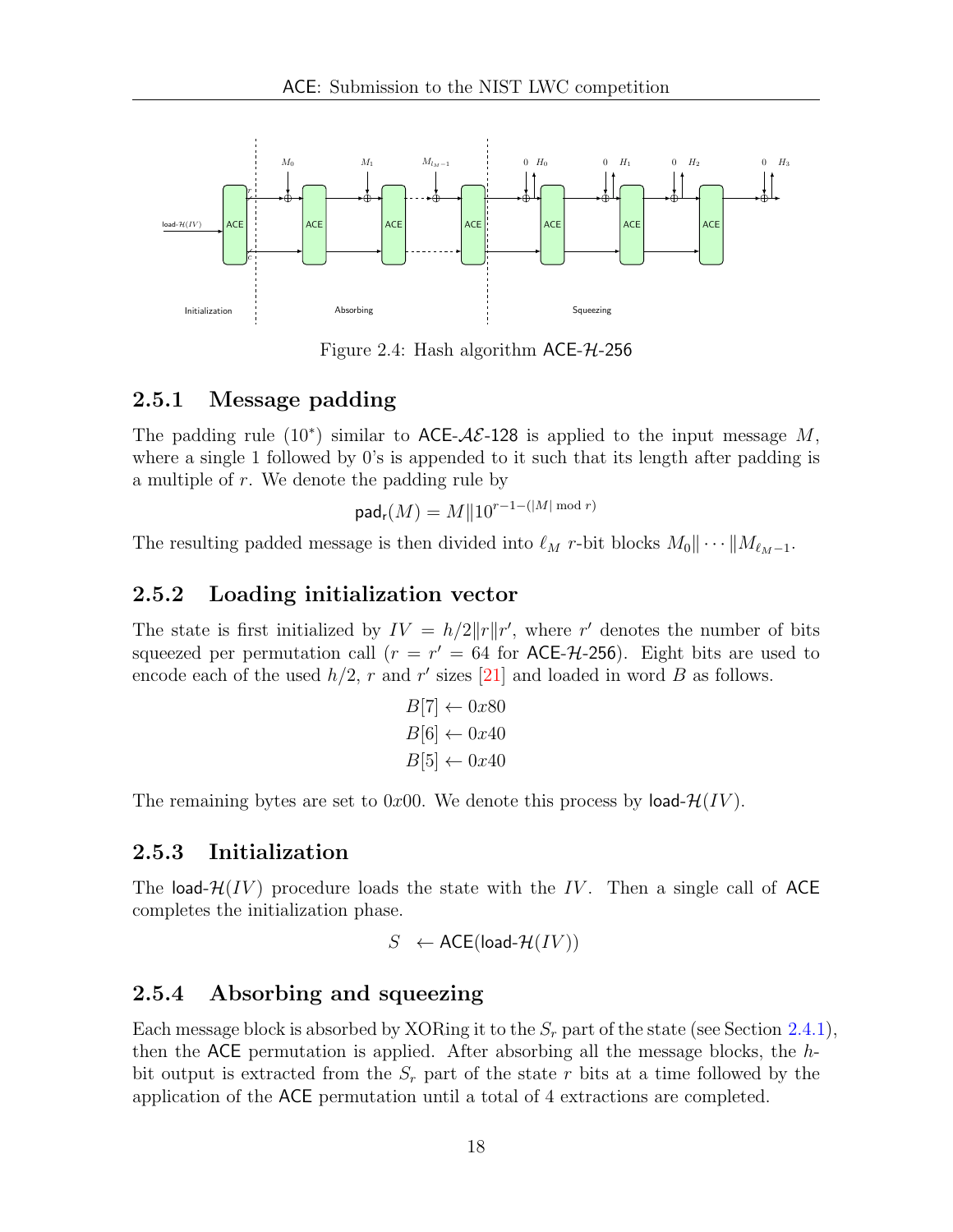## <span id="page-18-0"></span>Algorithm 3 ACE- $H$ -256 algorithm

| 1: ACE- $H$ -256( <i>M</i> , <i>IV</i> ): |                                         |     | 1: Absorbing $(S,M)$ :                                     |  |  |
|-------------------------------------------|-----------------------------------------|-----|------------------------------------------------------------|--|--|
| 2:                                        | $S \leftarrow$ Initialization(IV)       | 2:  | $(M_0  \cdots  M_{\ell_M-1}) \leftarrow \mathsf{pad}_r(M)$ |  |  |
| 3:                                        | $S \leftarrow$ Absorbing(S, M)          | 3:  | for $i = 0$ to $\ell_M - 1$ do:                            |  |  |
| 4:                                        | $H \leftarrow$ Squeezing(S)             | 4:  | $S \leftarrow \mathsf{ACE}(S_r \oplus M_i, S_c)$           |  |  |
| 5:                                        | return $H$                              | 5:  | return $S$                                                 |  |  |
|                                           |                                         |     |                                                            |  |  |
|                                           | $6:$ Initialization(IV):                |     | $6:$ Squeezing $(S)$ :                                     |  |  |
| 7:                                        | $S \leftarrow$ load- $\mathcal{H}(IV)$  | 7:  | for $i = 0$ to 2 do:                                       |  |  |
| 8:                                        | $S \leftarrow \mathsf{ACE}(S)$          | 8:  | $H_i \leftarrow S_r$                                       |  |  |
| 9:                                        | return $S$                              | 9:  | $S \leftarrow$ ACE(S)                                      |  |  |
|                                           |                                         | 10: | $H_3 \leftarrow S_r$                                       |  |  |
| 10: $\text{pad}_r(M)$ :                   |                                         | 11: | return $H_0  H_1  H_2  H_3$                                |  |  |
| 11:                                       | $M \leftarrow M  10^{r-1-( M  \mod r)}$ |     |                                                            |  |  |
| 12:                                       | return $M$                              |     |                                                            |  |  |
|                                           |                                         |     |                                                            |  |  |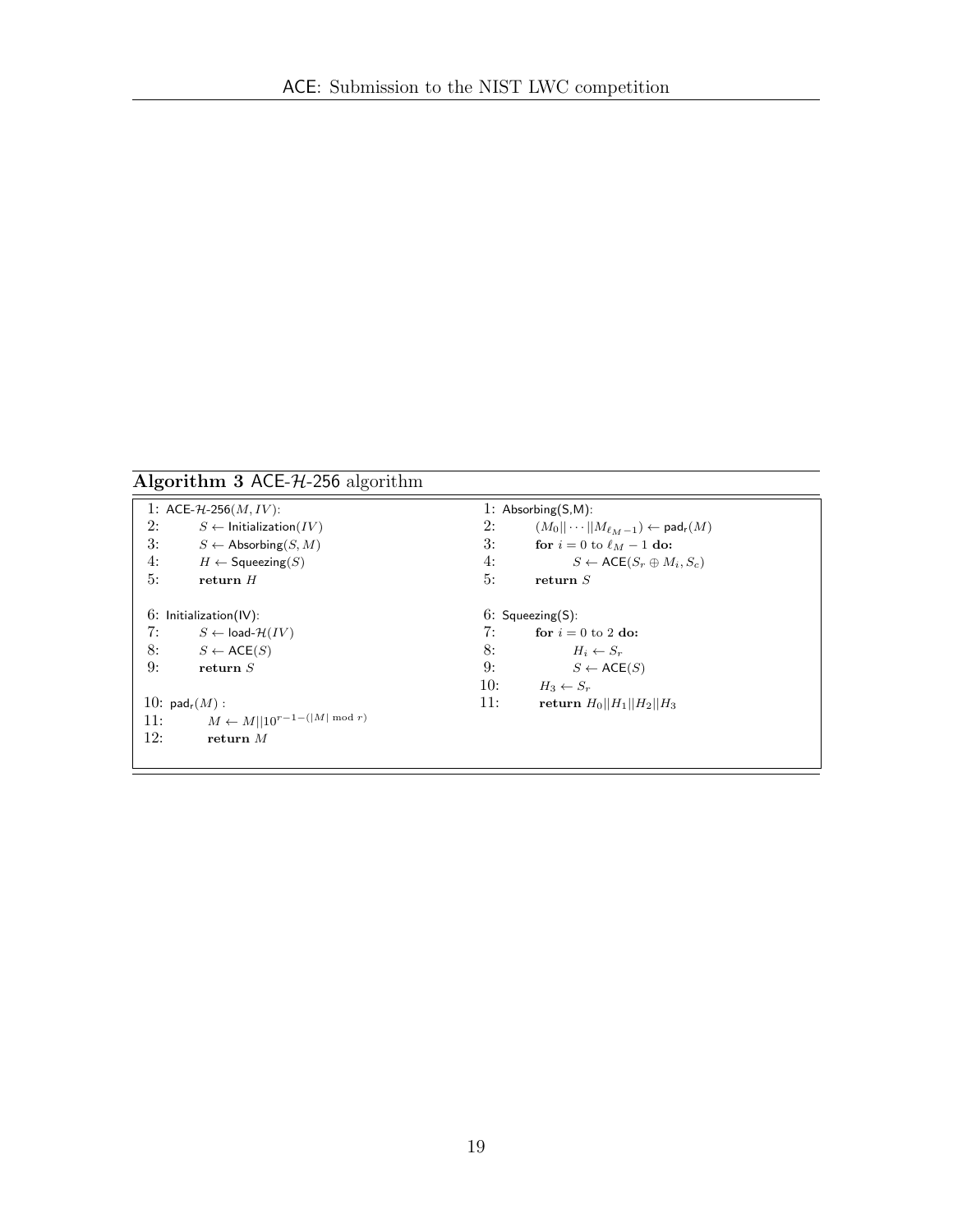# <span id="page-19-0"></span>Chapter 3 Security Claims

ACE is an all-in-one primitive and provides both authenticated encryption with associated data and hashing functionalities. The AEAD mode assumes a nonce respecting adversary and we do not claim any security in the event of nonce reuse. If the verification procedure fails, the decrypted ciphertext and the new tag should not be given as output. Moreover, we claim no security for reduced-round versions of  $\text{ACE-}\mathcal{A}\mathcal{E}$ -128 and ACE- $H$ -256. In summary, the security claims of ACE- $AE$ -128 and ACE- $H$ -256 are given in Tables [3.1](#page-19-1) and [3.2,](#page-19-2) respectively.

<span id="page-19-1"></span>Note that the integrity security in Table [3.1](#page-19-1) includes the integrity of nonce, associated data and plaintext.

| Confidentiality Integrity   Authenticity   Data limit |     |     |      |
|-------------------------------------------------------|-----|-----|------|
| 128                                                   | 128 | 128 | 2124 |

Table 3.1: Security goals of  $ACE-A\mathcal{E}$ -128 (in bits)

<span id="page-19-2"></span>

| Table 3.2: Security goals of $ACE-74-256$ (in bits) |  |  |
|-----------------------------------------------------|--|--|
|-----------------------------------------------------|--|--|

|     |     | Collision   Preimage   Second preimage |  |  |  |
|-----|-----|----------------------------------------|--|--|--|
| 128 | 192 | 128                                    |  |  |  |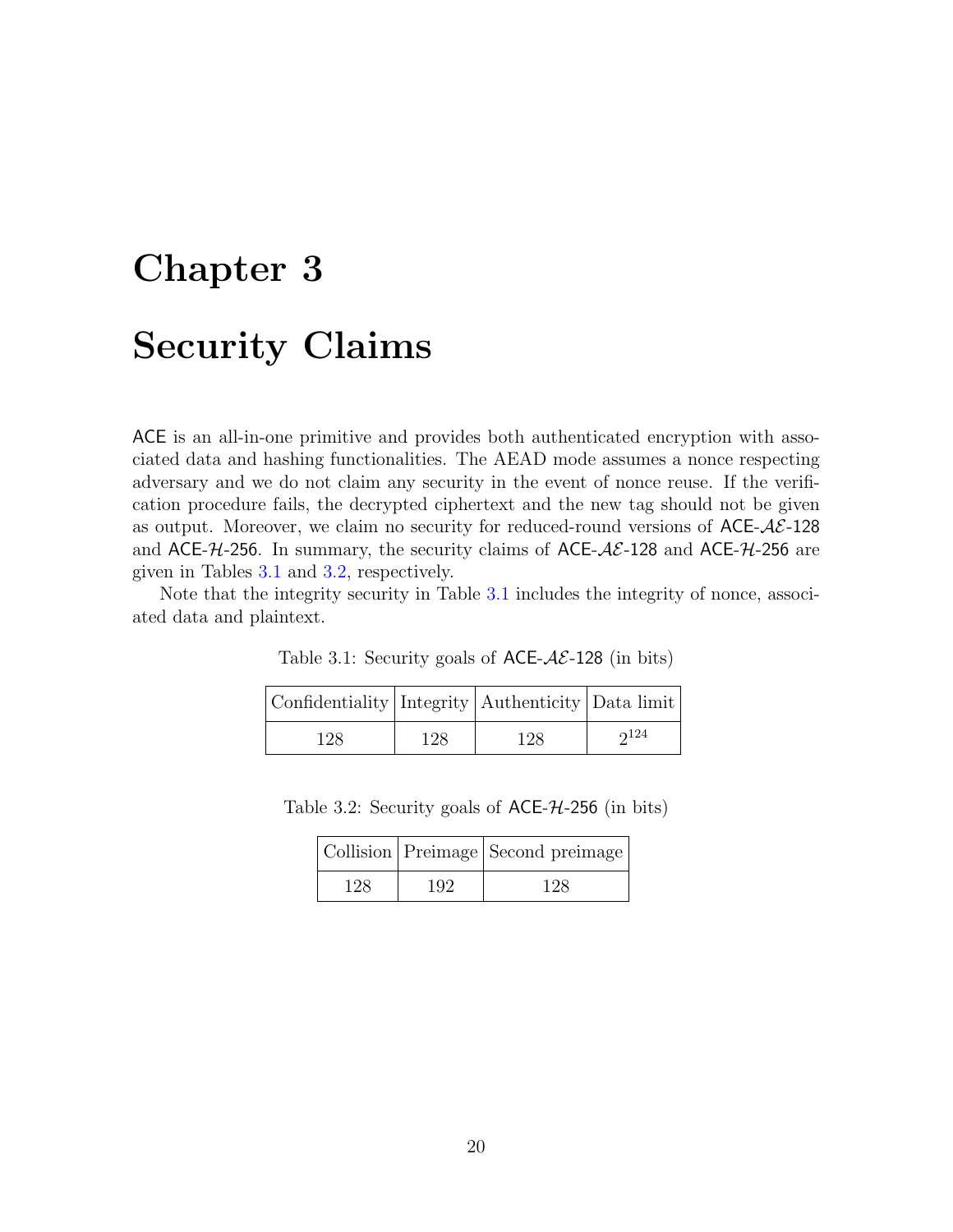# <span id="page-20-0"></span>Chapter 4 Security Analysis

In this chapter, we first analyze the security of the ACE permutation by assessing its indistinguishability properties against various distinguishing attacks. We primarily focus on the diffusion behavior, expected upper bounds on the probabilities of differential and linear characteristics, algebraic properties and self-symmetry based distinguishers. Next, we present the security bounds of  $ACE-A\mathcal{E}$ -128 and  $ACE-A\mathcal{E}$ -256, whose results directly follow the security proofs of sponge modes.

In our analysis, we denote the linear layer by  $\pi$ , i.e.,  $\pi$  permutates the words of state. For example, if  $\pi(0, 1, 2, 3, 4) = (3, 2, 0, 4, 1)$ , then after applying  $\pi$ , the state  $A||B||C||D||E$  is transformed to  $D||C||A||E||B$ . Moreover, by the component function  $f_j$  we refer to the Algebraic Normal Form (ANF) of the j-th bit.

## <span id="page-20-1"></span>4.1 Diffusion

To assess the diffusion behavior, we evaluate the minimum value of  $u \times s$  such that each component function of the state after s steps depends on all the input state bits. We find that  $u = 11$  gives full bit diffusion within a single Simeck sbox. Since ACE has five words that are updated in each step, we note that s has to be at least 5. Accordingly, we search for the following values of  $(u, s) \in \{(i, 5)|1 \le i \le 11\}$ . Note that for  $u = 8$ and  $s = 5$ , the number of linear layers satisfying the full bit diffusion property are 13, and  $\pi = (3, 2, 0, 4, 1)$  is one among them.

Given that  $(u, s) = (8, 16)$  and  $\pi = (3, 2, 0, 4, 1)$  for ACE, we claim that meet/missin-the-middle distinguishers cannot cover more than ten steps, because ten steps guarantees full bit diffusion in both forward and backward directions.

#### <span id="page-20-2"></span>4.2 Differential and Linear Cryptanalysis

To analyze the security of ACE w.r.t differential and linear distinguishers [\[17,](#page-61-1) [28\]](#page-62-2), we model ACE using Mixed Integer Linear Programming (MILP) and bound the minimum number of active Simeck sboxes (SB-64). We then provide expected bounds for the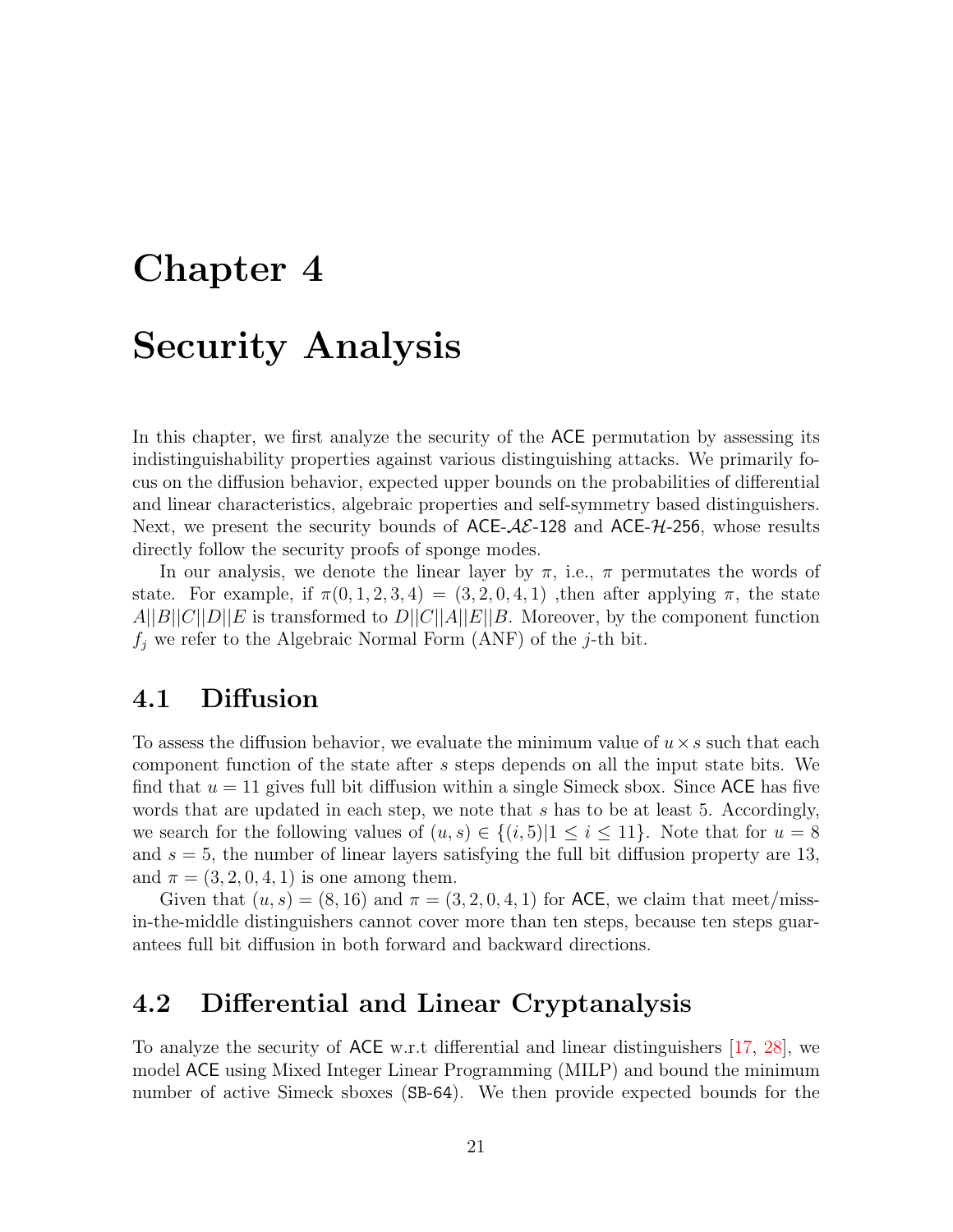maximum probabilities of differential (resp. linear) characteristics. Table [4.1](#page-22-0) depicts the minimum number of active Simeck sboxes for all linear layers.

#### <span id="page-21-0"></span>4.2.1 Expected bounds on the maximum probabilities of differential and linear characteristics

Let  $n_s(\pi)$  be the minimum number of active Simeck sboxes in s steps for a linear layer  $\pi$ , and p denote the Maximum Differential Probability bound (MDP) for a u-round Simeck sbox in  $log_2(\cdot)$  scale. An in-depth analysis of values of p has been provided in [\[6\]](#page-60-2) (cf. Section 4.2). We choose u, s and  $\pi$  such that

- the upper bound on the maximum differential characteristic probability is less than  $2^{-320}$ , i.e.,  $|n_s(\pi)p| > 320$ .
- $u \times s$  is minimum and s is at least three times the number of steps required for full bit diffusion. This implies  $s \geq 15$  for ACE.

For  $(u, s) = (8, 16)$  and  $\pi = (3, 2, 0, 4, 1), n_s(\pi) = 21$  and  $p = -15.8$ . Thus,  $|21 \times$  $(-15.8)$ | ≈ 331.8 > 320 and maximum differential characteristic probability bound is 2<sup>-331.8</sup>. The maxiumum squared correlation of a linear characteristic is computed analogously using  $\gamma = -15.6$  and equals  $2^{-327.6}$ , where  $\gamma$  is the maximum square correlation of a 8-round Simeck sbox (cf. Section 4.2.2  $[6]$ ).

#### <span id="page-21-1"></span>4.3 Algebraic Properties

In this section, we provide bounds for the algebraic degree of ACE and evaluate its security against integral distinguishers. We use the bit based division property [\[29,](#page-62-3) [9\]](#page-60-3) to compute the algebraic degree. We find that the algebraic degree of a 8-round Simeck sbox is 36. Note that the algebraic degree (after 8 rounds) of all component functions from  $f_0 - f_{31}$  is 36 while it is 27 for the component functions  $f_{32} - f_{63}$ . Thus, to evaluate the algebraic degree of ACE it is enough to find bounds for algebraic degree of the component functions  $f_0$ ,  $f_{32}$ ,  $f_{64}$ ,  $f_{96}$ ,  $f_{128}$ ,  $f_{160}$ ,  $f_{192}$ ,  $f_{224}$ ,  $f_{256}$  and  $f_{288}$ . Table [4.2](#page-23-1) provides bounds of the algebraic degree for the above component functions.

Note that since the number of words in ACE is odd, due to slow diffusion the algebraic degrees are 63 and 62 for the component functions  $f_{64}$  and  $f_{96}$  after 2 steps, respectively. A similar trend can be seen for the component functions  $f_{256}$  and  $f_{288}$ . This non-uniformity in degree continues till step five, after which the degree is stabilized to 304-313 due to full bit diffusion (Section [4.1\)](#page-20-1). We expect that the degree reaches 319 in six steps.

Integral distinguishers [\[24\]](#page-62-4). To search for the longest length integral distinguisher, we set a single bit of the input state as constant (0) and the rest are set to active (1). We then evaluate the algebraic degree at the s-th step of each component function in terms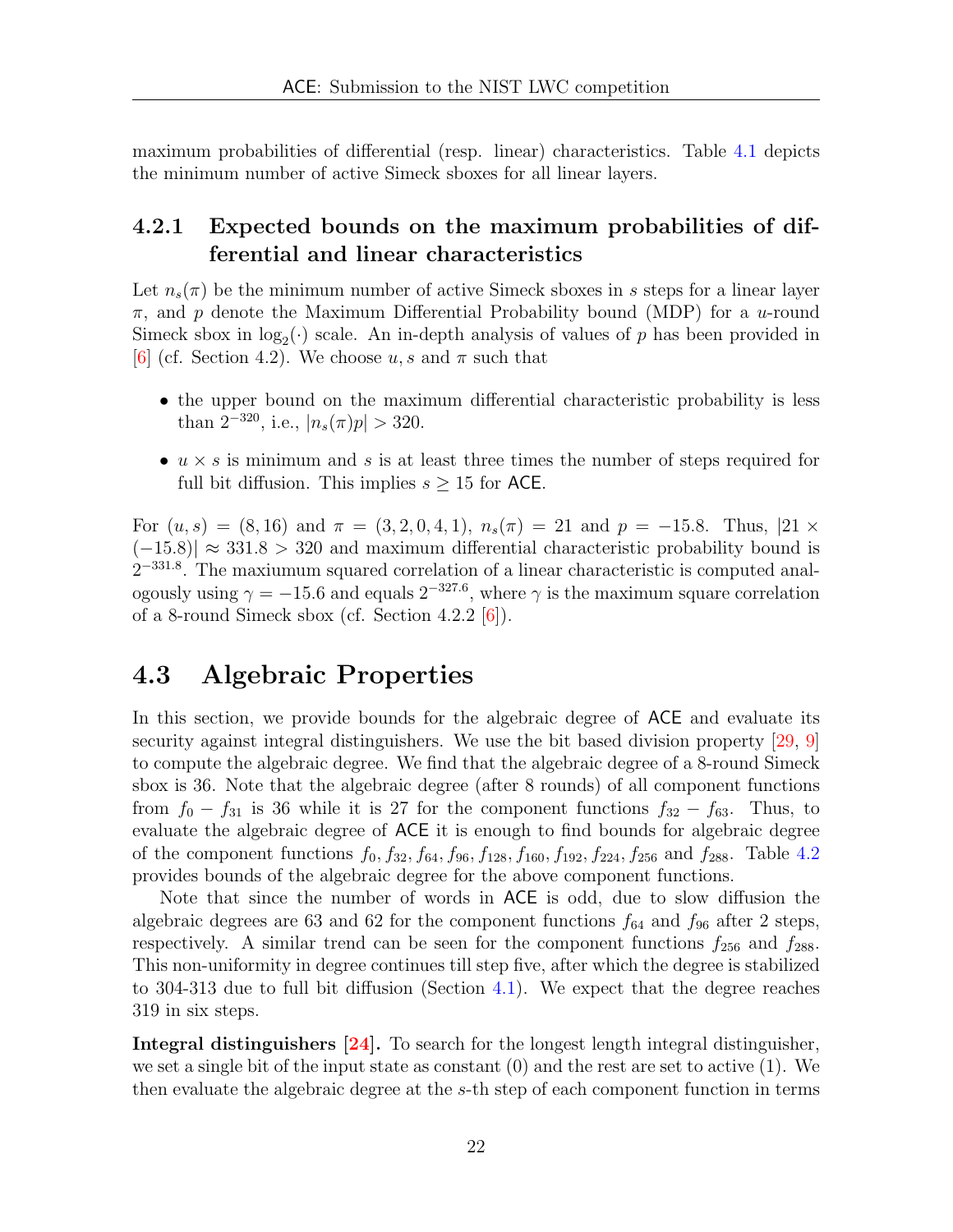<span id="page-22-0"></span>

| Linear layer    |                  |                  |                  |                  |                |                  |                  |                  | step $s$       |                |                |                  |                |                  |                  |                  |
|-----------------|------------------|------------------|------------------|------------------|----------------|------------------|------------------|------------------|----------------|----------------|----------------|------------------|----------------|------------------|------------------|------------------|
| $\pi$           | 1                | $\overline{2}$   | $\overline{3}$   | $\overline{4}$   | $\bf 5$        | $\,6\,$          | 7                | 8                | 9              | 10             | 11             | 12               | 13             | 14               | 15               | 16               |
| (1, 0, 3, 4, 2) | $\overline{0}$   | $\overline{1}$   | $\overline{1}$   | $\overline{2}$   | $\overline{2}$ | $\overline{3}$   | $\overline{3}$   | $\overline{4}$   | $\overline{4}$ | $\overline{5}$ | $\overline{5}$ | $\overline{6}$   | $\overline{6}$ | $\overline{7}$   | $\overline{7}$   | $\overline{8}$   |
| (1, 0, 4, 2, 3) | $\boldsymbol{0}$ | $\mathbf{1}$     | $\mathbf{1}$     | $\overline{2}$   | $\overline{2}$ | 3                | 3                | $\overline{4}$   | $\overline{4}$ | $\bf 5$        | $\overline{5}$ | $\boldsymbol{6}$ | $\,6\,$        | $\overline{7}$   | $\overline{7}$   | 8                |
| (1, 2, 0, 4, 3) | $\theta$         | $1\,$            | $\sqrt{2}$       | 3                | $\overline{4}$ | 6                | 8                | 8                | 9              | 10             | 11             | 12               | 14             | 16               | 16               | 17               |
| (1, 2, 3, 4, 0) | $\theta$         | $\mathbf{1}$     | $\overline{2}$   | 3                | $\overline{4}$ | 6                | $\overline{7}$   | 8                | 9              | 10             | 11             | 12               | 13             | 14               | 15               | 16               |
| (1, 2, 4, 0, 3) | $\theta$         | $\mathbf{1}$     | 1                | $\overline{2}$   | 3              | 5                | $\overline{7}$   | 8                | 9              | 9              | 10             | 11               | 13             | 15               | 16               | 17               |
| (1, 3, 0, 4, 2) | $\theta$         | $\overline{0}$   | 1                | $\overline{2}$   | $\overline{4}$ | $\overline{4}$   | $\overline{5}$   | $\overline{7}$   | 9              | 12             | 13             | 14               | 15             | 16               | 17               | 19               |
| (1, 3, 4, 0, 2) | $\overline{0}$   | $\overline{0}$   | 1                | $\mathbf{1}$     | $\mathbf{1}$   | $\overline{2}$   | $\overline{2}$   | $\overline{2}$   | 3              | 3              | 3              | $\sqrt{4}$       | $\overline{4}$ | $\overline{4}$   | $\mathbf 5$      | $\bf 5$          |
| (1, 3, 4, 2, 0) | $\theta$         | $\boldsymbol{0}$ | 1                | $\overline{2}$   | 3              | $\overline{4}$   | $\overline{5}$   | 6                | $\overline{7}$ | 9              | 11             | 12               | 12             | 13               | 14               | 15               |
| (1, 4, 0, 2, 3) | $\theta$         | 1                | $\overline{2}$   | 3                | $\overline{4}$ | 6                | $8\,$            | 8                | 9              | 10             | 11             | 12               | 14             | 16               | 16               | 17               |
| (1, 4, 3, 0, 2) | $\theta$         | 1                | 1                | $\overline{2}$   | $\overline{4}$ | 5                | $\,$ 6 $\,$      | 7                | 9              | 10             | 11             | 12               | 14             | 15               | 16               | 18               |
| (1, 4, 3, 2, 0) | $\overline{0}$   | $\mathbf{1}$     | $\overline{2}$   | 3                | $\overline{5}$ | 6                | $\overline{7}$   | 9                | 11             | 12             | 13             | 14               | 15             | 17               | 18               | 19               |
| (2, 0, 1, 4, 3) | $\theta$         | $\mathbf{1}$     | $\overline{2}$   | 3                | 4              | 6                | 6                | 8                | 9              | 10             | 11             | 12               | 14             | 15               | 16               | 17               |
| (2, 0, 3, 4, 1) | $\overline{0}$   | $\mathbf{1}$     | $\overline{2}$   | 3                | $\overline{4}$ | 5                | $\overline{7}$   | 8                | 9              | 10             | 11             | 12               | 13             | 14               | 15               | 16               |
| (2, 0, 4, 1, 3) | $\boldsymbol{0}$ | $\theta$         | $\mathbf{1}$     | $\overline{2}$   | 3              | 3                | 4                | $\overline{5}$   | $\overline{7}$ | 9              | 10             | 11               | 12             | 12               | 13               | 14               |
| (2, 3, 0, 4, 1) | $\theta$         | $\overline{0}$   | 1                | $\overline{2}$   | 3              | $\overline{5}$   | $\overline{7}$   | 9                | 10             | 10             | 11             | 12               | 13             | 15               | 17               | 19               |
| (2, 3, 1, 4, 0) | $\theta$         | $\theta$         | 1                | 3                | $\overline{4}$ | 6                | $\overline{7}$   | 8                | 8              | 9              | 11             | 12               | 13             | 14               | 15               | 16               |
| (2, 3, 4, 0, 1) | $\overline{0}$   | $\theta$         | 1                | $\overline{2}$   | 3              | $\overline{4}$   | $\overline{5}$   | 6                | 7              | 8              | 9              | 10               | 11             | 12               | 13               | 14               |
| (2, 3, 4, 1, 0) | $\theta$         | $\overline{0}$   | $\overline{0}$   | $\boldsymbol{0}$ | $\theta$       | $\theta$         | $\boldsymbol{0}$ | 0                | $\overline{0}$ | $\overline{0}$ | $\theta$       | $\overline{0}$   | $\overline{0}$ | $\boldsymbol{0}$ | $\boldsymbol{0}$ | $\boldsymbol{0}$ |
| (2, 4, 0, 1, 3) | $\theta$         | $\theta$         | 1                | 3                | $\overline{4}$ | 5                | $\overline{7}$   | 9                | 10             | 10             | 11             | 13               | 14             | 15               | 17               | 19               |
| (2, 4, 1, 0, 3) | $\boldsymbol{0}$ | $\mathbf{1}$     | $\overline{2}$   | 3                | $\overline{4}$ | $\bf 5$          | $\overline{7}$   | 8                | 9              | 10             | 11             | 12               | 13             | 15               | 16               | 17               |
| (2, 4, 3, 0, 1) | $\overline{0}$   | $\mathbf{1}$     | $\overline{2}$   | 3                | $\overline{5}$ | $\overline{5}$   | $\,6$            | 7                | 8              | 10             | 10             | 11               | 12             | 13               | 15               | 15               |
| (2, 4, 3, 1, 0) | $\theta$         | $\overline{0}$   | 1                | $\overline{2}$   | $\overline{4}$ | 6                | $\overline{7}$   | 8                | 9              | 10             | 11             | 12               | 13             | 14               | 15               | 16               |
| (3, 0, 1, 4, 2) | $\theta$         | $\mathbf{1}$     | 1                | $\overline{2}$   | $\overline{4}$ | 6                | $8\,$            | 8                | 10             | 10             | 11             | 13               | 15             | 16               | 17               | 19               |
| (3, 0, 4, 1, 2) | $\theta$         | $\overline{0}$   | 1                | 1                | 1              | $\overline{2}$   | $\overline{2}$   | $\overline{2}$   | 3              | 3              | 3              | $\overline{4}$   | $\overline{4}$ | $\overline{4}$   | $\overline{5}$   | $\bf 5$          |
| (3, 0, 4, 2, 1) | $\overline{0}$   | $\mathbf{1}$     | 1                | $\overline{2}$   | 3              | $\overline{4}$   | $\overline{5}$   | 6                | $\overline{7}$ | 8              | 9              | 10               | 11             | 12               | 13               | 14               |
| (3, 2, 0, 4, 1) | $\overline{0}$   | $\mathbf{1}$     | $\overline{2}$   | 3                | $\bf 5$        | $\overline{7}$   | $8\,$            | 9                | 11             | 12             | 13             | 15               | 16             | 17               | 19               | 21               |
| (3, 2, 1, 4, 0) | $\theta$         | $\mathbf{1}$     | $\overline{2}$   | $\overline{2}$   | 3              | $\overline{4}$   | $\overline{4}$   | 5                | 6              | $\,6\,$        | $\overline{7}$ | 8                | 8              | $\boldsymbol{9}$ | 10               | 10               |
| (3, 2, 4, 0, 1) | $\theta$         | $\mathbf{1}$     | 1                | $\overline{2}$   | $\overline{2}$ | 3                | 3                | $\overline{4}$   | $\overline{4}$ | $\overline{5}$ | 5              | 6                | 6              | $\overline{7}$   | $\overline{7}$   | $8\,$            |
| (3, 2, 4, 1, 0) | $\overline{0}$   | $\boldsymbol{0}$ | 1                | $\overline{2}$   | 3              | 6                | 8                | 9                | 9              | 10             | 11             | 12               | 15             | 16               | 18               | 18               |
| (3, 4, 0, 1, 2) | $\overline{0}$   | $\theta$         | 1                | $\overline{2}$   | 3              | $\overline{4}$   | $\overline{5}$   | 6                | 7              | 8              | 9              | 10               | 11             | 12               | 13               | 14               |
| (3, 4, 0, 2, 1) | $\theta$         | $1\,$            | $\overline{2}$   | 3                | $\overline{4}$ | $\overline{4}$   | 5                | 6                | $\overline{7}$ | 8              | 8              | 9                | 10             | 11               | 12               | 12               |
| (3, 4, 1, 0, 2) | $\boldsymbol{0}$ | $\mathbf{1}$     | $\mathbf{1}$     | $\overline{2}$   | $\overline{2}$ | 3                | 3                | $\overline{4}$   | $\overline{4}$ | $\mathbf 5$    | $\overline{5}$ | 6                | $\,6$          | $\overline{7}$   | $\,7$            | $8\,$            |
| (3, 4, 1, 2, 0) | $\boldsymbol{0}$ | $\,1\,$          | $\boldsymbol{2}$ | 3                | $\bf 5$        | $\,7$            | $8\,$            | $\boldsymbol{9}$ | 11             | $12\,$         | $13\,$         | $15\,$           | 16             | $17\,$           | $19\,$           | $21\,$           |
| (4, 0, 1, 2, 3) | $\boldsymbol{0}$ | $\mathbf{1}$     | $\sqrt{2}$       | $\sqrt{3}$       | $\overline{4}$ | 5                | $\overline{7}$   | 8                | 10             | 12             | 13             | 13               | 14             | 15               | 17               | 19               |
| (4, 0, 3, 1, 2) | $\boldsymbol{0}$ | $\boldsymbol{0}$ | $\mathbf{1}$     | $\mathbf{2}$     | 3              | 3                | $\overline{4}$   | $\bf 5$          | $\overline{7}$ | 9              | 10             | 11               | 12             | 12               | 13               | 14               |
| (4, 0, 3, 2, 1) | $\theta$         | $\mathbf{1}$     | $\overline{2}$   | 3                | $\overline{4}$ | $\overline{5}$   | $\,6$            | 8                | 10             | 11             | 12             | 13               | 14             | 15               | 16               | 17               |
| (4, 2, 0, 1, 3) | $\boldsymbol{0}$ | $\theta$         | $\mathbf{1}$     | $\overline{2}$   | $\overline{4}$ | $\,6\,$          | $\overline{7}$   | 9                | 10             | 11             | 12             | 13               | 14             | 15               | 17               | 19               |
| (4, 2, 1, 0, 3) | $\boldsymbol{0}$ | $\,1\,$          | $\boldsymbol{2}$ | $\overline{2}$   | 3              | $\overline{4}$   | $\,4\,$          | $\overline{5}$   | $\,6\,$        | $\,6\,$        | $\,7$          | $8\,$            | $8\,$          | $\boldsymbol{9}$ | 10               | 10               |
| (4, 2, 3, 0, 1) | $\theta$         | $\mathbf{1}$     | $\sqrt{2}$       | 3                | $\mathbf 5$    | $\,6\,$          | $8\,$            | 9                | 10             | 11             | 12             | 14               | 16             | 17               | 18               | 19               |
| (4, 2, 3, 1, 0) | $\boldsymbol{0}$ | $\theta$         | $\mathbf{1}$     | $\mathbf 1$      | $\overline{2}$ | 3                | $\overline{4}$   | $\overline{4}$   | $\overline{4}$ | $5\,$          | $\overline{5}$ | 6                | $\overline{7}$ | 8                | 8                | $8\,$            |
| (4, 3, 0, 1, 2) | $\boldsymbol{0}$ | $\boldsymbol{0}$ | $\boldsymbol{0}$ | $\boldsymbol{0}$ | $\theta$       | $\boldsymbol{0}$ | $\overline{0}$   | $\theta$         | $\theta$       | $\overline{0}$ | $\overline{0}$ | $\overline{0}$   | $\theta$       | $\overline{0}$   | $\boldsymbol{0}$ | $\boldsymbol{0}$ |
| (4, 3, 0, 2, 1) | $\overline{0}$   | $\overline{0}$   | 1                | $\overline{2}$   | 3              | 5                | 6                | 7                | 10             | 10             | 11             | 12               | 13             | 15               | 16               | 17               |
| (4, 3, 1, 0, 2) | $\overline{0}$   | $\boldsymbol{0}$ | $\mathbf{1}$     | $\overline{2}$   | $\overline{4}$ | 5                | 6                | 7                | 9              | 10             | 11             | 12               | 13             | 14               | 15               | 17               |
| (4, 3, 1, 2, 0) | $\boldsymbol{0}$ | $\boldsymbol{0}$ | $\mathbf{1}$     | $\,1$            | $\overline{2}$ | 3                | $\overline{4}$   | $\overline{4}$   | $\overline{4}$ | $5\,$          | $\bf 5$        | $\,6$            | $\overline{7}$ | $8\,$            | $8\,$            | $8\,$            |

Table 4.1: Minimum number of active Simeck sboxes for s-step ACE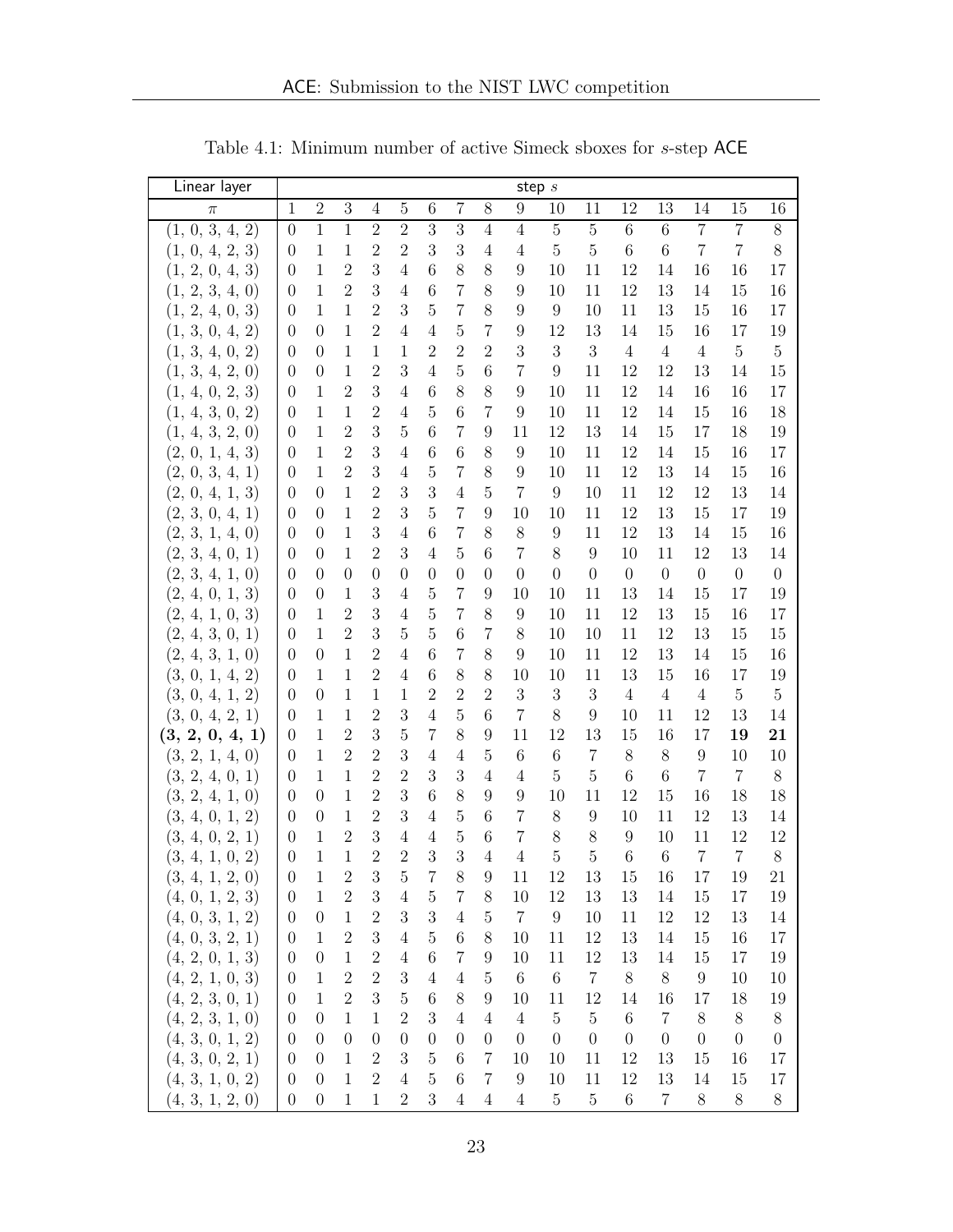<span id="page-23-1"></span>

|                    |         | Component function |     |                                                                         |      |                                         |       |      |      |         |
|--------------------|---------|--------------------|-----|-------------------------------------------------------------------------|------|-----------------------------------------|-------|------|------|---------|
| steps<br>$\cdot$ S |         | J 32               | 164 | 196                                                                     | /128 | 160                                     | / 192 | T224 | /256 | 288     |
|                    | 36      | 27                 | 36  | -27                                                                     | 36   | $-2^{\circ}$                            | 36    | 27   | 36   |         |
| ച                  | 92      | 83                 | 63  | 62                                                                      | 92   | 83                                      | 92    | 83   | 63   | 62      |
| Ω                  | 126     | 125                | 119 |                                                                         |      | 117-120 239-247 235-245 236-249 233-248 |       |      | 119  | 118-120 |
|                    | 240-247 |                    |     | 238-246 241-248 242-247 306-312 303-311 304-313 304-311 241-248 241-247 |      |                                         |       |      |      |         |

Table 4.2: Bounds on the algebraic degree of ACE

of the involved active bits. If the algebraic degree equals the number of active bits, then the bit is unknown (i.e., XOR sum of the component function is unpredictable). Otherwise, it is balanced in which case the XOR sum is always zero.

<span id="page-23-2"></span>In Table [4.3,](#page-23-2) we list the integral distinguishers of ACE. Note that the positions of constant bits are chosen based on the degree of the Simeck sbox.

|   | Steps $s$ Input division property | Balanced bits   |
|---|-----------------------------------|-----------------|
|   | $1^{32}$   0   $1^{287}$          | 64-127, 256-319 |
|   | $196$   0  1 <sup>223</sup>       | None            |
| 8 | $1^{160}$   0  1 <sup>159</sup>   | None            |
|   | $1^{224}$   0  1 <sup>95</sup>    | 64-127, 256-319 |
|   | $1^{288}$   0  1 <sup>31</sup>    | None            |

Table 4.3: Integral distinguishers of ACE

#### <span id="page-23-0"></span>4.4 Self Symmetry-based Distinguishers

A cryptographic permutation is vulnerable to attacks such as rotational distinguishers, slide distinguishers [\[18\]](#page-61-2) and invariant subspace attack [\[26\]](#page-62-5) which exploit the symmetric properties of a round function. For example, in ACE the nonlinear Simeck sbox is rotational invariant if constants are not added at each round. Thus, a proper choice of round constants is required to mitigate the above attacks.

ACE employs an 7-bit LFSR to generate round and step constants (see Section [5.6.2\)](#page-28-3). Below we list properties of the constants which ensure that each step function of ACE is distinct.

- For  $0 \le i \le 15$ ,  $sc_0^i \ne sc_1^i \ne sc_2^i$
- For  $0 \le i \le 15$ ,  $(r c_0^i, r c_1^i, r c_2^i) \ne (s c_0^i, s c_1^i, s c_2^i)$
- For  $0 \le i, j \le 15$  and  $i \ne j$ ,  $(rc_0^i, rc_1^i, rc_2^i) \ne (rc_0^j)$  $_{0}^{j},rc_{1}^{j}$  $j\overline{j},rc_2^j$  $\binom{1}{2}$
- For  $0 \le i, j \le 15$  and  $i \ne j$ ,  $(sc_0^i, sc_1^i, sc_2^i) \ne (sc_0^j)$  $_0^j,sc_1^j$  $j_1^j,sc_2^j$  $\binom{j}{2}$ .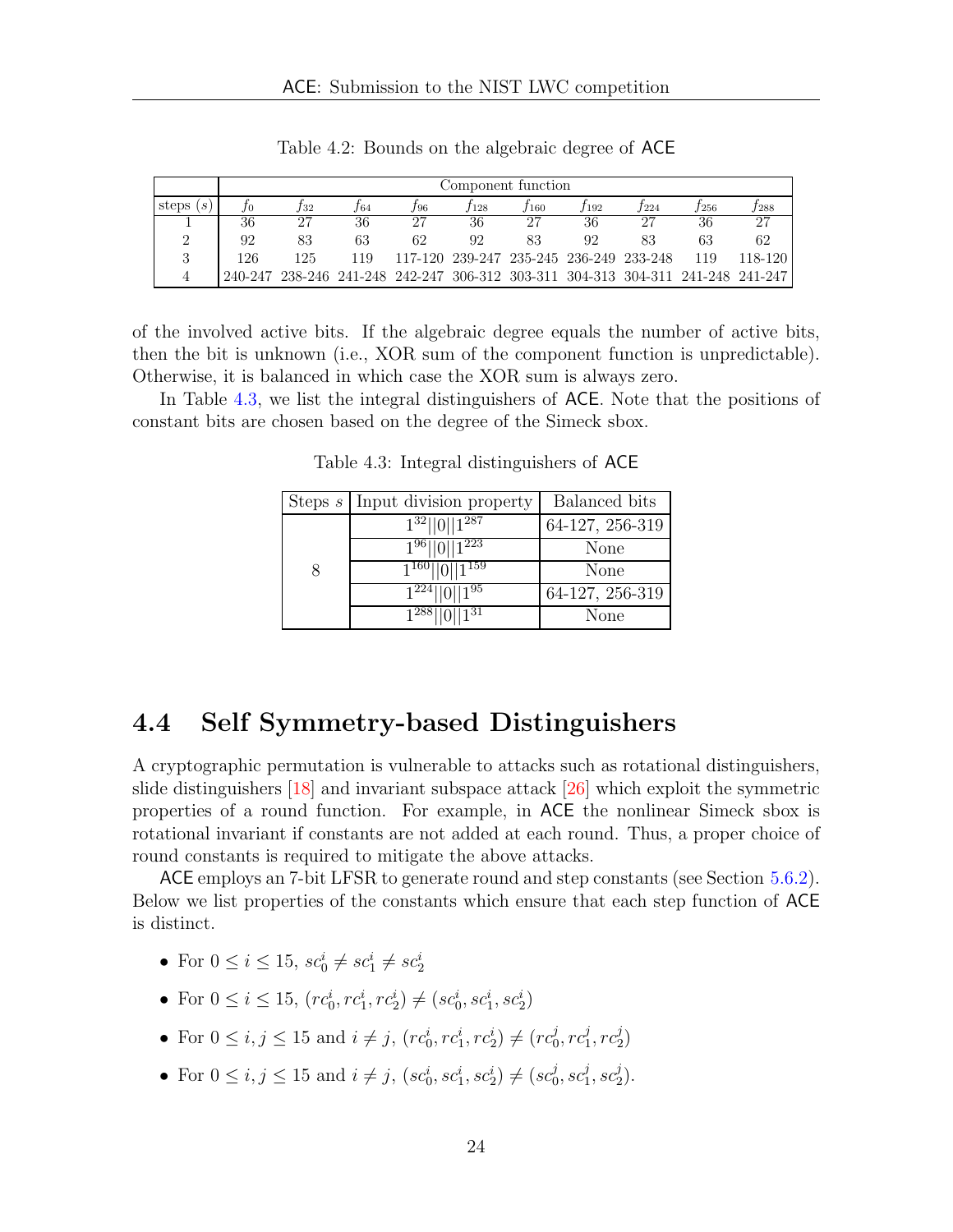## <span id="page-24-0"></span>4.5 Security of ACE- $A\mathcal{E}$ -128 and ACE- $\mathcal{H}$ -256

The security proofs of modes based on the sponge construction rely on the indistinguishability of the underlying permutation from a random one [\[11,](#page-61-3) [15,](#page-61-4) [14,](#page-61-5) [22\]](#page-61-6). In previous sections, we have shown that there are no distinguishers for 16 steps of ACE. Thus, the security bounds of sponge modes are applicable to both  $ACE-A\mathcal{E}-128$  and  $ACE-7L-256$ .

**ACE-** $A\mathcal{E}$ -128 security. We assume a nonce-respecting adversary, i.e., for a fixed K, the nonce N is never repeated. Then considering a data limit of  $2^d$ , k-bit security is achieved if  $c \geq k + d + 1$  and  $d \ll c/2$  [\[14\]](#page-61-5). The parameter set of ACE- $A\mathcal{E}$ -128 (Table [2.1](#page-10-4) in Section [2.2\)](#page-10-1) with actual effective capacity 254 (2 bits are lost for domain separation) satisfies this condition, and hence  $\text{ACE-}A\mathcal{E}$ -128 provides 128-bit security for confidentiality, integrity and authenticity.

Note that we could use  $r = 192$ ,  $d = 64$  and obtain the same level of security [\[22\]](#page-61-6). However, this would require an additional 128 XORs and cannot meet our objective to achieve both AEAD and hash functionalities using the same hardware circuit. Nevertheless, this is another option for ACE with high throughput.

**ACE-H-256** security. For a sponge based hash with  $b = r + c$  and h-bit message digest, the generic security bounds [\[13,](#page-61-7) [21\]](#page-61-0) are given by:

- $\bullet$  Collision:  $, 2^{c/2})$
- Preimage: min $(2^{\min(h,b)}, \max(2^{\min(h,b)-r}, 2^{c/2}))$
- Second-preimage:  $min(2^h, 2^{c/2})$

Accordingly, ACE-H-256 provides 128, 192 and 128-bit securities for collision, preimage and second preimage, respectively.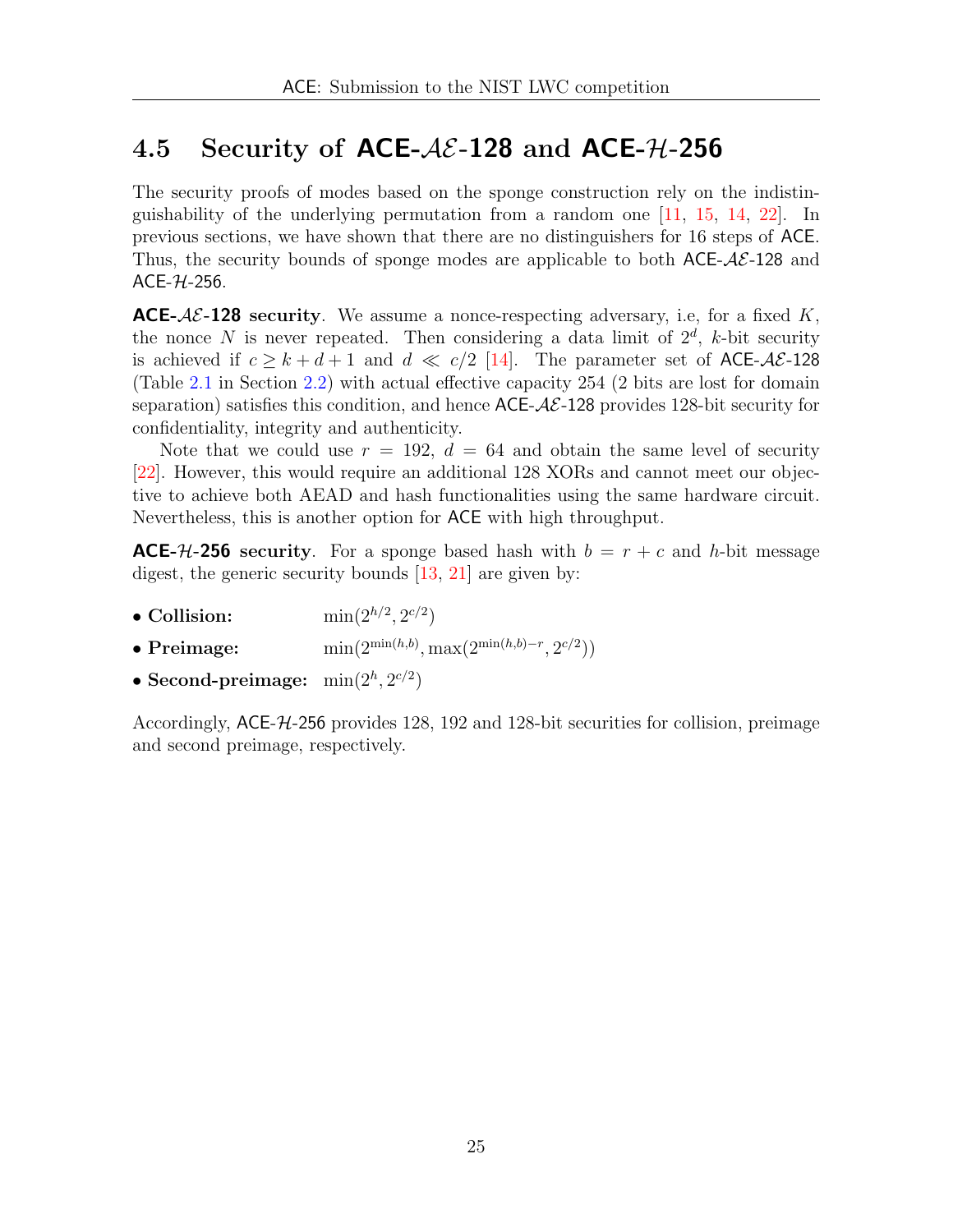# <span id="page-25-0"></span>Chapter 5 Design Rationale

In this chapter, we provide the rationale for our design choices and justify the design principles of each component of ACE, ACE- $A\mathcal{E}$ -128 and ACE- $\mathcal{H}$ -256.

## <span id="page-25-1"></span>5.1 Choice of the Mode: sLiSCP Sponge Mode

Our adopted mode is a variation of the sponge duplex construction. Sponge constructions are very diversified in terms of the offered security level. Particularly, it is proven that the sponge and its single pass duplex mode offer a  $2^{c/2}$  bound against generic attacks [\[12,](#page-61-8) [15\]](#page-61-4) which provides a lower bound on the width of the underlying permutation. However, for authenticated encryption (AE), a security level of  $2^{c-d}$  is proven when the number of queries is upper bounded by  $2^d$  [\[16\]](#page-61-9). When restricting the data complexity to the maximum of  $2^d$  queries with  $d \ll c/2$ , one can reduce the capacity and increase the rate for a better throughput with the same security level. Jovanovic  $et.al.$  [\[22\]](#page-61-6) have shown that sponge based AE achieve higher security bound, i.e.,  $\min\{2^{b/2}, 2^c, 2^k\}$ compared to [\[14\]](#page-61-5). However, we are concerned with the former bound, as shown in Section [4.5.](#page-24-0)

In sponge keyed encryption modes, nonce reuse enables the encryption of two different messages with the same key stream, which undermines the privacy of the primitive. More precisely, the sponge duplex authenticated encryption mode requires the uniqueness of a nonce when encrypting different messages with the same key because the ability of the attacker to acquire multiple combinations of input and output differences leaks information about the inner state bits, which may lead to the reconstruction of the full state [\[15,](#page-61-4) [10\]](#page-61-10). Nonce reuse in the duplex constructions reveals the XOR difference between the first two plaintexts by XORing their corresponding ciphertexts. On the other hand, a nonce reuse differential attack may be exploited if the attacker is able to inject a difference in the plaintext and cancel it out by another difference after the permutation application. However, such an attack depends on the probability of the best differential characteristic and the number of rounds of the underlying permutation. Accordingly, if such a permutation offers enough resistance to differential cryptanaly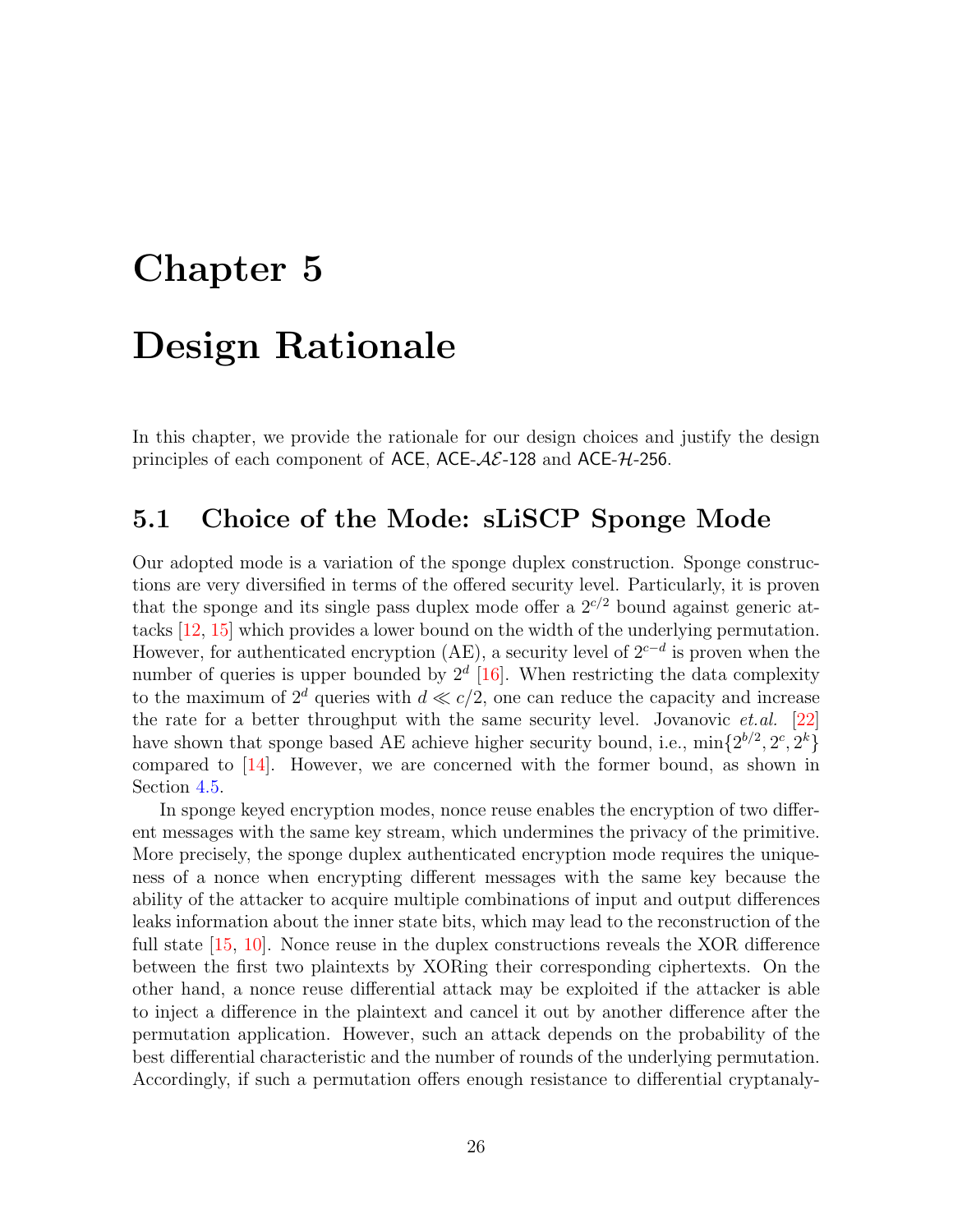sis, the feasibility of nonce reuse differential attacks is minimal. The condition on the differential behavior of the underlying permutation is also important when considering resynchronization attacks, where related nonces are to be used. For that reason, even if nonce reuse is not permitted, the underlying permutation used in the initialization stage should be strong enough to mitigate differential attacks.

Given the above results, the sLiSCP sponge mode [\[5\]](#page-60-1) realizes the following objectives:

- The flexibility to adapt the same circuitry to provide both authenticated encryption and hashing functionalities, as we adopt a unified round function for all functionalities.
- High key agility, which fits the lightweight requirements, because AE mode require no key scheduling.
- Simplicity, as there is no need to implement a decryption algorithm, because the same encryption algorithm is used for decryption.
- Both plaintext and ciphertext blocks are generated online without the need to process the whole input message and encrypted material first.
- Keyed initialization and finalization phases that make key recovery hard even if the internal state is recovered and also renders universal forgery with the knowledge of the internal state unattainable.
- Hardware efficient initialization and finalization stages where the state is initialized with the key which is again absorbed in the rate part afterward.
- Domain separators run for all rounds of all stages and offer uniformity across different stages. We change the domain separators with each new transition and not before because we found that it leads to a more efficient hardware implementations. Such mechanism has been shown to be secure in [\[22\]](#page-61-6).

### <span id="page-26-0"></span>5.2 ACE State Size

Our main objective is to choose  $b$  (state size) that provides 128-bit security for both hash and AEAD, i.e., 256-bit hash output and 128-bit key and tag. For b-bit state with  $b = r+c$ , r-bit rate and c-bit hash output, generic attacks with  $2^{c/2}$  permutation queries exist  $[12]$ . Thus, to satisfy the security requirements of hash, c should be 256 which implies  $b \ge 257$ . The immediate choices are  $b = 288,320$  and 384. In ACE, we choose  $b = 320$  as it provides the best trade-off among hardware and software requirements, security and efficiency. With this choice of  $b$ ,  $ACE$  can have implementations in a wide range of platforms. We discard the other state sizes for the following reasons.

• Considering the lightweight applications, 384-bit state is too heavy in hardware.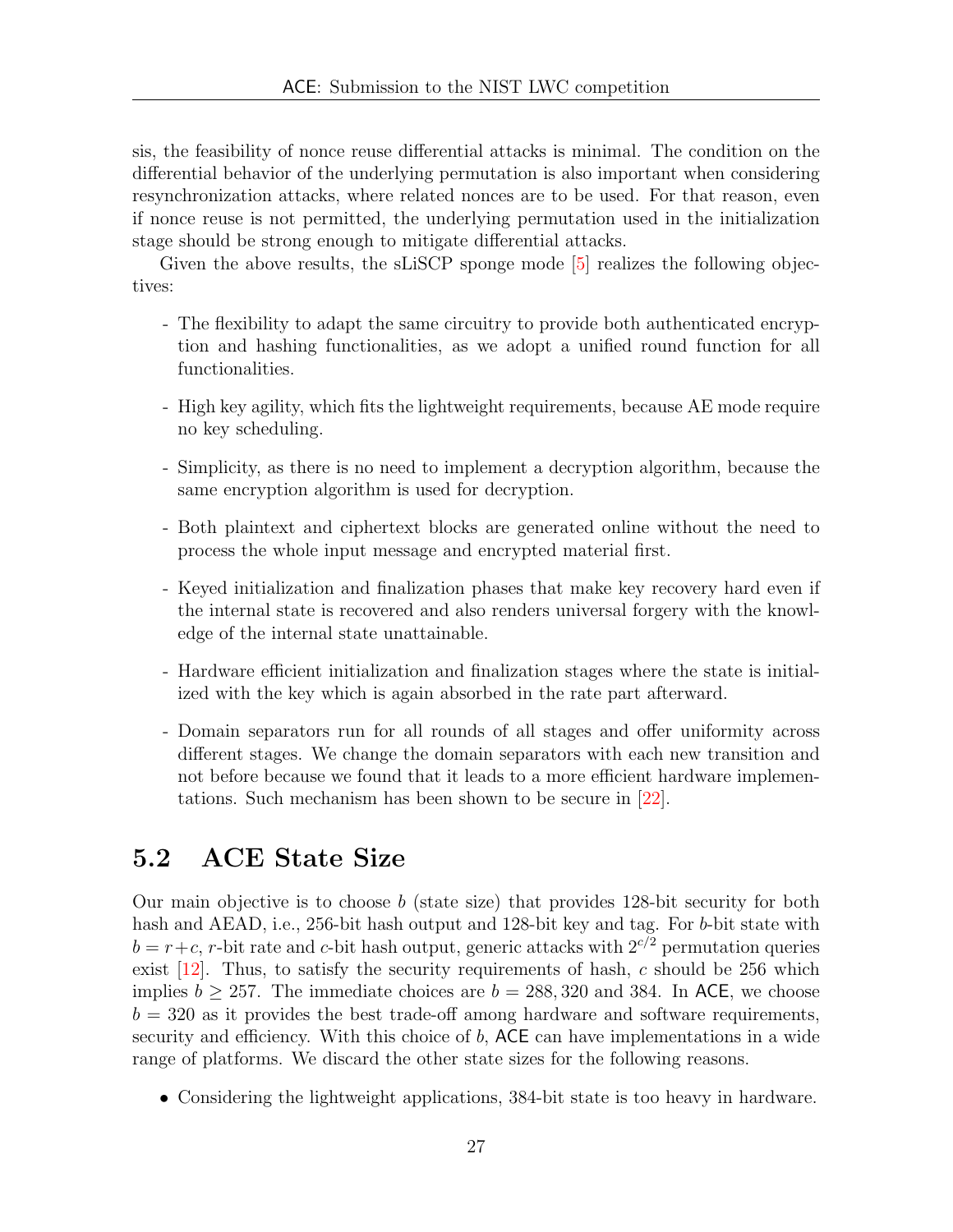• 288 is not a multiple of 64, hence, we can not efficiently use inbuilt 64-bit CPU instructions for software implementation.

## <span id="page-27-0"></span>5.3 ACE Step Function

The step function of the ACE permutation can be seen as a generalized five 64-bit word sLiSCP-light [\[6\]](#page-60-2) structure. Since we aim to build a 320-bit permutation, we could have used a 4-word sLiSCP-light with 80-bit Simeck sboxes. However, we found that it is not practical to evaluate most of the cryptographic properties for the resulting permutation using Simeck sboxes with sizes  $> 64$ , and that our 80-bit based software implementation is not efficient. Consequently, we decided to use a 5-word sLiSCP-light with 3 Simeck sboxes and wrap around the linear mixing between words  $A$  and  $E$ . We also decided to XOR  $SB-64(A)$  with  $SB-64(E)$  and not E to avoid the need for an extra temporary 64-bit register to store the initial value of  $E$  while intermediate results of the iterated SB-64 function are stored in E.

## <span id="page-27-1"></span>5.4 Nonlinear Layer: Simeck sbox (SB-64)

The Simeck sbox is an unkeyed independently parameterized variant of the round function of the Simon round function [\[8\]](#page-60-4). Moreover, it has set a new record in terms of hardware efficiency and performance on almost all platforms [\[30\]](#page-62-0). In what follows, we list the reasons that motivated our adoption of Simeck sboxes as the nonlinear function of ACE permutation.

- Simeck has a hardware friendly round function that consists of simple bitwise XOR, AND and cyclic shift operations. Moreover, the hardware cost grows linearly with input size.
- It is practical to evaluate the SB-64 maximum (expected) differential probability and maximum (expected) linear squared correlation which are  $2^{-15.8}$  and  $2^{-15.6}$ , respectively. Accordingly, we can provide an expected bounds against differential and linear cryptanalysis.
- SB-64 has an algebraic degree of 36 and the output component functions  $f_0 f_{31}$ (resp.  $f_{32} - f_{63}$ ) depend on 61 (resp. 55) input state bits, which enables us to provides guarantees gainst algebraic and diffusion-based attacks.
- Each Simeck sbox is independently parameterized by the associated set of round constants, which suggests that the actual security against differential and linear cryptanalysis is better than the reported bounds.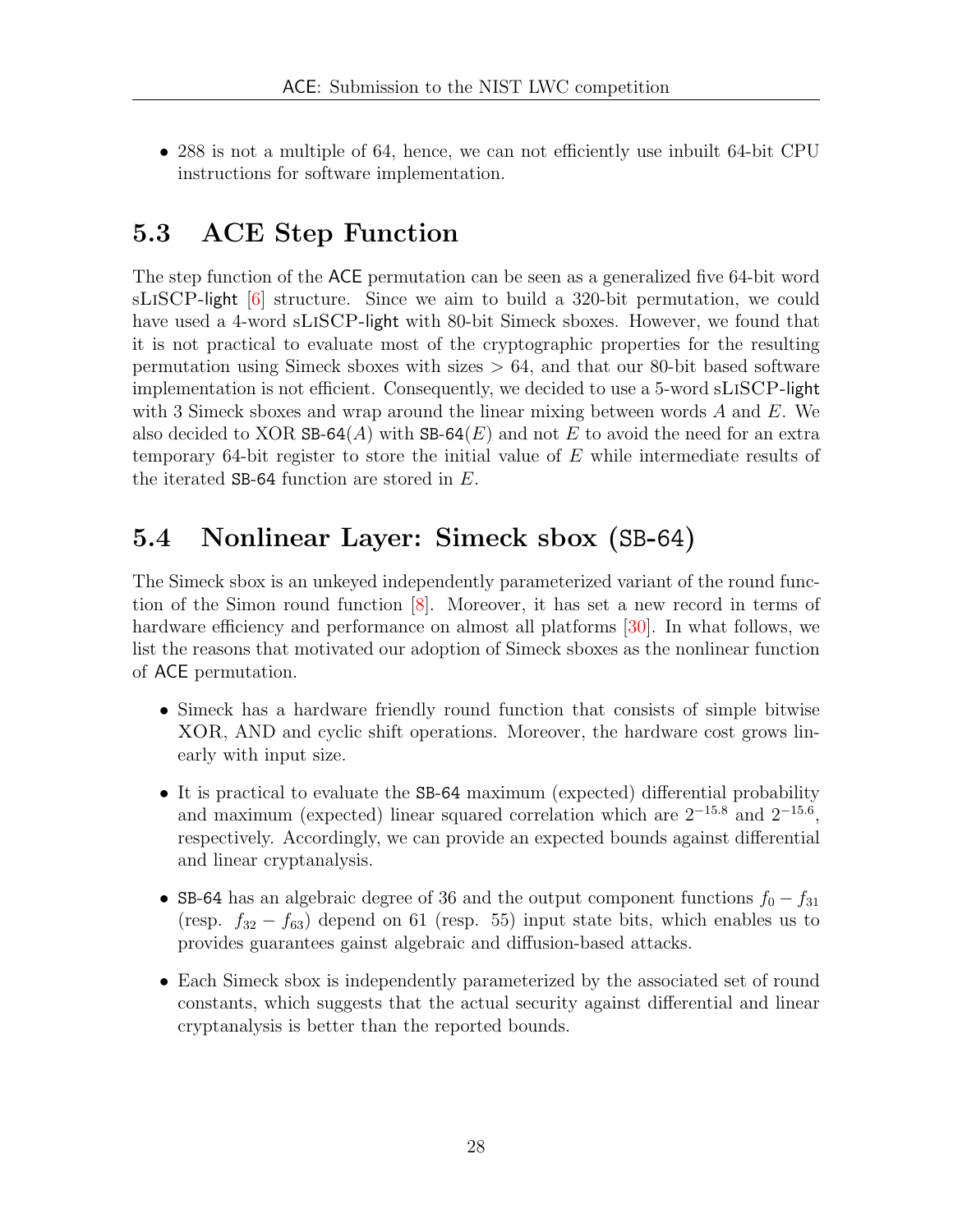## <span id="page-28-0"></span>5.5 Linear Layer:  $\pi = (3, 2, 0, 4, 1)$

The choice of a linear layer is crucial for the proper mixing among the blocks, which in turn affects the differential and algebraic properties. Out of 5! possible permutations of the words, 44 do not exhibit fixed points. Moreover, we found that iterating such permutations for multiple rounds achieves different differential and algebraic bounds. Accordingly, we searched their space to find the ones that offer the best diffusion and result in the minimum number of active Simeck sboxes in the smallest number of steps. We found that only two permutations,  $\pi = (3, 2, 0, 4, 1)$ , and  $\pi' = (3, 4, 1, 2, 0)$  achieve these conditions. More precisely, using either  $\pi$  or  $\pi'$ , ACE reaches full bit diffusion in 5 steps and has 21 active Simeck sboxes (see Table [4.1\)](#page-22-0). Accordingly, we picked  $\pi$  as our linear layer.

### <span id="page-28-1"></span>5.6 Round and Step Constants

#### <span id="page-28-2"></span>5.6.1 Rationale

We use the following set of constants to mitigate the self-symmetry distinguishers.

- Three 8-bit unique step constants  $(sc_0^i, sc_1^i, sc_2^i)$ . The 3-tuple constant value is unique across all steps, hence it destroys any symmetry between the steps of the permutation. Accordingly, we mitigate slide distinguishers [\[18\]](#page-61-2). We also require that for any given step  $i, sc_0^i \neq sc_1^i \neq sc_2^i$  in order to destroy any symmetry between word shuffles.
- Three 8-bit unique round constants  $(r c_0^i, r c_1^i, r c_2^i)$ . One bit of each round constant is XORed with the state of the Simeck sbox in each round to destroy the preservation of any rotational properties. Moreover, we append 31 '1' bits to each one bit constant, which results many inversions, and accordingly breaks the propagation of the rotational property in one step.

Our choice of the LFSR polynomial to generate the constants ensures that each tuple of such constants does not repeat due to the periodicity of the 8-tuple sequence constructed from the decimated m-sequence of period 127 (for theory of m-sequences see [\[19\]](#page-61-11)).

#### <span id="page-28-3"></span>5.6.2 Generation of round and step constants

We use an LFSR of length 7 with the feedback polynomial  $x^7 + x + 1$  to generate the round and step constants of ACE. To construct these constants, the same LFSR is run in a 3-way parallel configuration, as illustrated in Figure [5.1.](#page-29-0) Let  $\alpha$  denote the sequence generated by the initial state  $(a_0, a_1, \ldots, a_6)$  of the LFSR without parallelization. The parallel version of this LFSR outputs three sequences, all of them using decimation exponent 3. Instead of one XOR gate feedback for the non-parallel implementation, three XOR gates are needed to compute three feedback values.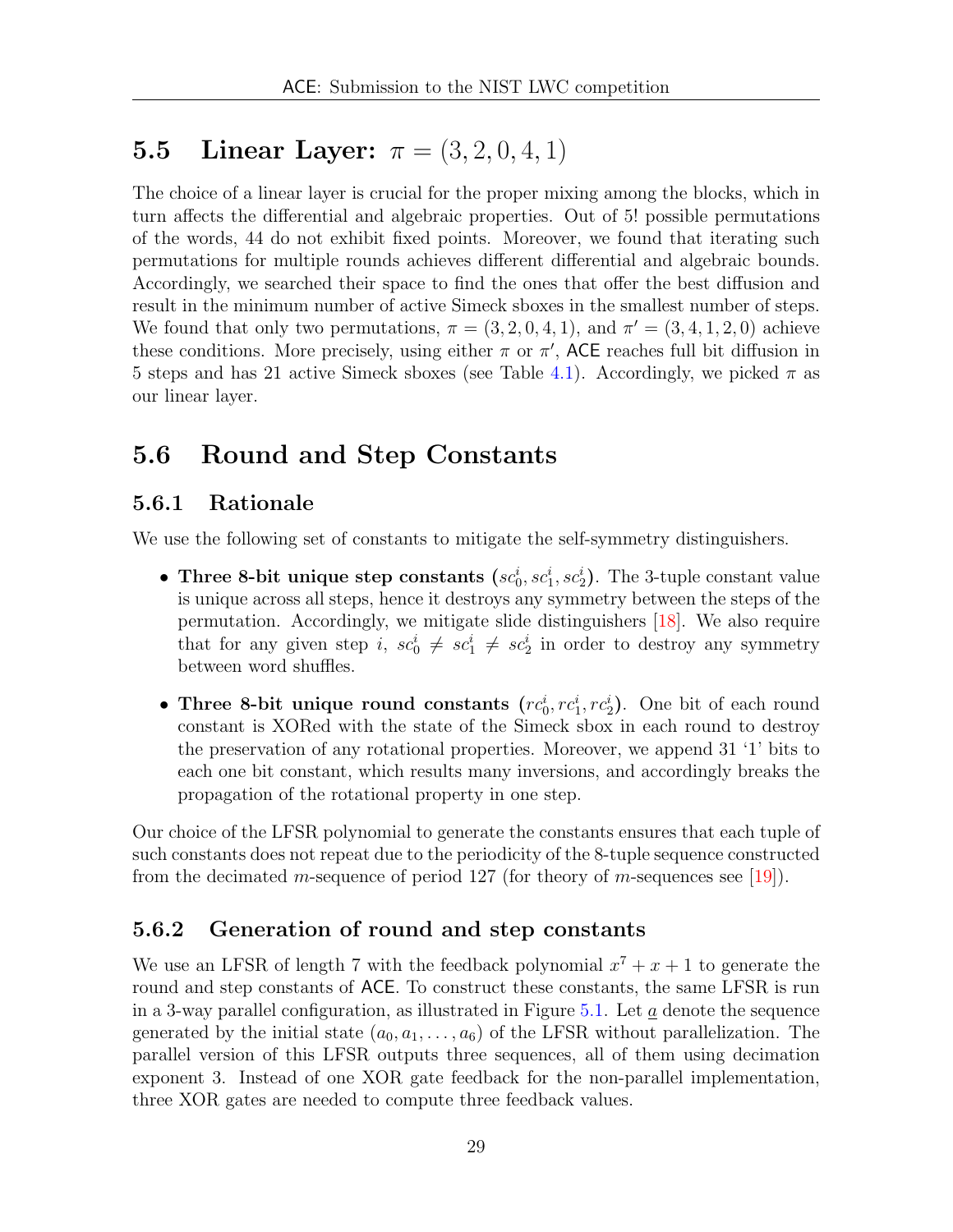

<span id="page-29-0"></span>Figure 5.1: LFSR for generating ACE constants.

Figure [5.2](#page-29-1) shows the same LFSR as Figure [5.1,](#page-29-0) but annotated with sequence elements at the moment when the last three bits for the round constants are available. The round constants are produced by the sequence elements  $a_{24i+21}, a_{24i+22}$  and  $a_{24i+23}$ in every clock cycle as follows.

$$
rc_0^i = a_{24i+21} ||a_{24i+18} ||a_{24i+15} ||a_{24i+12}|| a_{24i+9} ||a_{24i+6} ||a_{24i+3} ||a_{24i+0}
$$
  
\n
$$
rc_1^i = a_{24i+22} ||a_{24i+19} ||a_{24i+16} ||a_{24i+13} ||a_{24i+10} ||a_{24i+7} ||a_{24i+4} ||a_{24i+1}
$$
  
\n
$$
rc_2^i = a_{24i+23} ||a_{24i+20} ||a_{24i+17} ||a_{24i+14} ||a_{24i+11} ||a_{24i+8} ||a_{24i+5} ||a_{24i+2}
$$

where

- $rc_0^i$  corresponds to the sequence <u> $a$ </u> with decimation 3
- $rc_1^i$  corresponds to the sequence <u> $a$ </u> shifted by 1, then decimated by 3
- <span id="page-29-1"></span>•  $rc_2^i$  corresponds to the sequence <u> $a$ </u> shifted by 2, then decimated by 3



Figure 5.2: Schematic of the 3-way parallel LFSR for generation of the constants

In every 8-th clock cycle, the step constants are needed in addition to round constants. The computation of step constants does not need any extra circuitry, but rather uses the three feedback values  $a_{24i+28}, a_{24i+29}$  and  $a_{24i+30}$  together with all 7 state bits,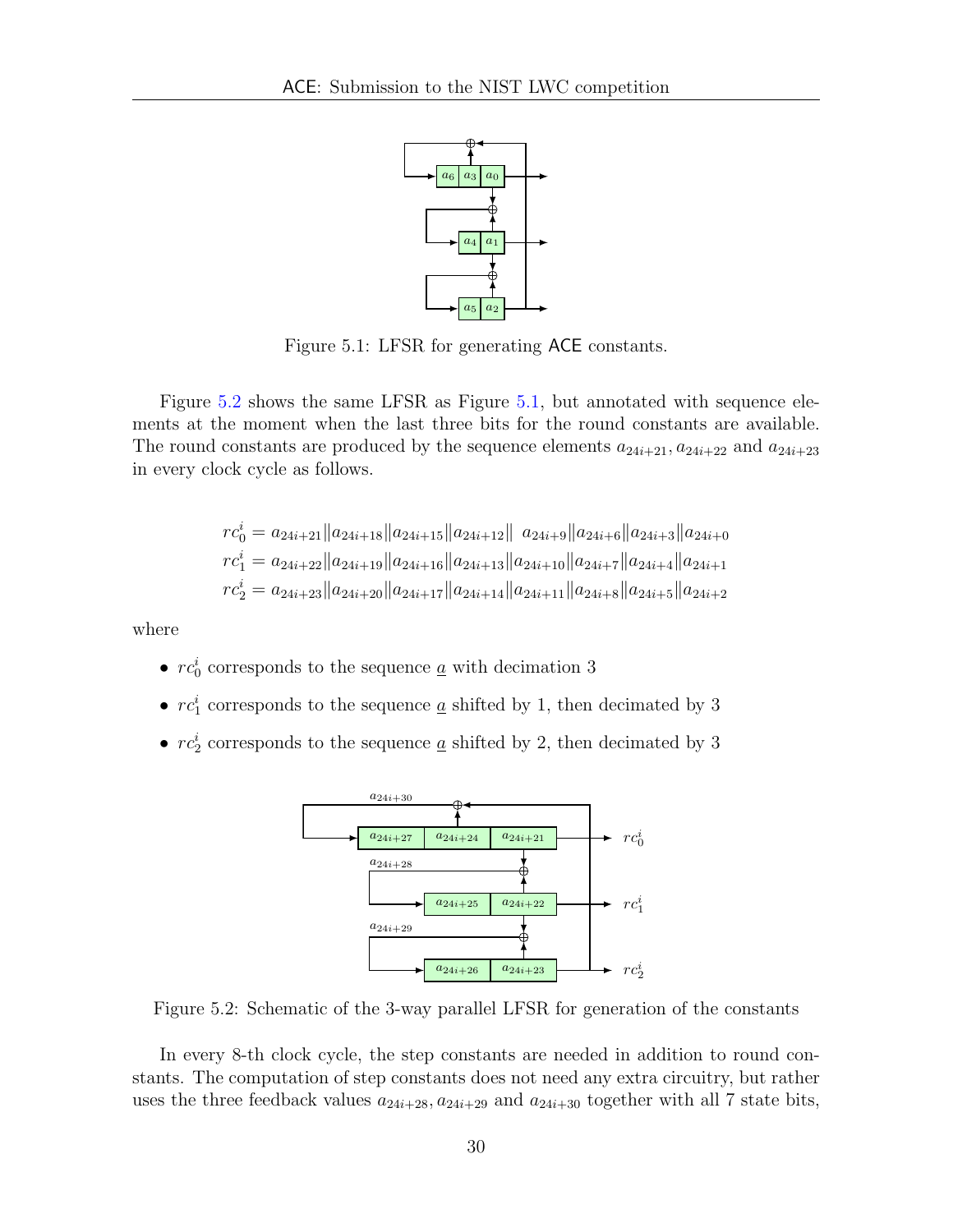<span id="page-30-1"></span> $a_{24i+30}, a_{24i+29}, a_{24i+28}, a_{24i+27}, a_{24i+26}, a_{24i+25}, a_{24i+24}, a_{24i+23}, a_{24i+22}, a_{24i+21}$ 



Figure 5.3: Three 8-bit step constants, generated from 10 consecutive sequence elements

annotated in Figure [5.2.](#page-29-1) Figure [5.3](#page-30-1) shows how the 10 consecutive sequence elements are used to generate step constants. The step constants are given by:

$$
sc_0^i = a_{24i+28} ||a_{24i+27} ||a_{24i+26} ||a_{24i+25} ||a_{24i+24} ||a_{24i+23} ||a_{24i+22} ||a_{24i+21}
$$
  
\n
$$
sc_1^i = a_{24i+29} ||a_{24i+28} ||a_{24i+27} ||a_{24i+26} ||a_{24i+25} ||a_{24i+24} ||a_{24i+23} ||a_{24i+22}
$$
  
\n
$$
sc_2^i = a_{24i+30} ||a_{24i+29} ||a_{24i+28} ||a_{24i+27} ||a_{24i+26} ||a_{24i+25} ||a_{24i+24} ||a_{24i+23}
$$

We provide an example of how to obtain hex values of constants from the  $m$ -sequence in Appendix [C.](#page-66-0)

## <span id="page-30-0"></span>5.7 Number of Rounds and Steps

Our rationale for choosing the number of rounds u and number of steps s of ACE is based on achieving the best trade-off between security and efficiency. By security and efficiency, we mean the value of  $(u, s)$  for which ACE is indistiguishable from a random permutation and  $u \times s$  is minimum. We now justify the choice of  $(u, s) = (8, 16)$  for ACE.

**Diffusion.** Our first criteria is that s should be at least  $3 \times m$  where m is the number of #steps needed to achieve full bit diffusion in the state. This choice is inspired from [\[20\]](#page-61-12) and directly adds a 33% security margin against meet/miss-in-the-middle distinguishers, as in 2m steps full bit diffusion is achieved in both forward and backward directions. Hence,  $m = 5 \implies u \ge 4$  and  $s \ge 15$  (c.f. Section [4.1\)](#page-20-1). However, we found that we cannot choose  $u = 4, \ldots, 7$ , because we also aim to achieve good resistance against differential and linear cryptanalysis. Note that having a smaller number of rounds results in a weaker Simeck sbox.

Maximum expected differential characteristic probability (MEDCP). Our second criteria is to push the MEDCP value of ACE to below  $2^{-320}$ . This value depends on the MEDCP of a u-round Simeck sbox and the number of such active sboxes in s steps (denote by  $n_s$ ). We have  $n_{15} = 19$  and  $n_{16} = 21$  (see Table [4.1\)](#page-22-0).

Table [5.1](#page-31-2) depicts that  $(u, s) \in \{(8, 15), (8, 16), (9, 15), (9, 16)\}.$  However, if we consider the differential effect, then the differential probability is  $2^{-15.8}$  when  $u = 8$ . An indepth analysis of such effect has been provided in [\[6\]](#page-60-2) where the CryptoSMT tool [\[25\]](#page-62-1) is used to obtain the optimal differential characteristics and corresponding probabilities.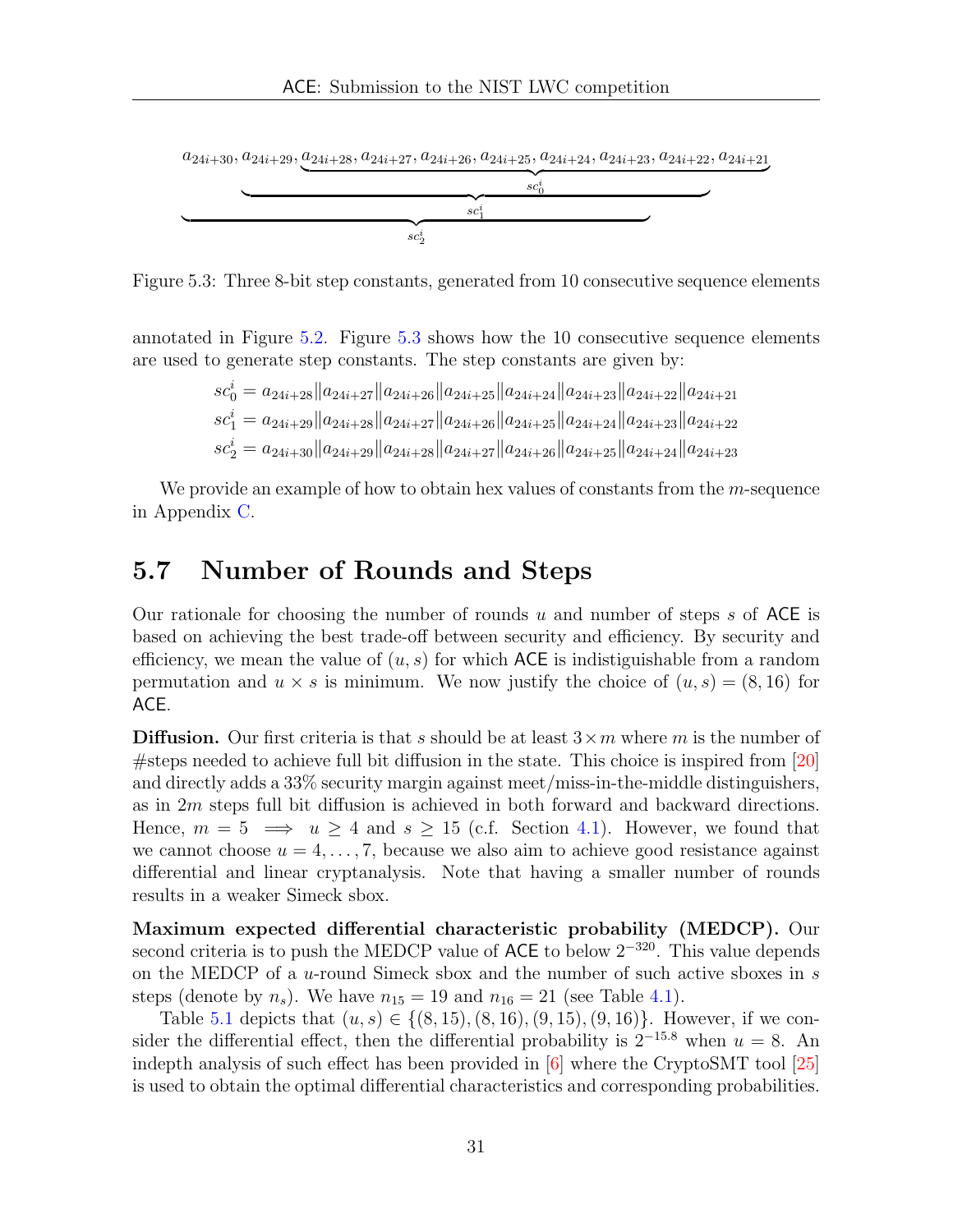<span id="page-31-2"></span>Table 5.1: Optimal differential characteristic probability  $p$  for  $u$ -round Simeck sbox and the corresponding MEDCP of ACE for  $s = 15, 16$ .

| U                                                                   |    |       |       |     |        |
|---------------------------------------------------------------------|----|-------|-------|-----|--------|
| $\log_2(p)$                                                         | -6 | $-12$ | $-14$ | -18 | $-20$  |
| $n_{15} \times \log_2(p)$   -114   -152   -228   -266   -342   -380 |    |       |       |     |        |
| $n_{16} \times \log_2(p)$   -126   -168   -252   -294   -378        |    |       |       |     | $-420$ |

Accordingly, we have:

 $n_{15} \times -15.8 = 19 \times -15.8 = -300.2 > -320$ 

$$
n_{16} \times -15.8 = 21 \times -15.8 = -331.8 < -320.
$$

Thus, we ignore  $(u, s) = (8, 15)$  and choose  $(u, s) = (8, 16)$ . The other two choices are discarded from the efficiency perspective as  $u \times s = 135$  (resp. 144) when  $(u, s) = (9, 15)$ (resp.  $(9,16)$ ) compared to 128 iterations when  $(u, s) = (8, 16)$ .

### <span id="page-31-0"></span>5.8 Choice of Rate Positions

We have followed a similar strategy in choosing the rate position as the one that has been used in sLiSCP [\[5,](#page-60-1) [7\]](#page-60-5). More precisely, we absorb message blocks in words A and C. Such rate positions allow the input bits to be processed by the Simeck sboxes as soon as possible so we achieve faster diffusion. Also, our choice forces any injected differences to activate Simeck sboxes in the first step which also enhances ACE's resistance to differential and linear cryptanalysis. This observation has also been confirmed by a third party cryptanalysis of sLiSCP [\[27\]](#page-62-6).

#### <span id="page-31-1"></span>5.9 Statement

The authors declare that there are no hidden weaknesses in the ACE permutation, ACE- $AE-128$  and ACE- $H-256$ .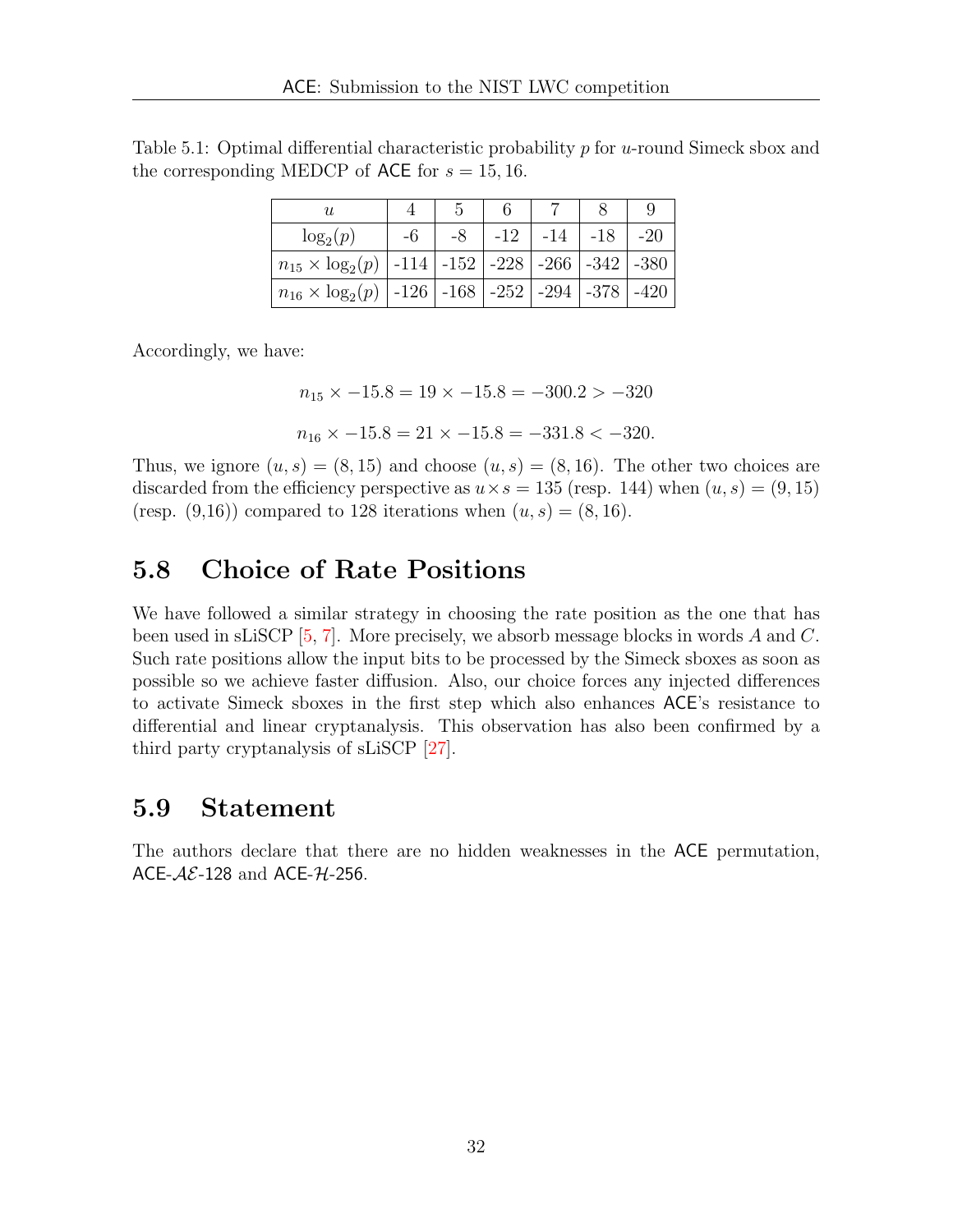# <span id="page-32-0"></span>Chapter 6 Hardware Design and Analysis

In this chapter, we describe the hardware implementation of ACE module, which is a single module that supports all three functionalities: authenticated encryption, verified decryption, and hashing using the same hardware circuit. Section [6.1](#page-32-1) outlines some of the principles underlying our hardware design. Section [6.2](#page-33-0) describes the interface and top-level ACE module module. Section [6.3](#page-41-0) goes into the details of the state machine and datapath implementation. And, finally, Section [6.4](#page-50-0) presents the implementation results for four ASIC libraries and two FPGAs.

### <span id="page-32-1"></span>6.1 Hardware Design Principles

The design principles and assumptions followed by the hardware implementations:

- 1. Multi-functionality module. The system should support all three operations, namely authenticated encryption, authenticated decryption, and hashing, in a single module (Figure  $6.1$ ), because lightweight applications generally cannot afford the extra area for separate modules. As a result, the area for the system will be greater compared to a single-function module.
- 2. Single input/output ports. In small devices, ports can be expensive, and optimizing the number of ports may require additional multiplexers and control circuitry. To ensure that we are not biasing our design in favour of the system and at the expense of the environment, the key, nonce, associated data, and message all use a single data-input port (Table [6.1\)](#page-33-1). Similarly, the output ciphertext, tag, and hash all use a single output port (Table [6.1\)](#page-33-1). That being said, the authors agree with the proposed lightweight cryptography hardware API's [\[23\]](#page-61-13) use of separate public and private data ports and will update implementations accordingly.
- 3. Valid-bit protocol and stalling capability. The environment may take an arbitrarily long time to produce any piece of data. For example, a small microprocessor could require multiple clock cycles to read data from memory and write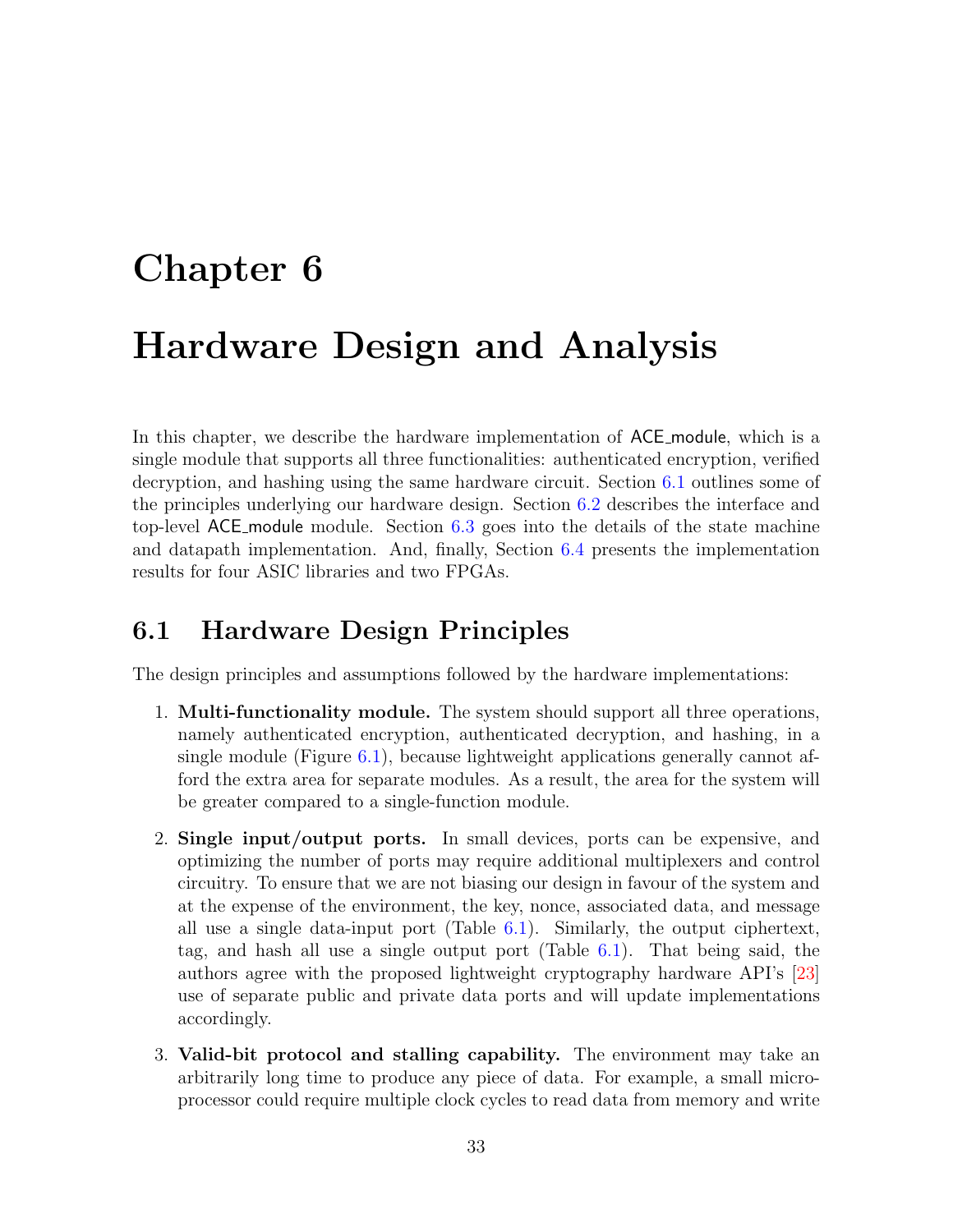it to the systems input port. We use a single-phase valid bit protocol, where each input or output data signal is paired with a valid bit to denote when the data is valid. The receiving entity must capture the data in a single clock cycle (Figure [6.4\)](#page-38-0), which is a simple and widely applicable protocol. The system shall wait in an idle state, while signalling the environment that it is ready to receive. In reality, the environment can stall as well. In the future, ACE hardware implementations will be updated to match the proposed lighweight crypto hardware API's use of a valid/ready protocol for both input and output ports.

4. Use a "pure register-transfer-level" implementation style. In particular, use only registers, not latches; multiplexers, not tri-state buffers; synchronous, not asynchronous reset; no scan-cell flip-flops; clock-gating is used for power and area optimization.

## <span id="page-33-0"></span>6.2 Interface and Top-level Module

In Figure [6.1,](#page-34-1) we depict the block diagram of the top-level ACE module and the description of each interface signal is given in Table [6.1.](#page-33-1)

<span id="page-33-1"></span>

| Input signal  | Meaning                  |
|---------------|--------------------------|
| reset.        | resets the state machine |
| i mode        | mode of operation        |
| i_dom_sep     | domain separator         |
| i_padding     | the last block is padded |
| i data        | input data               |
| i_valid       | valid data on i_data     |
| Output signal | Meaning                  |
| o_ready       | hardware is ready        |
| o data        | output data              |
| o_valid       | valid data on o_dat.a    |

Table 6.1: Interface signals

Table 6.2: Modes of operation

|  | i_mode |              |                    |
|--|--------|--------------|--------------------|
|  |        | Mode         | Operation or phase |
|  |        | $ACE-E$      | Encryption         |
|  |        | $ACF-D$      | Decryption         |
|  |        | $ACE-7L-256$ | Absorb             |
|  |        | $ACE-7L-256$ | Squeeze            |

The ACE- $A\mathcal{E}$ -128 mode can perform two operations: authenticated encryption (ACE- $\mathcal{E}$ ) and verified decryption  $(ACE-*D*)$ . The ACE- $H$ -256 mode has two phases: absorbing and squeezing, both of which have the same domain separator. We use the i\_mode input signal (see Table [6.2\)](#page-33-1) to distinguish between the operations or phases.

The environment separates the associated data and the message/ciphertext, and performs their padding if necessary, as specified in Sections [2.4](#page-13-0) and [2.5.](#page-16-2) The control input i **pad** is used to indicate that the last i **data** block is padded. The hardware is unaware of the lengths of individual phases, hence no internal counters for the number of processed blocks are needed. The domain separators are provided by the environment and serve as an indication of the phase change for AEAD functionality, i.e., whether the input data for  $\mathsf{ACE}\text{-}\mathcal{AE}\text{-}128$  is the key, associated data or plaintext/ciphertext. For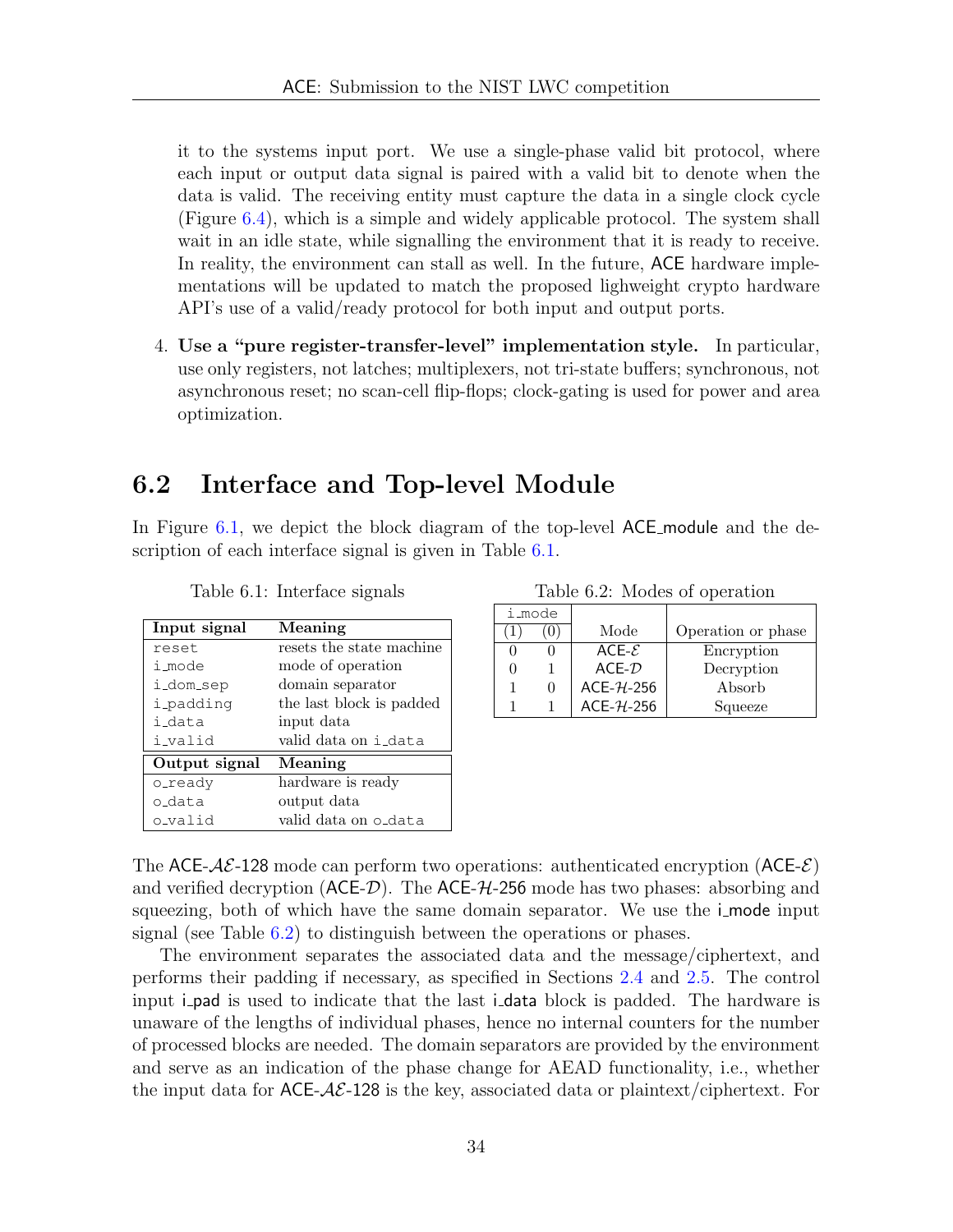<span id="page-34-1"></span>

Figure 6.1: Top-level ACE module and the interface with the environment

ACE- $H$ -256, the phase change is indicated by the change of the i-mode(0) signal, as shown in Table [6.2.](#page-33-1)

#### <span id="page-34-0"></span>6.2.1 Interface protocol

The top-level ACE module is in constant interaction with the environment application. We show this interaction in a form of protocol in Figures [6.2a-6.2d](#page-35-0) for the ACE- $A\mathcal{E}$ -128 encryption example, using the signal names from Figure [6.1.](#page-34-1) The environment is only allowed to send data to the ACE hardware when it is in the idle mode, which is indicated by the hardware using the o\_ready signal. The only exception from this behaviour is the reset signal, which will force the hardware module to reset its state machine and return to the idle state and set the  $\circ$ -ready signal. Figure [6.2a](#page-35-0) shows the environment (one the left) resetting the ACE module (on the right), waiting for the o\_ready to be asserted, then sending the key and the nonce, as specified in load- $\mathcal{AE}(N, K)$  in Section [2.4.](#page-13-0) Upon receiving all four key and nonce blocks, the ACE module starts with the initial ACE permutation, as indicated on the right. After completing the permutation, ACE module enters idle state and asserts the o\_ready to signal to the environment that it can accept new data. The environment proceeds with  $K_0$ , accompanied by the proper values for i mode and i dom sep. Loading and initialization is the same for both  $\mathsf{ACE}\text{-}\mathcal{E}$  and  $\mathsf{ACE}\text{-}\mathcal{D}$ , which is why Figure [6.2a](#page-35-0) shows i mode=0− (see Table [6.2\)](#page-33-1). The ACE module performs the ACE permutation and asserts o ready, and the environment responds with the second key block  $K_1$ .

Figure [6.2b](#page-35-0) shows the communication between the environment and the ACE module for the first two blocks of associated data  $AD_0$  and  $AD_1$ . The environment sets i dom sep to value 1 and signals the arrival of new  $AD$  block with i valid. After completing the ACE permutation, ACE module asserts the  $\circ$ -ready. Figure [6.2c](#page-35-0) shows the handshake signals for encryption of message blocks  $M_5$  and  $M_6$ . The environment sends the plaintexts along with  $i_{\text{dom}}$  sep=2 and  $i_{\text{mod}}$  mode=00. The ACE module receives  $M_5$ , encrypts it and immediately returns  $C_5$  together with asserted o-valid, then starts the ACE permutation and asserts o\_ready upon its completion. With exception of the tag generation, encryption (decryption) is the only phase during ACE-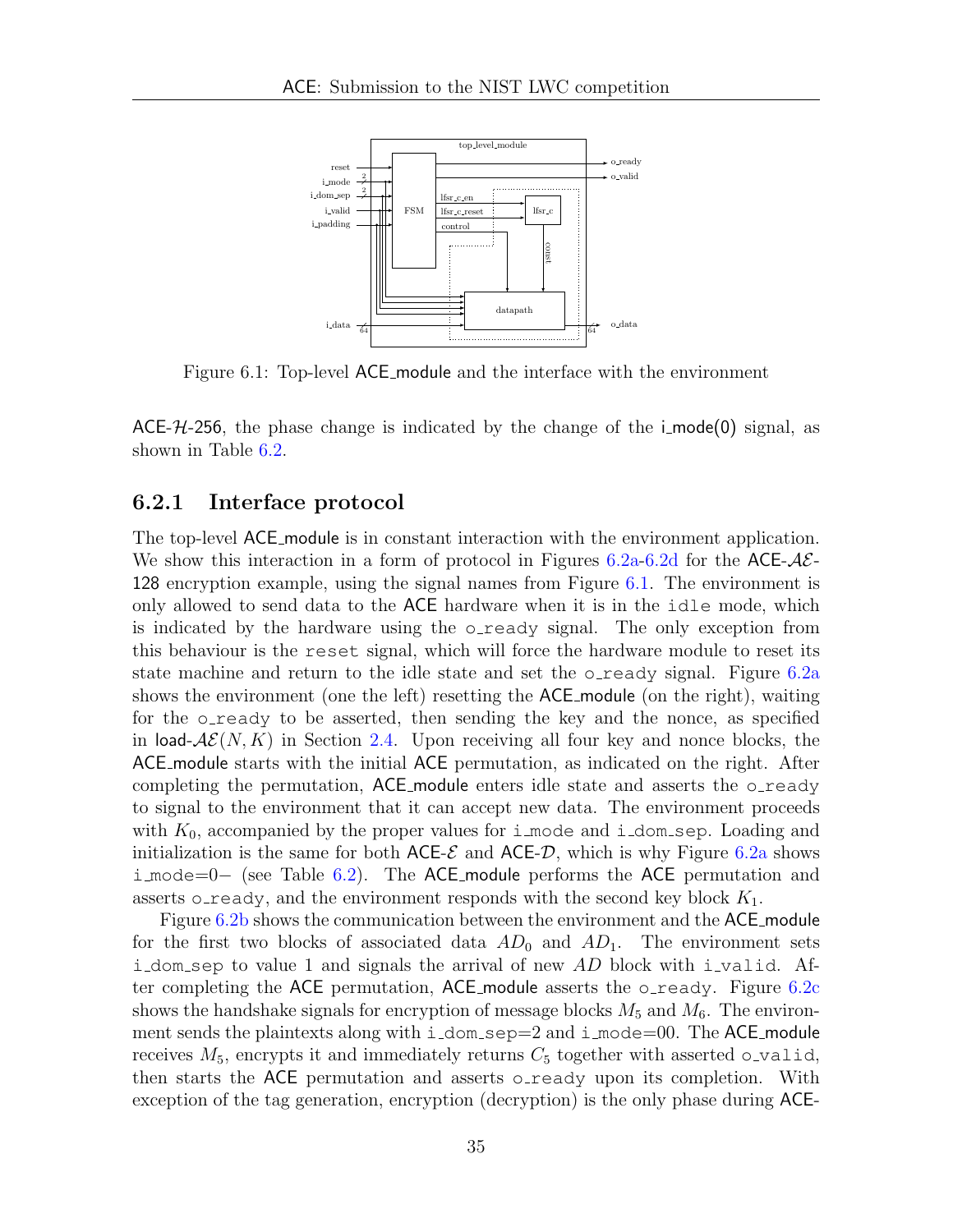<span id="page-35-0"></span>

Figure 6.2: Interface protocol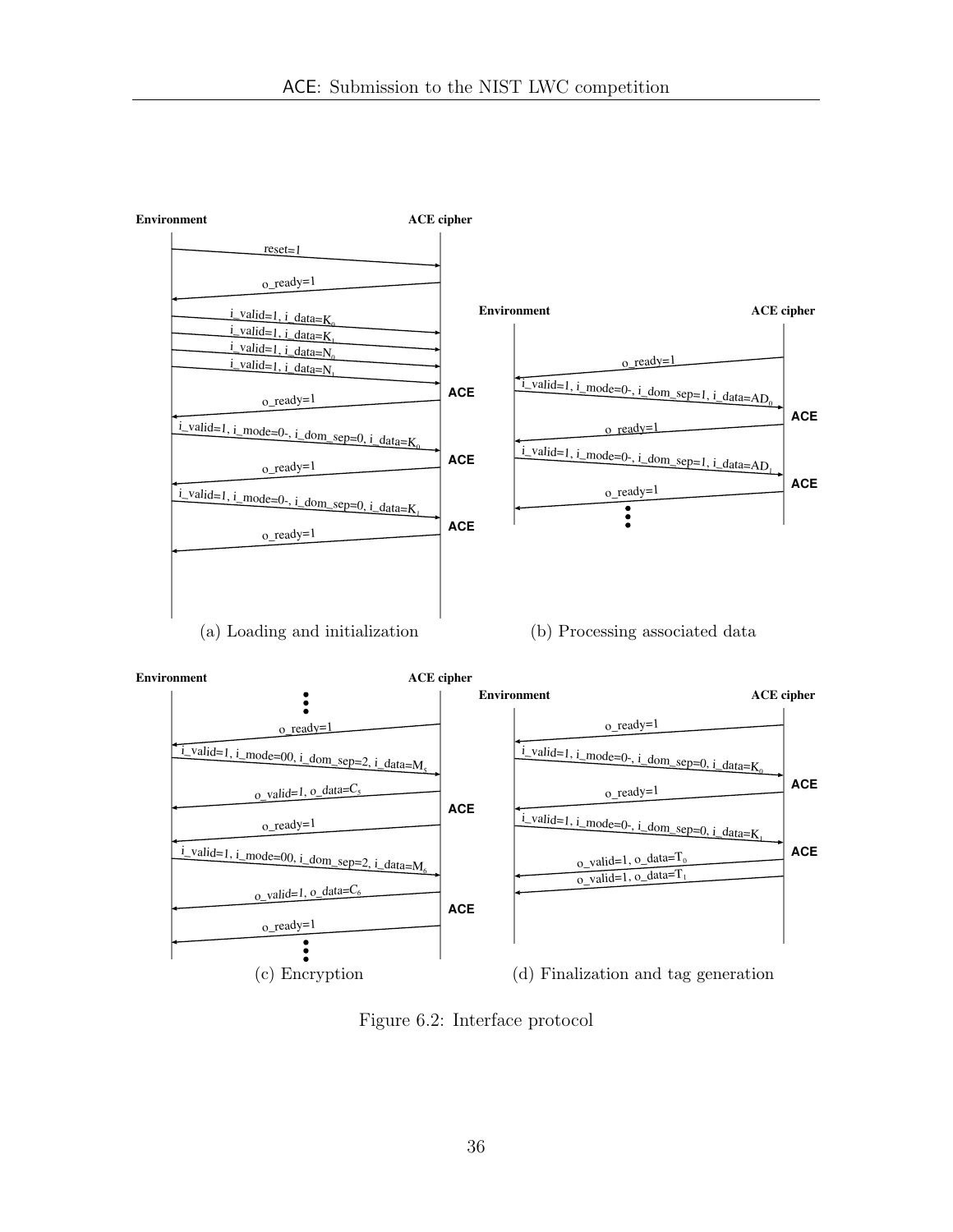$AE-128$  when the ACE module sends data to the environment.

Each time a data block is transmitted between the environment and the ACE module the valid bit protocol is used: the environment asserts the  $i$ -valid, and the ACE module the o valid signal. This naming convention is centred around the hardware module. Another important part of the handshake between the environment and ACE module is the o ready signal:  $ACE$  module sets this signal to 1 when it is ready to receive new data from the environment, and to 0 when it is busy and wants the environment to wait.

When all message blocks are encrypted, the finalization and tag generation begins (Figure [6.2d\)](#page-35-0). The environment changes i\_dom\_sep to value 0 and starts sending the key blocks. After receiving  $K_0$ , ACE module performs an ACE permutation and sets o ready. After receiving  $K_1$ , ACE module again performs an ACE permutation, but this time replies to the environment with two tag blocks  $T_0$ ,  $T_1$ , each accompanied by the o\_valid signal. Afterwards, the ACE\_module returns to idle and asserts the o\_ready signal.

As was mentioned before, the ACE module is unaware of the number of AD and M blocks, and relies on the environment to set proper values for i dom sep. However, the ACE state machine is not completely free of counters: a small internal counter is needed to keep track of the number of blocks received and transmitted during the loading and initialization phase and the tag extraction. Another counter is needed to keep track of the ACE permutation, which requires 128 clock cycles to complete. More details follow in Subsection [6.2.3.](#page-39-0)

In streaming applications, the total length of the data might not be known at the time that the message begins streaming. Hence, each time data is sent to the cipher, the environment informs the cipher what type of data is being sent. This information is easily encoded using a two-bit mode signal to denote which operation is to be performed (Encryption, Decryption, Hashing) and the two-bit domain separator to denote the type of data being processed (associated data, message, ciphertext). The hardware uses o ready to signal that it is ready to receive new data, and the environment uses i valid to signal that it is sending data to the hardware.

#### <span id="page-36-0"></span>6.2.2 Protocol timing

More detailed representation of the events between the environment and the ACE module is possible with the use of timing diagrams in Figures [6.3-](#page-37-0)[6.5.](#page-38-1) In each diagram, the top few lines show the interface signals (Table [6.1\)](#page-33-1), which were already discussed as a part of the communication protocol between the environment and the hardware module. Signals i mode and i dom sep are omitted from the timing diagrams: their current value is the same as shown in the corresponding protocol figure. The vertical ticks on the horizontal lines represent the time: a single column shows the signal values within the same clock period.

Loading and initialization during  $ACE-AC-128$ . Figure [6.3](#page-37-0) shows the loading and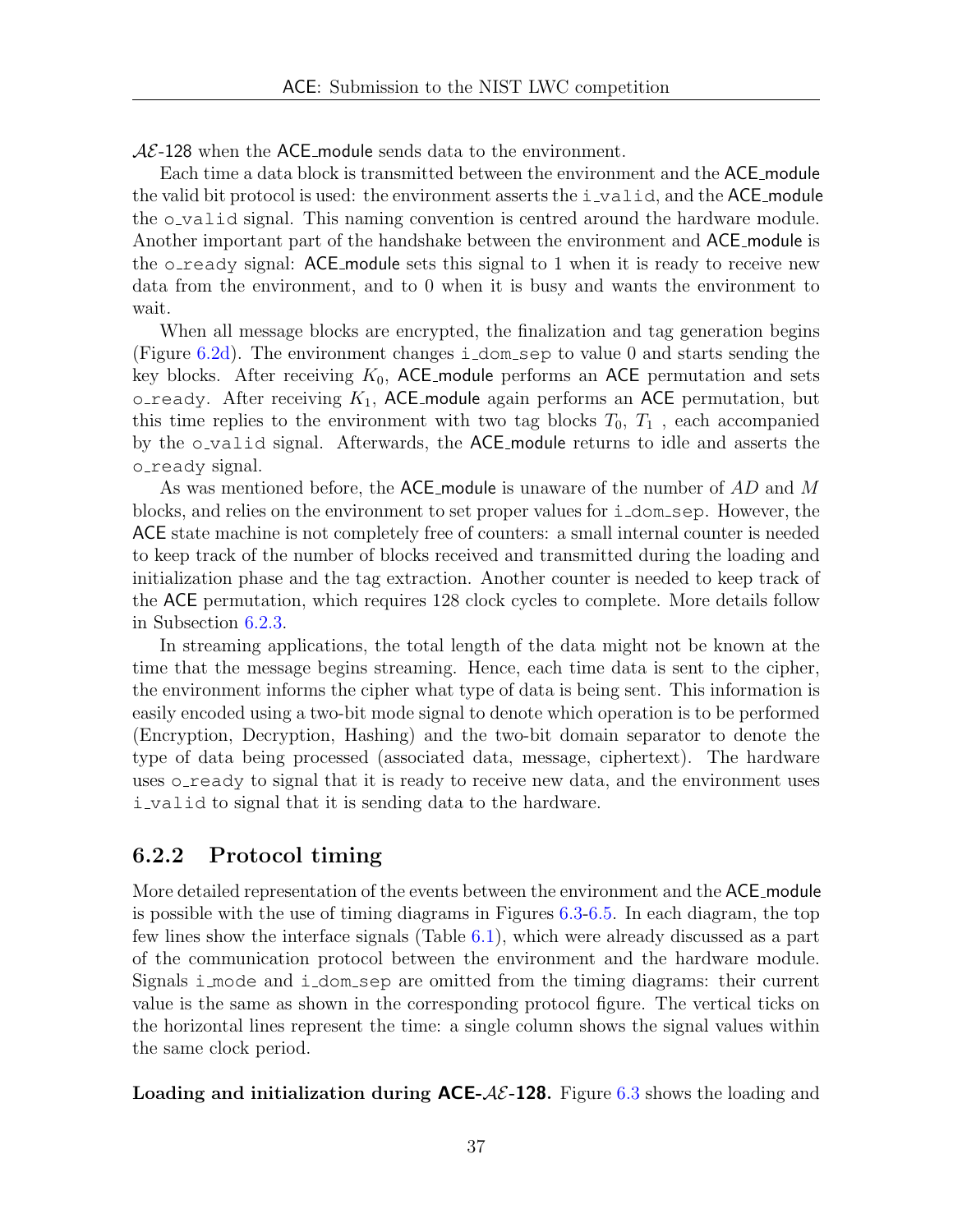initialization up to the beginning of the second ACE permutation; it corresponds to the upper half of the protocol Figure [6.2a.](#page-35-0) At the top, we can see the interface signals reset, o\_ready, i\_valid and i\_data, followed by the internal signals count, pcount and phase, which are a part of the ACE state machine. Counter count is needed to keep track of the number of loaded key and nonce blocks. It is then reused to count the number of key blocks processed during the rest of initialization and during finalization, and for counting the number of produced tag and hash blocks. Counter pcount keeps track of the 128 clock cycles needed for one ACE permutation. After the environment deasserts the reset signal, the ACE module clears the internal state machine signals, enters the Load phase and sets the o-ready signal. The environment responds with the first key block  $K_0$ , accompanied with asserted i-valid. The ACE module stores the new data into its internal state and increments count. Figure [6.3](#page-37-0) shows an example when the response of the environment varies, e.g., the delay between  $K_0$  and  $K_1$  is bigger than delay between  $K_1$  and  $N_0$ . After receiving  $N_1$ , the ACE module performs the first ACE permutation, denoted LoadPerm: the o\_ready signal is dropped and the pcount increments every clock cycle. After LoadPerm is finished, the state machine enters the Init phase and the oready signal is set to 1 while waiting for the first key block. Arrival of the next i valid and  $K_0$  triggers the second ACE permutation.

<span id="page-37-0"></span>

Figure 6.3: Timing diagram: Loading and initialization during  $ACE-AE-128$ 

**Encryption during ACE-** $A\mathcal{E}$ -128. Figure [6.4](#page-38-0) shows the timing diagram during the encryption of message blocks  $M_5$  and  $M_6$ , corresponding to protocol in Figure [6.2c.](#page-35-0) It clearly shows both sides of the valid-bit protocol. The first five lines show the toplevel interface signals and line six shows the value of the permutation counter pcount:  $8.16 = 128$  clock cycles are needed to complete 16 steps, 8 rounds per step, for one ACE permutation. The values round and step, shown in the last two lines in Figure [6.4](#page-38-0) are not two actual counters, but the lower and upper bits of counter pcount.

After completing the previous permutation, ACE module asserts o ready. The environment replies with a new message block  $M_5$  accompanied by an i-valid signal. The hardware immediately encrypts, returns  $C_5$  and asserts o-valid. This clock cycle is also the first round of a new ACE permutation and the  $\circ$ -ready is deasserted, indicating that the hardware is busy. Figure  $6.4$  also shows the  $ACE$  module remaining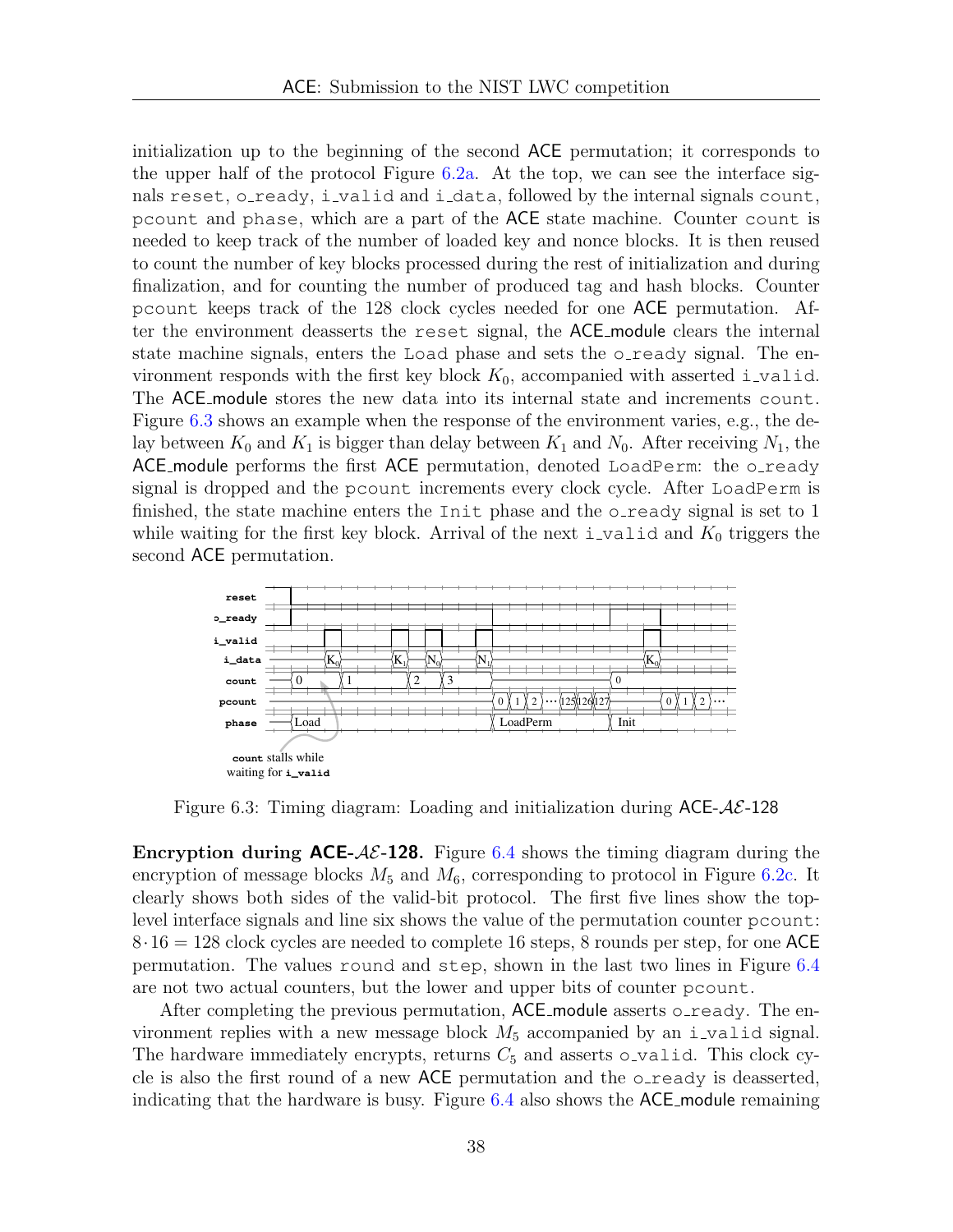<span id="page-38-0"></span>

Figure 6.4: Timing diagram: Encryption during  $ACE-A\mathcal{E}$ -128

busy ( $\circ$  ready = 0) for the duration of one ACE permutation. When pcount wraps around from 127 to 0, the hardware is again idle and ready to receive new input, in this case  $M_6$ . The counter count is not being used. Since processing of associated data is very similar to encryption, with exception of AD blocks instead of M blocks and no output for o data, we do not show a separate timing diagram.

**Tag phase during ACE-AE-128.** Figure [6.5](#page-38-1) shows a part of the finalization, tag extract and the return of the state machine into the loading phase, corresponding to the lower part of the protocol in Figure [6.2d.](#page-35-0) The timing diagram starts with the completion of the ACE permutation after block  $K_0$  was received, followed by  $K_1$ immediately, which triggers the second ACE permutation during finalization, which is also the last ACE permutation of ACE- $AE$ -128. After the permutation, ACE module sends two tag blocks to the environment. The counter count is used to return the ACE module to the Load phase, where it sets the oracle signal and awaits the new key and nonce in case of ACE- $A\mathcal{E}$ -128, or fixed IV in case of ACE- $H$ -256.

<span id="page-38-1"></span>

Figure 6.5: Timing of tag phase during  $ACE-A\mathcal{E}$ -128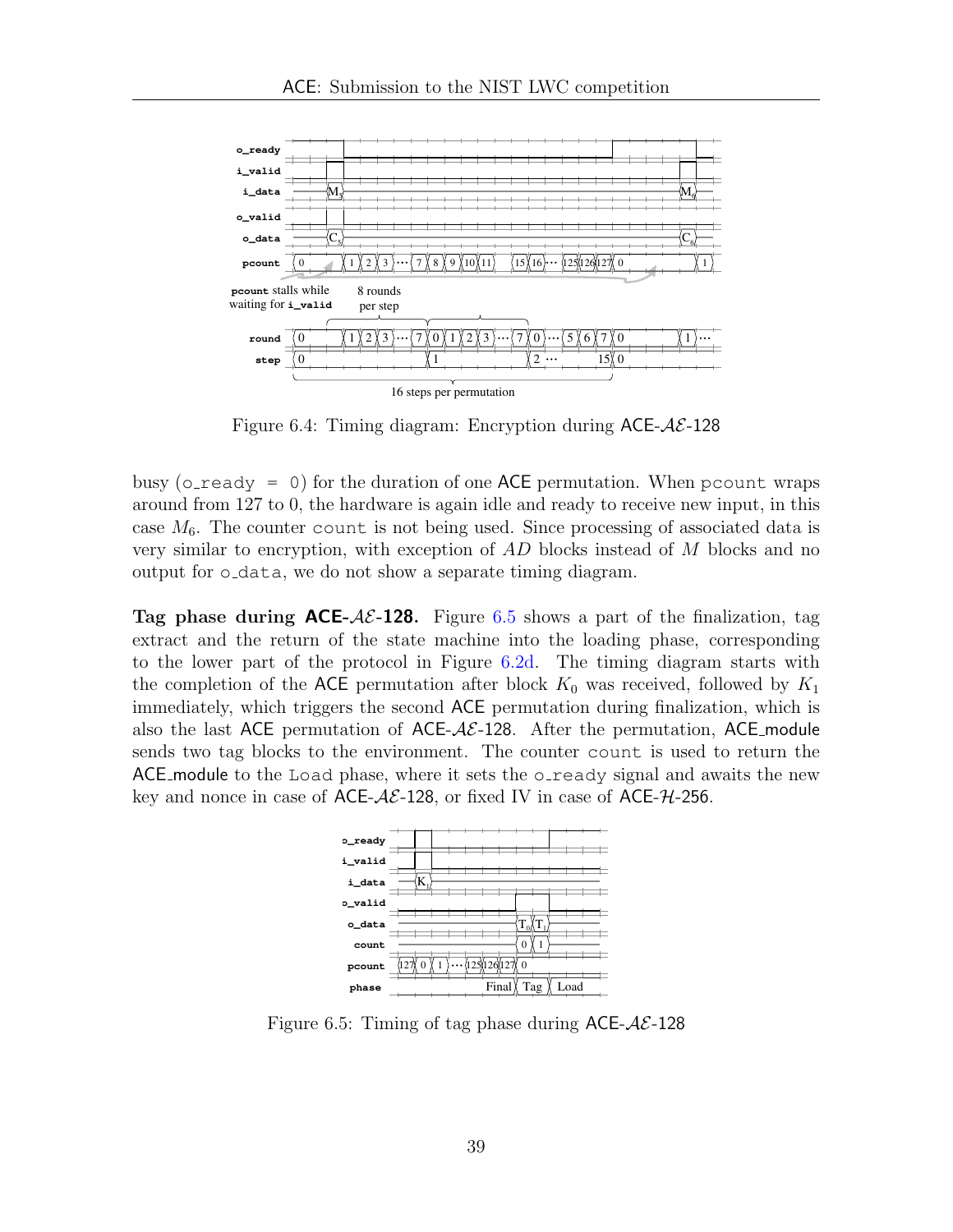#### <span id="page-39-0"></span>6.2.3 Control phases

In the previous section [\(6.2.2\)](#page-36-0) we touched on the different phases of the control circuitry. The phases are categorizations of the active connections between the ACE permutation on the interface signals. The seven categories, i.e., phases, are shown in Figure [6.6](#page-40-0) and described below:

- The first column shows Load (Figure [6.6\(](#page-40-0)I.)) and Permutation (Figure 6.6(II.)). The domain separator is not used.
	- Load phase: i\_data is loaded (Figure [6.6\(](#page-40-0)I.)) into  $A, B, C$  and E words of the internal state S during ACE- $AE$ -128, and into word B of the internal state S during  $ACE-7/256$ , while the other words of S are set to 0. During each Load, a portion of the internal state S is replaced with new data.
	- Permutation phase: one iteration of the ACE permutation, without any interactions with the environment. This happens  $128\times$  during the LoadPerm, and  $127\times$  for all other ACE permutations.
- The second column shows Init/ProcAD/Final/Absorb (Figure [6.6\(](#page-40-0)III.)) and Squeeze (Figure  $6.6$ (IV.)). The domain separator is set to 1 for ProcAD and to 0 for all other phases in this column.
	- Init/ProcAD/Final/Absorb phase: the i data is added (XORed) to the  $S_r$  portion of the internal state S before entering the ACE permutation, i.e., between two consecutive ACE permutations. This phase is treated as one phase from the hardware perspective, i.e., the state machine drives same control signals, but from the algorithm perspective it captures the behaviour during initialization, processing associated data and finalization for  $\mathsf{ACE}\text{-}\mathcal{AE}$ 128, and during absorbing for ACE-H-256.
	- Squeeze phase: during  $ACE-74-256$  squeezing, o data is extracted from the A and C words of the internal state S, then ACE permutation is triggered (except for the last block  $H_3$ ). There is no adding or replacing of any portion of the internal state S.
- The third column shows Encrypt (Figure  $6.6(V)$  $6.6(V)$ ) and Decrypt (Figure  $6.6(V)$ )) phase during  $ACE-\mathcal{A}\mathcal{E}$ -128. For both phases, the domain separator is set to 2.
	- Encrypt phase: received i data (plaintext) is *added* to the  $S_r$  portion of the internal state  $S$  and the result of this operation (ciphertext) is passed to the  $\circ$ -data output. The resulting ciphertext is a part of the internal state S when the next ACE permutation begins.
	- Decrypt phase: received i\_data (ciphertext) is XORed with the  $S_r$  portion of the internal state  $S$  and the result of this operation (plaintext) is passed to the  $\circ$ -data output. The resulting plaintext does not enter the next ACE permutation. Instead, the ciphertext from i\_data is used to replace the  $S_r$ portion of the internal state before the next ACE permutation begins.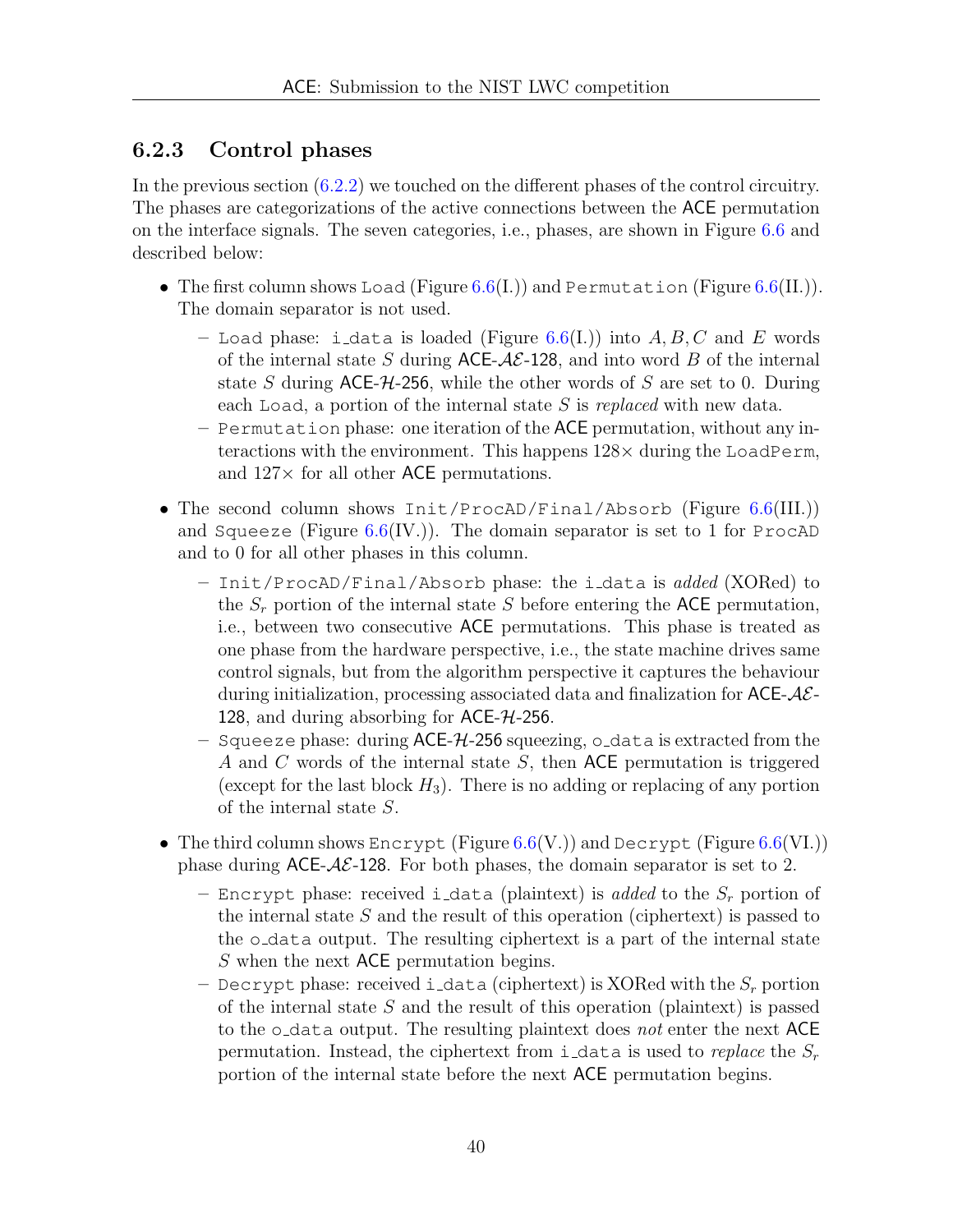- The last column shows the Tag phase (Figure  $6.6$  (VII.)). The domain separator is not used.
	- Tag phase: during tag extract, the o\_data is extracted from the A and  $C$ words of the internal state S.

<span id="page-40-0"></span>

Figure 6.6: Phases and datapath operations

Note that the phases in Figure [6.6,](#page-40-0) that are showing ACE permutation, only show one round: in Figures  $6.6$ (III.-VI.) the first round of ACE permutation, where interaction with the environment is required, and in Figure  $6.6$  (II.) any round of ACE permutation, where no interaction with the environment takes place. For example, the encryption of  $M_5$  block from timing diagram in Figure [6.4,](#page-38-0) consists one phase Encrypt  $(V.),$ followed by  $127 \times$  Permutation (II.) - all together 128 rounds of ACE permutation. Table [6.3](#page-41-2) summarizes the phases shown in Figure [6.6,](#page-40-0) including datapath operation taken (column dp. op.), and specifies the exact  $S_r$  input to the ACE permutation and the output of ACE module for the environment, i.e., the o data value.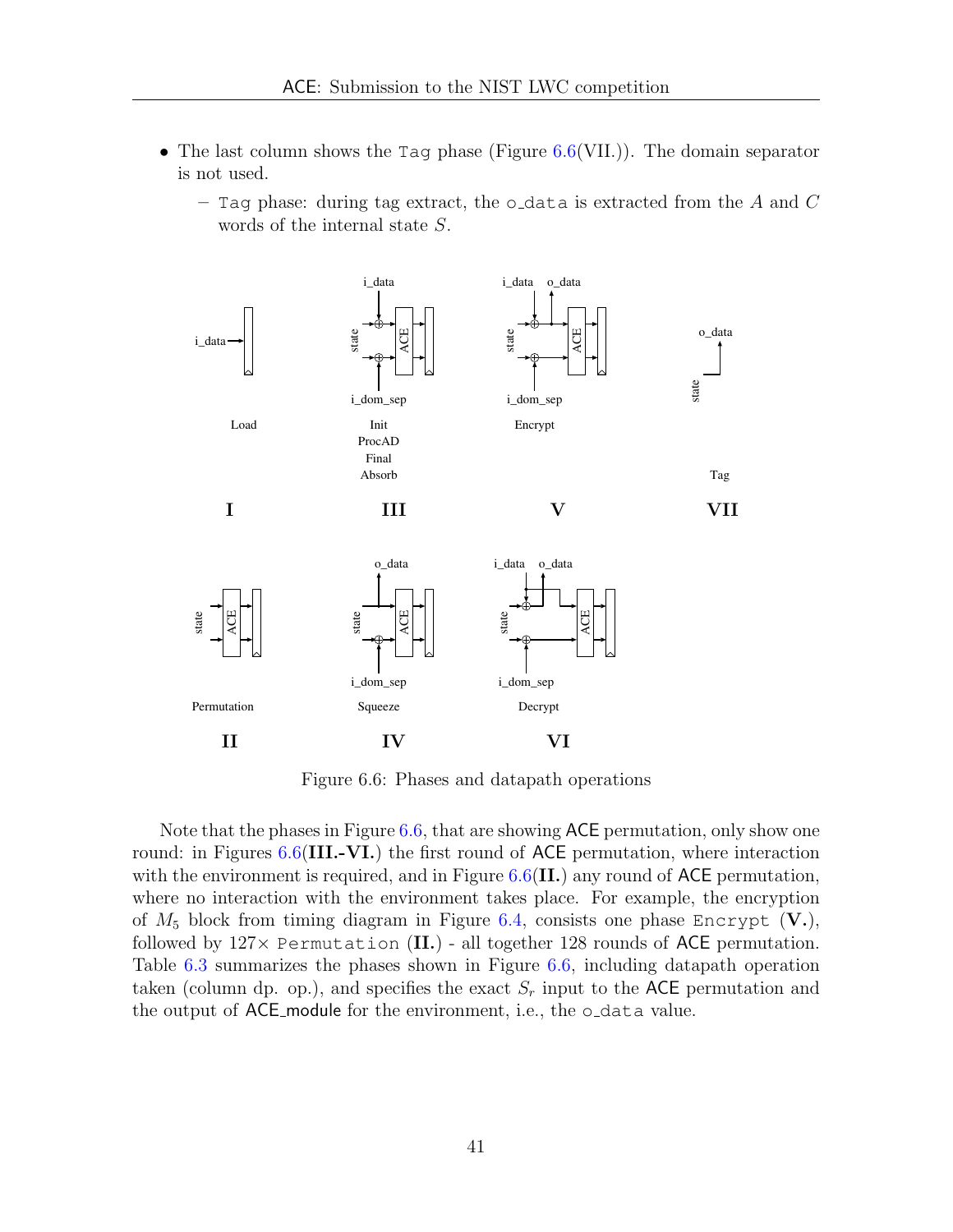|                 |        |                |             | Dp.            | Input to            | Output to           |
|-----------------|--------|----------------|-------------|----------------|---------------------|---------------------|
| <b>Function</b> | i_mode | i_dom_sep      | Phase       | <sub>o</sub> p | permutation         | environment         |
|                 |        |                | Load        | Ι.             | $\times$            | $\times$            |
|                 |        |                | Permutation | Н.             | $S_r$               | $\times$            |
| $En/De-crypt$   | ()     | 0 <sup>0</sup> | Init        | III.           | $S_r \oplus$ i_data | $\times$            |
| $En/De-crypt$   | $0 -$  | 01             | ProcAD      |                |                     |                     |
| $En/De-crypt$   | $0-$   | 0 <sup>0</sup> | Final       |                |                     |                     |
| Hash            | 10     | $00\,$         | Absorb      |                |                     |                     |
| Hash            | 11     | $00\,$         | Squeeze     | IV.            | $S_r$               | $S_r$               |
| Encrypt         | $00\,$ | 10             | Encrypt     | $\bf{V}$ .     | $S_r \oplus$ i_data | $S_r \oplus$ i_data |
| Decrypt         | 01     | 10             | Decrypt     | VI.            | i_data              | $S_r \oplus$ i_data |
| $En/De-crypt$   | $0-$   |                | Taq         | VII.           | $\times$            | $A, C$ of $S$       |

<span id="page-41-2"></span>Table 6.3: Control table for datapath based on phases from Figure [6.6](#page-40-0)

stands for "don't care"  $\times$  stands for "not used"

### <span id="page-41-0"></span>6.3 Hardware Implementation Details

In this section, we describe the implementation details of ACE module. Section [6.3.1](#page-41-1) describes how the state machine is derived from the interface protocols (Figures [6.2a–6.2d\)](#page-35-0) and datapath phases (Figure [6.6\)](#page-40-0). Section [6.3.2](#page-46-0) describes the datapath.

#### <span id="page-41-1"></span>6.3.1 State machine

Control flow between phases. Figure [6.7](#page-42-0) shows all possible transitions between the state machine phases from Figure [6.6.](#page-40-0) After reset signal, we first enter Load, followed by a single ACE permutation LoadPerm. Although load- $\mathcal{AE}(N, K)$  and load- $\mathcal{H}(IV)$ are different, they are considered as a unified Load phase for the high-level description of the state machine in Figure [6.7.](#page-42-0) After LoadPerm, the transition depends on the operation, i.e., mode: the left branch is taken during  $ACE-A\mathcal{E}$ -128, and the right branch during  $ACE-7L-256$ .

The first phase on the  $ACE-A\mathcal{E}$ -128 branch is Init. The transition from Init depends on the value of i\_dom\_sep signal. When i\_dom\_sep=1, we enter the ProcAD phase, and remain there for as long as i dom sep=1. Regardless if current state is Init or ProcAD, the i dom sep=2 will trigger transition to either Encrypt or Decrypt, depending on the i mode value. Note that because of our padding rule, there will always be at least one block with  $i$  dom sep=2. The FSM will enter the Final phase only when the domain separator changes to 0. The phase Final is followed by the Tag phase and the return to the reset state unconditionally.

For ACE-H-256, the state machine always transitions to Absorb phase, because the padding rule implies at least one message block. The domain separator is always 0, but we use the 2-bit i mode signal to trigger the transition from Absorb to Squeeze phase, as shown in Figure [6.7.](#page-42-0)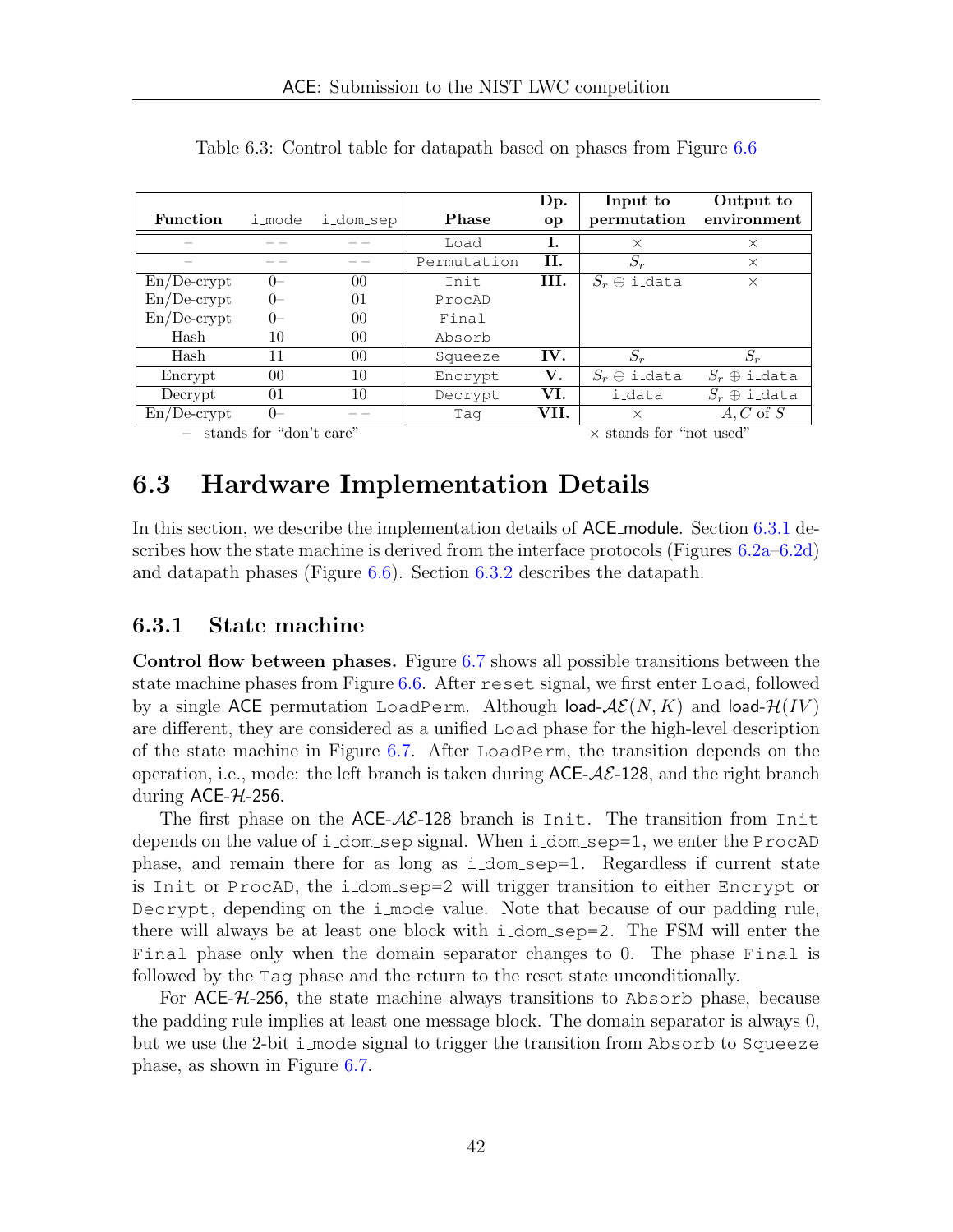<span id="page-42-0"></span>

Figure 6.7: Control flow between phases

<span id="page-42-1"></span>

Figure 6.8: Optimized control flow between phases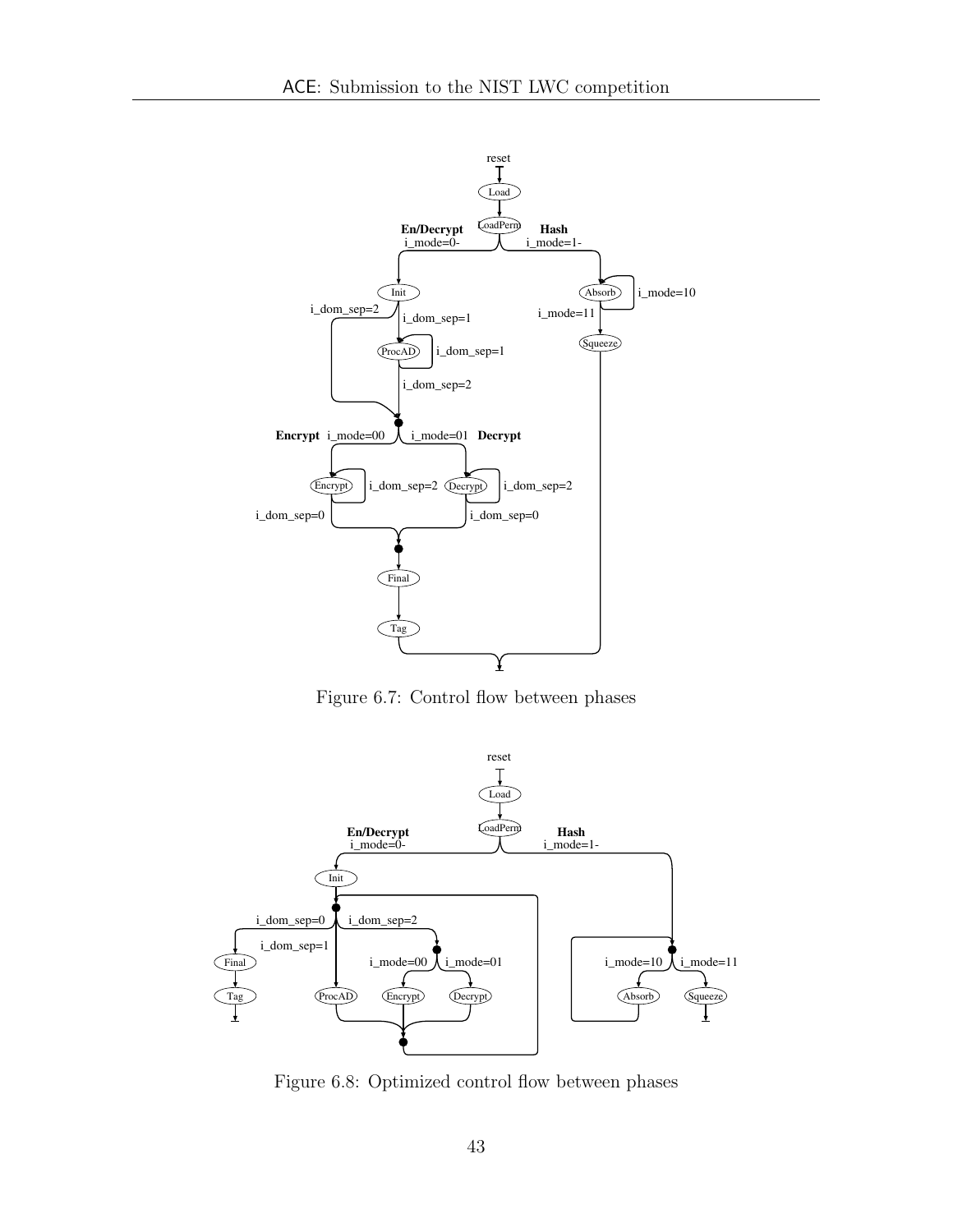Optimized control flow between phases. Figure [6.8](#page-42-1) shows the optimized control flow from Figure [6.7,](#page-42-0) with ACE- $A\mathcal{E}$ -128 on the left and ACE- $\mathcal{H}$ -256 on the right branch. The optimized figure is annotated with transient states in which the paths split or join. The values of the interface signals are checked in the splitting transient states. Note that transient states do not indicate a clock cycle boundary, while all other states do.

Summary of control flow. The high-level algorithms for ACE (Figures [2.3](#page-14-2) and [2.4\)](#page-17-4) were designed to simplify the state machine. Functionally, it is equivalent for the boundary between phases to occur either before or after the permutation. The boundary was placed *after* the permutation updates the state register. As will be demonstrated in Section [6.3.2,](#page-46-0) with this structure the two-bit domain separator is sufficient to determine the value of many of the multiplexer select lines and other control signals. All phases that have a domain separator of "00" have the same multiplexer select values. The same also holds true for "01". Unfortunately, this cannot be achieved for "10", because encryption and decryption require different control signal values, but the same domain separator. Using the domain separator to signal the transition between phases for encryption and decryption also simplified the control circuit. For hashing, the transition from absorbing to squeezing is controlled by the i mode signal.

A final note about the control flow diagrams in this section: only when the number of iterations in a certain phase depends on the length of the data, i.e.,  $\ell_X$ ,  $X \in$  ${AD, M, C}$ , which is indicated by the value change of interface signal i mode or i dom sep, we show the transition to itself. While the phases Load, Init, Final, Tag and Squeeze also take more than one iteration, the number of iterations is fixed by the  $ACE-AC-128$  $ACE-AC-128$  $ACE-AC-128$  and  $ACE-4C-256$  algorithms specified in Chapter 2 and hence not shown in the control flow diagrams in Figures [6.7](#page-42-0) and [6.8.](#page-42-1) However, this level of detail is included in the state machine Figures [6.9](#page-45-0)[-6.11.](#page-46-1)

Derivation of state machine from control flow. The implementation details for the control flow from Figure [6.8](#page-42-1) are shown as state machines, spread out through Figures [6.9-](#page-45-0)[6.11.](#page-46-1) All the phases are split into at least two parts, following the convention iStateName and pStateName, where the prefix "i" stands for "idle" and "p" for "permutation", and the state name corresponds to the phase name. In the "idle" states, the ACE module is waiting for new input from the environment, i.e., for  $i$ -valid=1. In the "permutation" states the ACE permutation is running and the ACE module is busy, i.e., o\_ready=0. The normal structure can be seen in the iInit and pInit states in Figure [6.11.](#page-46-1) There are a few exceptions to the normal structure:

- The phase Load (Figure [6.9\)](#page-45-0) can receive multiple blocks consecutively without running a permutation. Hence, there is a third state Load without a prefix in addition to iLoad and pLoad.
- The phase  $Taq$  (Figure [6.11\)](#page-46-1) can transmits multiple blocks consecutively without running a permutation. Hence, there is no need for a p-state.
- The states pAbsorb and pSqueeze (Figure [6.10\)](#page-45-0) have the same behaviour for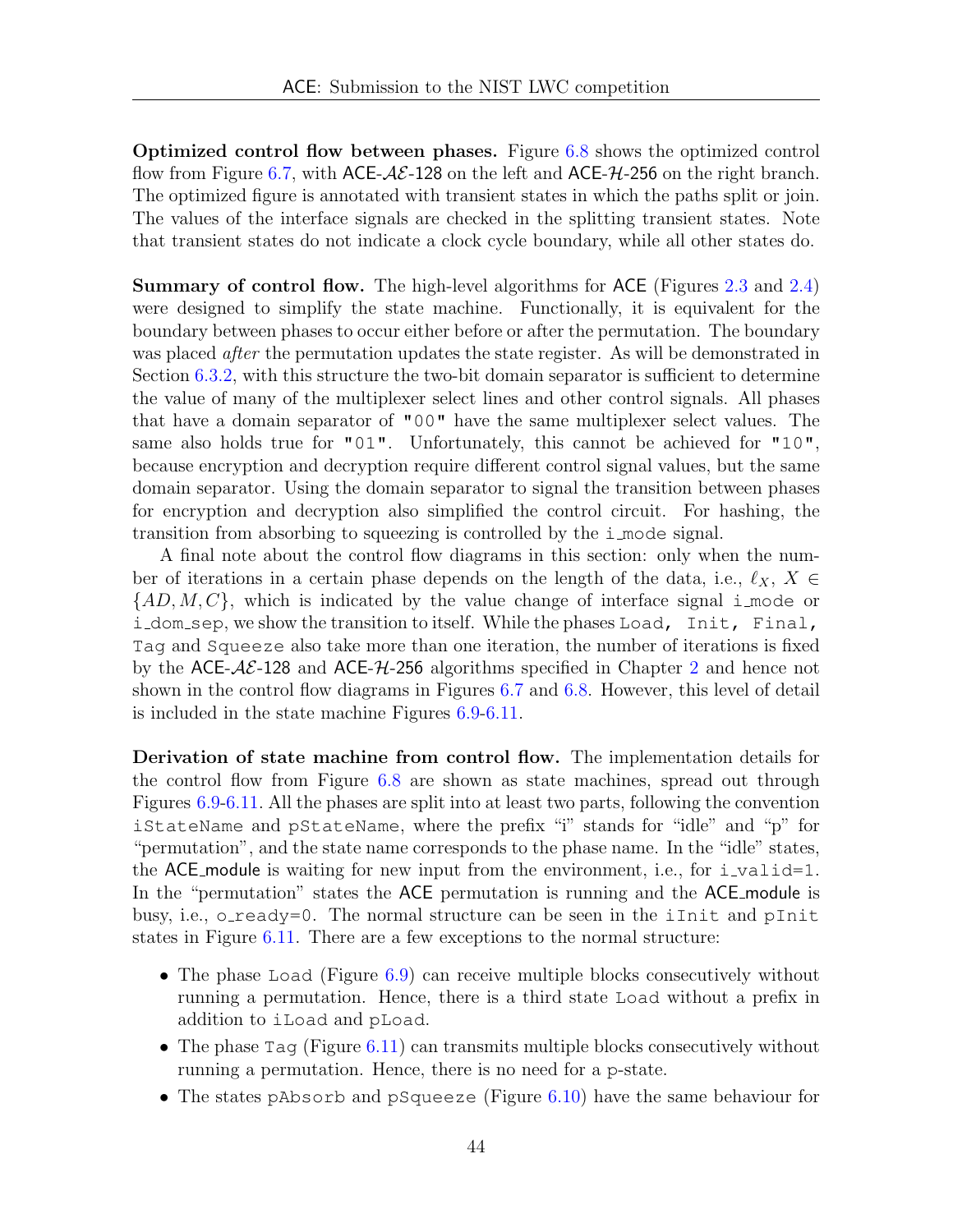idling, and so their idle states are merged into iHash.

• Similarly, states pProcAD, pEncrypt and pDecrypt all use the same merged idle state iAED.

Each state is annotated with four circles to denote the four bits encoding the current values on the interface signals i mode and i dom sep. An empty circle denotes 0, a filled circle denotes 1, and a circle with a dash is a "don't care" value, meaning the behaviour is independent of this bit. Each transition between a pair of states is annotated with a roman numeral from Figure [6.6](#page-40-0) denoting the datapath operation to be performed.

State machine: Loading. The loading part of the state machine is shown in Figure [6.9.](#page-45-0) The reset control signal places the state machine into the iLoad idle state, where it awaits the first key block in the case of  $ACE-A\mathcal{E}$ -128 or a single IV block in the case of ACE- $H$ -256. In case of ACE- $A\mathcal{E}$ -128, the environment sends  $4(2 + 2)$ key and nonce blocks, and the state machine uses an internal counter count to keep track of the loading,i.e., to keep track of iterations back to state Load. This behaviour was explained in timing diagram in Figure [6.3.](#page-37-0) After the loading blocks are received, the state machine enters the permutations state pLoad, which is controlled by the counter pcount counting steps and rounds as was shown in Figure [6.4.](#page-38-0) The transition to the left branch is made in the case of i\_mode=0-, i.e., for  $ACE-A\mathcal{E}-128$ , in which case the state machine continues in Figure [6.11,](#page-46-1) and to the right branch in the case of i mode=1-, i.e., in the case of  $\mathsf{ACE-}H-256$  in which case the state machine continues in Figure [6.10.](#page-45-0) In both cases, the next state is an idle state.

**State machine: Hashing.** The hashing states continue in Figure [6.10,](#page-45-0) corresponding to the Absorb and Squeeze phase in the right branch of the control flow in Figure [6.8.](#page-42-1) The first state entered is the merged idle state iHash. Upon the next i-valid, we can continue to one of the permutation states based on the value of the  $i$  mode(0) signal, which is set by the environment. The left loop in Figure [6.10](#page-45-0) shows the state machine entering pAbsorb when i mode=10, followed by the iHash idle state. The end of the message for  $\text{ACE-}\mathcal{H}$ -256 is indicated by the mode chage to i mode=11, which causes the transition from iHash to pSqueeze. Note that since the number of hash blocks is fixed and does not require any input from the environment, we do not need a return loop from pSqueeze to iHash. The state machine uses the counter count to keep track of the hash blocks produced so far. No ACE permutation is needed after  $H_3$ .

State machine: Encryption and decryption. The left branch in Figure [6.9,](#page-45-0) taken in the case of  $ACE-A\mathcal{E}$ -128, is shown in Figure [6.11.](#page-46-1) Similarly, we first enter the iInit state and transition to pInit at the arrival of the next i valid. The counter pcount is, as usual, used to keep track of the ACE permutation, and the counter count of the number of iterations in Init phase. After the second ACE permutation in the Init phase is completed, we proceed to iAED, a merged idle state for iProcAD, iEncrypt and iDecrypt. The next i valid triggers the transition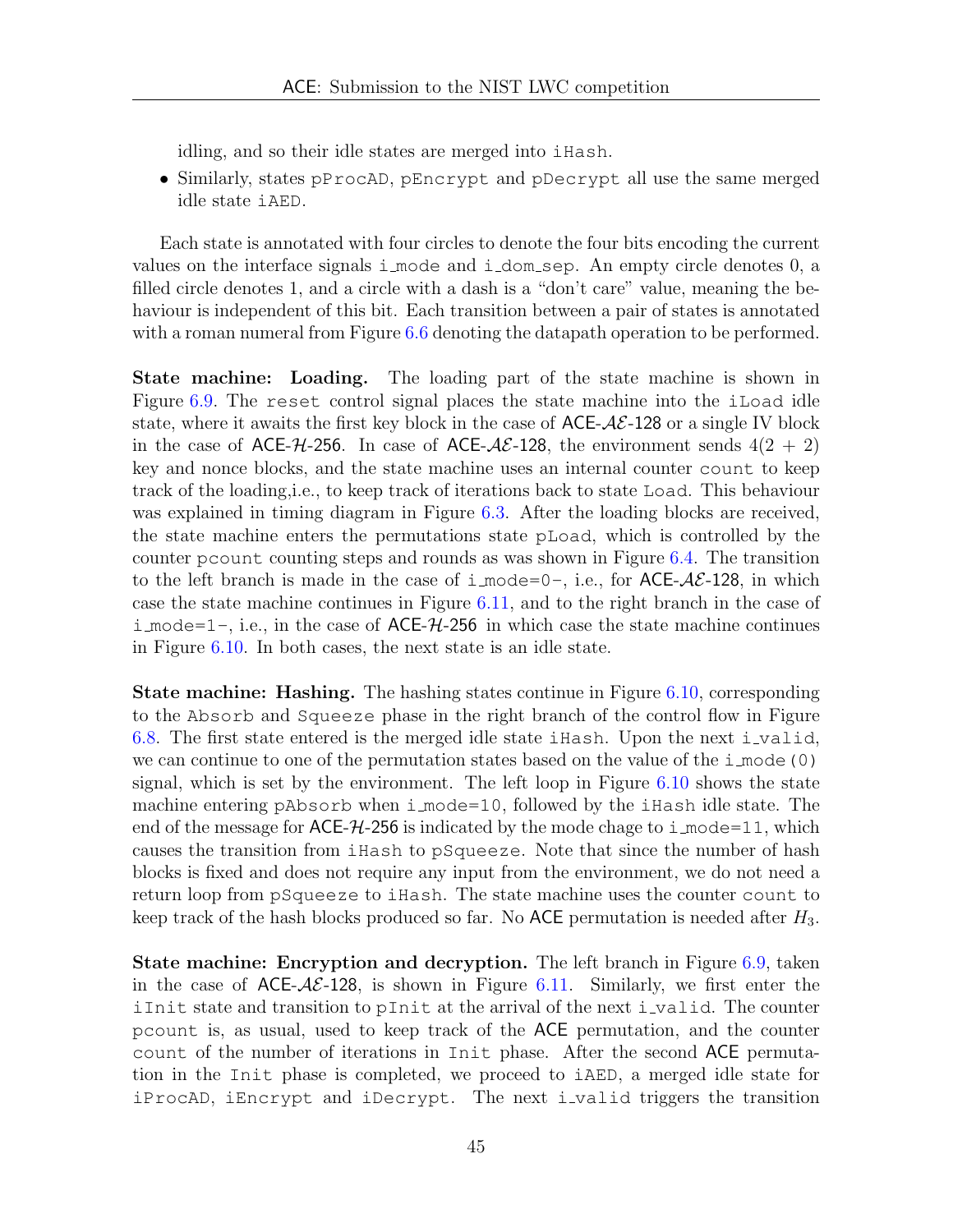<span id="page-45-0"></span>

Figure 6.9: State machine: Loading

Figure 6.10: State machine: Hashing

to pProcAD if i dom sep=01 or to transient state on the right if i dom sep=10, for either pEncrypt or pDecrypt, depending on the i mode. Either way, an ACE permutation starts, and the pcount runs for 128 cycles. After completing an ACE permutation, the state machine returns to the idle state iAED. When we observe i dom sep=00, the state machine will transition into pFinal state and run the first ACE permutation in Final phase. Again, counter count is used to keep track of the two iterations. The idle state iFinal is entered only once. Finally, the state machine enters the Tag state, and ACE module transmits two tag blocks to the environment. Again, counter count is used, but this time, no ACE permutation is required.

**Summary of state machine.** The state machine is responsible for the o-valid and o ready interface signals. It is also tasked with control signals for the multiplexers in ACE datapath, which accommodate different interactions between ACE module and the environment, i.e., different phases from Figure [6.6.](#page-40-0) This will be discussed in more detail in Section [6.3.2.](#page-46-0)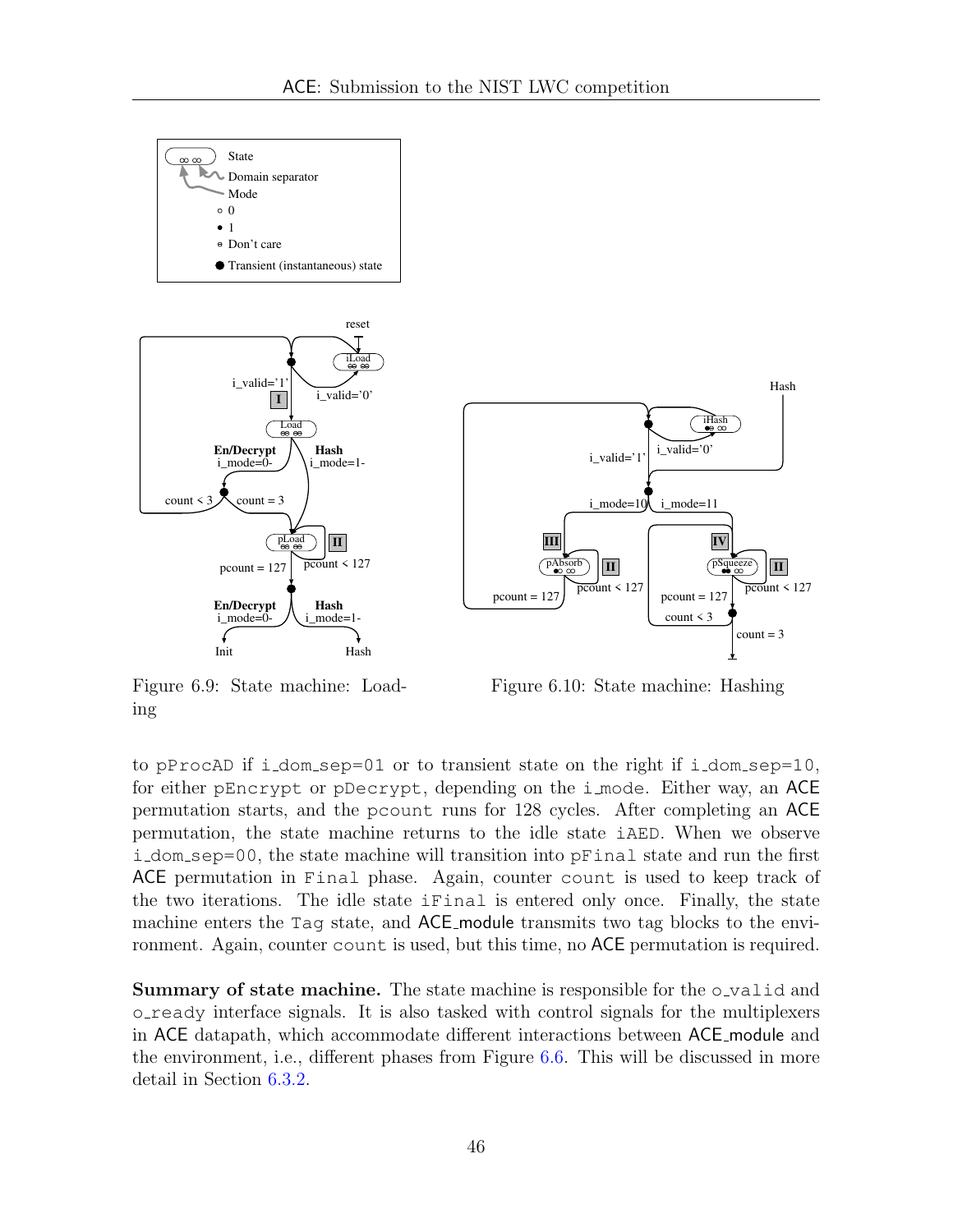<span id="page-46-1"></span>

Figure 6.11: State machine: Encryption and decryption

The state machine and encodings for control signals were designed to take advantage of similarities in structure to enable optimizations in the control circuitry. The only control-flow decision made within an idle state is to exit when  $i$ -valid='1'. This reduces the number of idle states and facilitates combinational logic optimizations due to the uniform structure of the control flow. Loading, squeezing, and finalization all use the same one-hot counter to count their iterations. Also, all seven of the states that perform the permutation have the same control structure, which provides opportunities for logic synthesis optimizations, such as common subexpression elimination.

#### <span id="page-46-0"></span>6.3.2 ACE datapath

Figure [6.12](#page-47-0) shows the schematic for the ACE datapath. The top of the figure depicts the five 64-bit signals A, B, C, D and E, with the A and C registers split into half. The triangular shapes on signal lines denote splitting or joining of signals, e.g., the 64-bit data input  $\pm$  data is split into two halves, one for each 32-bit part of the  $S_r$ . Similarly, the output of the 32-bit 3-to-1 multiplexer is joined with the unmodified  $A_0$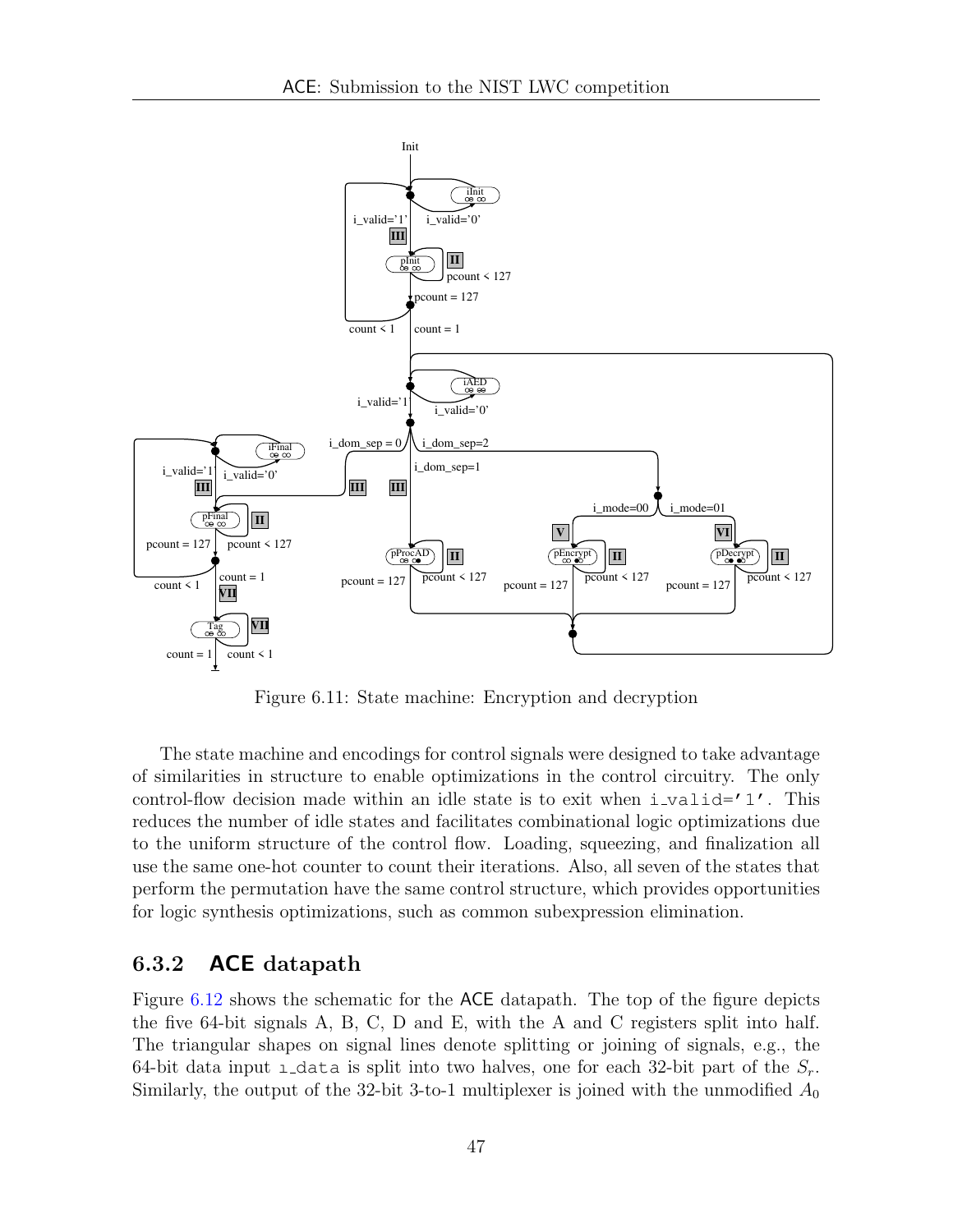(half of signal A) before entering the  $SB-64<sub>1</sub>$ . Next the hardware components required for absorbing, replacing and driving the outputs, annotated with "i\_data and o\_data muxes", are shown. The rest of the Figure [6.12](#page-47-0) shows one step of the ACE permutation, annotated on the left.

Module SB-64<sub>1</sub> in Figure [6.12](#page-47-0) implements one out of eight rounds required for SB-64. The three parallel  $SB-64<sub>1</sub>$  modules are shown in Figure [6.12.](#page-47-0) There is an important difference between Figures [2.1](#page-11-1) and [6.12:](#page-47-0)

- Figure [2.1](#page-11-1) shows the ACE-step, containing three parallel Simeck boxes SB-64
- Figure [6.12](#page-47-0) shows the ACE-datapath, the actual hardware implementation, where we implement one round  $SB-64<sub>1</sub>$  and reuse it 8 times to complete one  $SB-64$ .

<span id="page-47-0"></span>

Figure 6.12: The ACE-datapath

The repeated use of  $SB-64<sub>1</sub>$  is functionally equivalent to  $SB-64$ . However, implementing  $SB-64<sub>1</sub>$  has multiple advantages. The  $SB-64<sub>1</sub>$  module is one-eighth the size of a full  $SB-64$  module. Also using  $SB-64<sub>1</sub>$  enables the step and round to use same hardware circuitry. The rounds and steps always use the same hardware, but in different clock cycles, which forces the use of multiplexers inside the ACE permutation. Additions with round and step constants,  $SB-64<sub>1</sub>$ , linear permutation layer and the multiplexers to choose between round and step constants are annotated as well. The step/round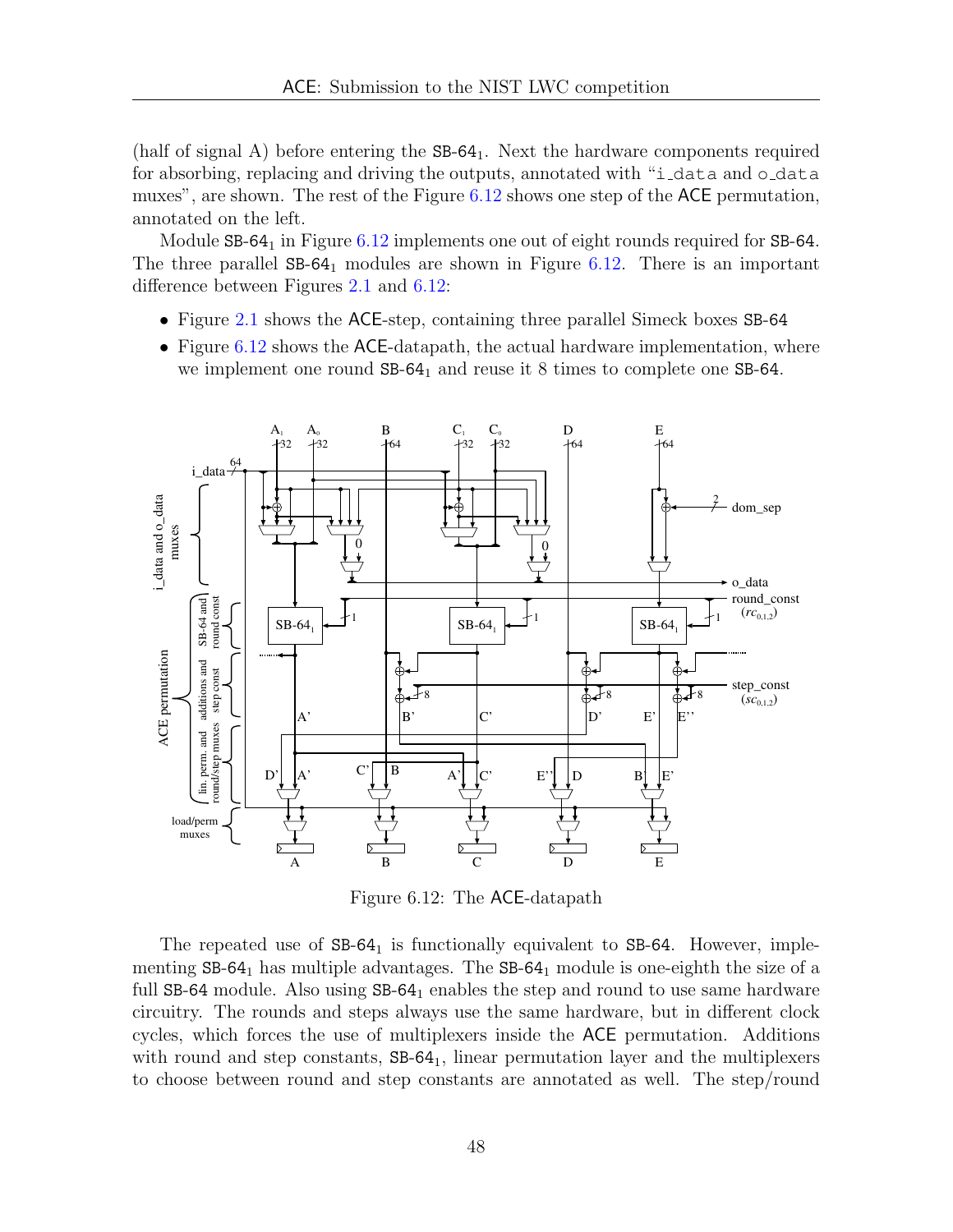multiplexers are the last layer of multiplexers to choose between loading and permutation outputs before updating the 64-bit registers A, B, C, D and E.

Hardware circuitory for en/de-cryption and hash. Figure [6.12](#page-47-0) depicts the ACE permutation, but also shows the circuitry needed to utilize the ACE permutation to have a specific mode. The absorbing hardware part is also shown in Figure [6.12.](#page-47-0) Apart from the output generation, this behaviour is the same for  $ACE-AE-128$  initialization, processing associated data, encryption, finalization, and for the ACE-H-256 absorbing and squeezing phase. For  $\text{ACE-}\mathcal{AE}\text{-}128$  decryption, extra multiplexers are required on the inputs to the ACE permutation, hence the 3:1 multiplexers before the start of the ACE permutation.

The FSM phases and "i\_data and o\_data muxes". The state machine is responsible to drive the control signals for all the multiplexers shown in Figure [6.12](#page-47-0) based on the current state and values of counters count and pcount. The "round/step muxes" choose the step output (left mux input), when the pcount changes in its step part, and the round input (right mux input), when only the lower round bits of the counter pcount change, as explained in timing diagram in Figure [6.4.](#page-38-0) For most of the time, the "load/perm muxes" are passing the permutation signals (left mux inputs), with the exception of the Load stages before LoadPerm, as shown in control diagrams and state machines in Figures [6.7](#page-42-0)[-6.9.](#page-45-0) The "i data and o data muxes" consist of six 32 bit multiplexers: two 3-to-1 "i data multiplexers" and two pairs of 4-to-1 and 2-to-1 "o data multiplxers".

Tables [6.4-6.6](#page-49-0) below show different scenarios for the "i\_data and o\_data muxes". There are three sets of these multiplexers: 3:1 i\_data multiplexers (Table [6.4\)](#page-49-0), 4:1 o data multiplexers (Table  $6.5$ ), and  $2.1$  o data multiplexers (Table  $6.6$ ). Each set of multiplexers has one instance in the  $A_1$  column of the datapath and one instance in the  $C_1$  column (Figure [6.12\)](#page-47-0). All three tables are formatted in the same way. Column 2 corresponds to the multiplexer for  $A_1$  and column 3 to the multiplexer for  $C_1$ . The multiplexer inputs are linked to ACE hardware phases in Figure [6.6](#page-40-0) in column 4. Recall that phases III-VI include only the first iteration of the ACE permutation, which is the iteration in which all the i-data and  $\circ$ -data interaction with the environment takes place. Every one of these phases is then followed by the remaining 127 iterations of the ACE permutation, i.e.,  $127 \times$  phase II. In phase II, the i-data and o-data are disconnected from the ACE permutation circuit in the lower part of Figure [6.12.](#page-47-0) For the "i data multiplexers" in Table [6.4](#page-49-0) there are two exceptions, which have the same multiplexer inputs for all 128 iterations of ACE permutation: the hash sqeeuzing (IV followed by  $127 \times$  II) and the loading permutation LoadPerm ( $128 \times$  II). Table [6.6](#page-49-0) has two exceptions, where no output is generated during any part of the phase, including all 128 iterations of the ACE permutation: Init, ProcAD, Final, Absorb (Figure [6.6\(](#page-40-0)III)), and the all Load and LoadPerm phases (Figure 6.6(I, II)).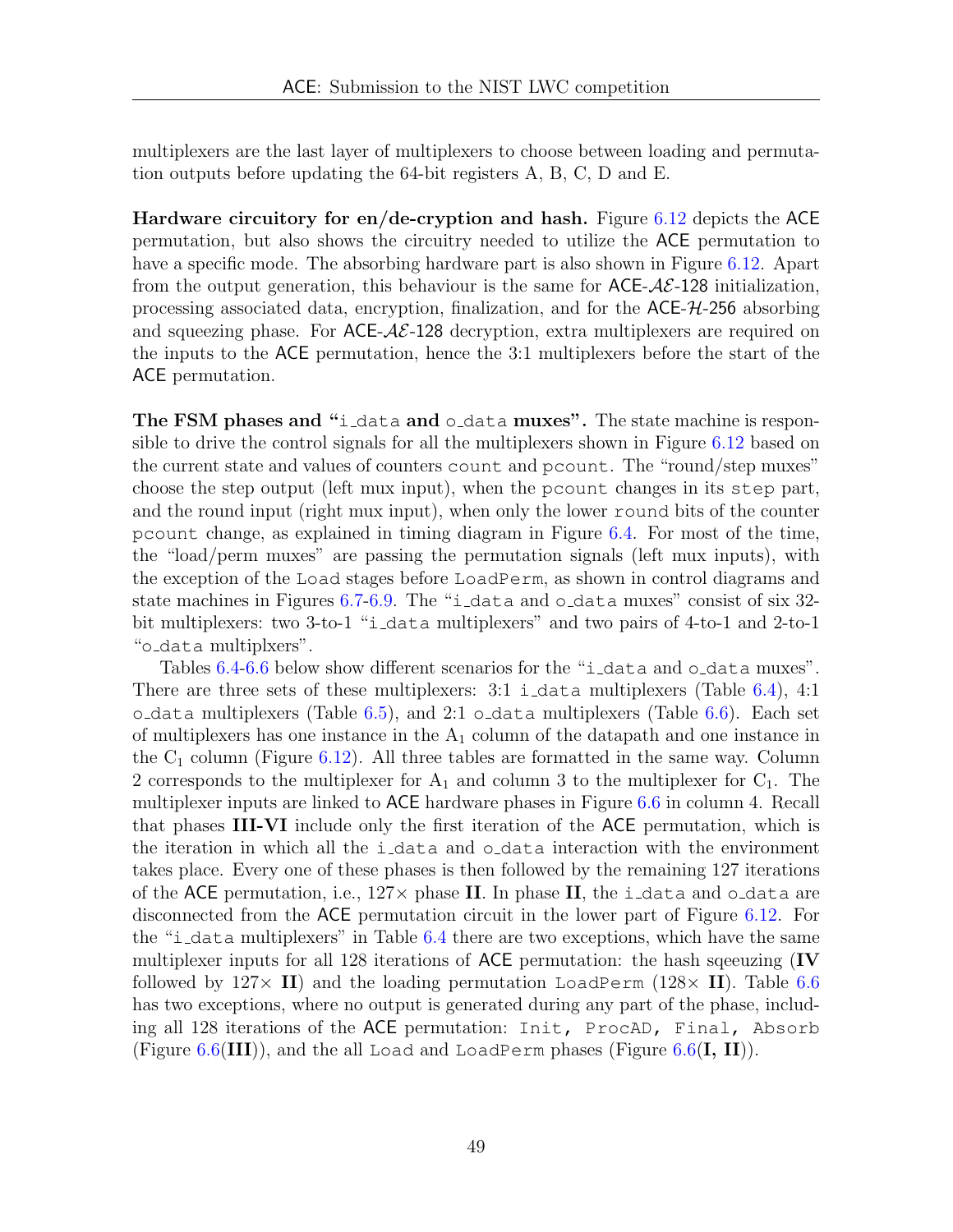<span id="page-49-0"></span>

| mux input    |                                   | $S_r$ input for permutation       | Fig.6.6   |                                    |
|--------------|-----------------------------------|-----------------------------------|-----------|------------------------------------|
| position $*$ | $A_1$ part                        | $C_1$ part                        | subfigure | description                        |
|              | $i$ -data $0$                     | $i$ <sub>data</sub>               | VI.       | <i>replace</i> $S_r$ with new data |
|              | $A_1 \oplus i$ -data <sub>0</sub> | $C_1 \oplus i$ _data <sub>1</sub> |           | <i>add</i> new data into $S_r$     |
|              |                                   |                                   | IV, II    | hash squeezing and during          |
|              |                                   |                                   |           | ACE permutation iter. $II$         |

Table 6.4: 3-to-1 "i\_data multiplexers"

∗ mux input positions are numbered from the left

| mux input    |                       | 4-to-1 mux output for 2-to-1 mux  | Fig.6.6   |                           |
|--------------|-----------------------|-----------------------------------|-----------|---------------------------|
| position $*$ | $o$ -data $_0$ part   | $o$ -data <sub>1</sub> part       | subfigure | description               |
|              | $A_1 \oplus i$ -datan | $C_1 \oplus i$ -data <sub>1</sub> | V. VI     | data block $C_i$ or $M_i$ |
|              | $\mathbf{A}1$         |                                   | TV        | hash block $H_i$          |
|              | H <sub>1</sub>        | A <sub>0</sub>                    | VH        | tag block $T_0$           |
|              |                       |                                   | VH        | tag block $T_1$           |

Table 6.5: 4-to-1 "o\_data multiplexers"

∗ mux input positions are numbered from the left

|  |  |  | Table 6.6: 2-to-1 "o_data multiplexers" |
|--|--|--|-----------------------------------------|
|--|--|--|-----------------------------------------|

| mux input    | 2-to-1 mux output for    |                              | Fig.6.6     |                          |
|--------------|--------------------------|------------------------------|-------------|--------------------------|
| position $*$ | o_data <sub>0</sub> part | $o$ -data <sub>1</sub> part  | subfigure   | description              |
|              | $4-to-1$ o_data $_0$     | $4-to-1$ o_data <sub>1</sub> | IV. V       | output data block        |
|              | mux output               | mux output                   | VI, VII     | $M_i, C_i, T_i$ or $H_i$ |
|              | all 0 block              | all 0 block                  | II, III and | no output                |

∗ mux input positions are numbered from the left

Estimated and synthesized cost of ACE permutation. In Table [6.7,](#page-50-1) we provide both the estimate based on the CMOS 65 nm ASIC library and actual hardware area of the ACE permutation. For the CMOS 65 nm we use an estimate of 3.75 GE for a 1-bit register and 2.00 GE for a 2-input XOR gate. The row "other XOR" contains the XOR gates needed for masking B, D and E with outputs of the three SB-64<sup>1</sup> modules, and for the addition of step constants.

First we provide the estimate for the ACE permutation without multiplexers. Then we add the round/step multiplexers and a minimum number of load multiplexers, in this case for word B which is loaded during  $ACE-74-256$ , and the synthesized area of the LFSR for the constant generation, to obtain the estimate (and synthesized results) for the ACE permutation with minimal amount of multiplexers added.

Finally, we add the estimates for the hardware needed to support the mode. We estimate the "i\_data and o\_data muxes" as  $2$ -to-1 muxes, e.g., a  $4$ -to-1 mux is estimated as 3 2-to-1 muxes, yielding in total 6 2-to-1 muxes per bit. The XORs for mode are the ones required for the encryption/decryption. Additional load multiplexers are needed to load the entire state. These components, listed in the second part of Table [6.7,](#page-50-1) amount to 1408 GE (estimated), but the synthesis reports show, the tools were able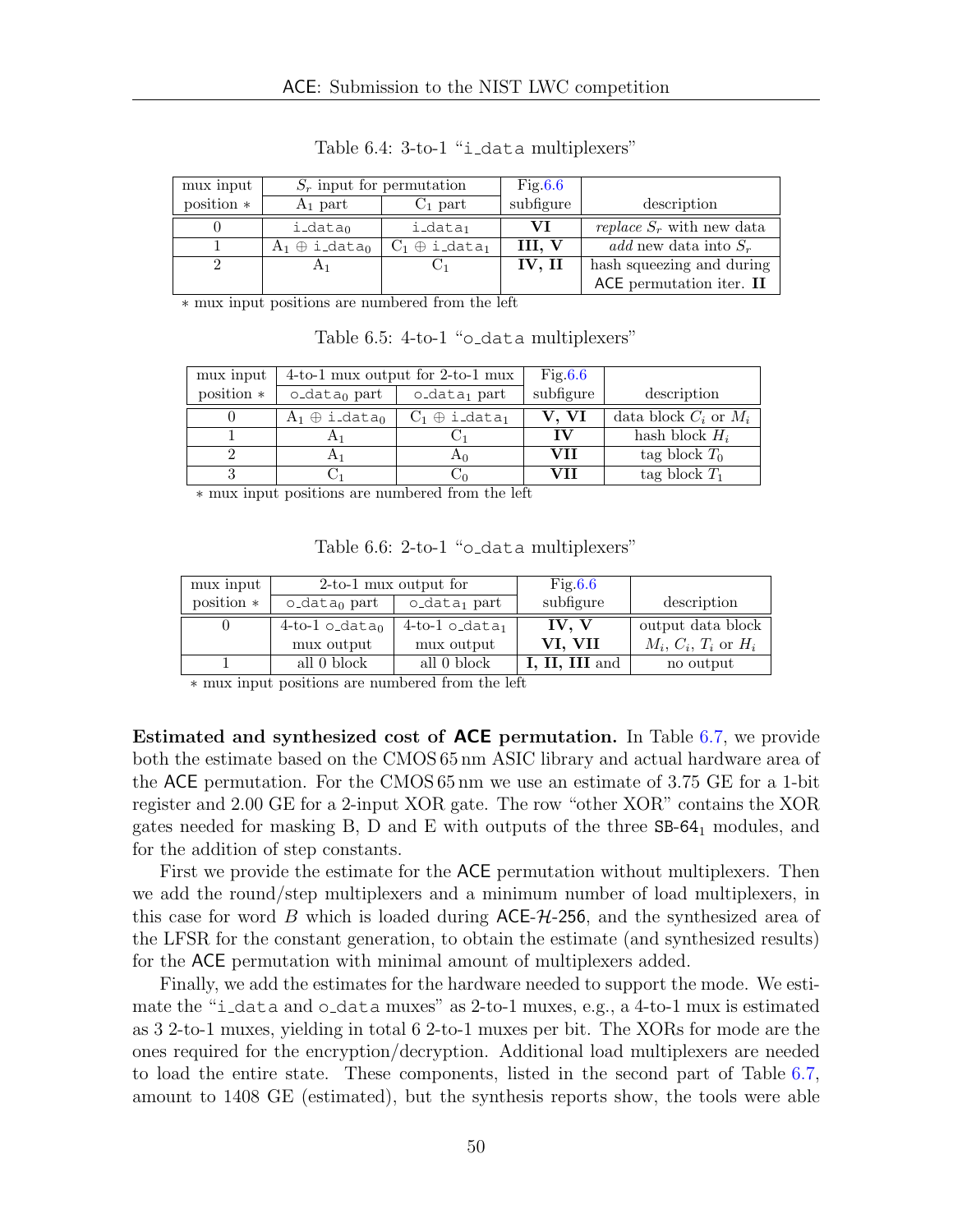to do some optimizations, e.g., using actual (and smaller) 3-to-1 muxes. Finally, we list the estimate and the synthesized result for the complete datapath, followed by the synthesized state machine and the results for ACE module. The complete cipher results reported here are for logic synthesis (i.e., before place-and-route) with a sufficiently long clock period to get a minimum area. This differs from the results in Table [6.9,](#page-52-1) where the results are for physical synthesis (after place and route) and the selected result is the one with the maximum performance over area-squared ratio (Section [6.4.2\)](#page-51-1).

| Component                                        | <b>Estimate</b> | Count                        | Estimate per   |  |
|--------------------------------------------------|-----------------|------------------------------|----------------|--|
|                                                  | per unit [GE]   |                              | component [GE] |  |
| State registers                                  | 3.75            | 320                          | 1200           |  |
| $SB-64_1$                                        | $154^{\dagger}$ | 3                            | 462            |  |
| Other XORs                                       | 2.00            | $3 \times (64 + 8)$          | 432            |  |
| Permutation without muxes (estimate)             |                 |                              | 2094           |  |
| round/step muxes                                 | 2.00            | 320                          | 640            |  |
| min load muxes                                   | 2.00            | 64                           | 128            |  |
| LFSR for constants                               | $49^{\dagger}$  |                              | 49             |  |
| Permutation with muxes (estimate)                |                 |                              | 2911           |  |
| Synthesized result <sup>†</sup>                  | 2870            |                              |                |  |
| i_data/ o_data muxes                             | 2.00            | $6 \times 32 \times 2 = 384$ | 768            |  |
| XORs for mode                                    | 2.00            | $32 \times 2 = 64$           | 128            |  |
| Additional load muxes                            | 2.0             | $64x = 256$                  | 512            |  |
| Hardware for the mode (estimate)                 |                 |                              | 1408           |  |
| Synthesized result <sup>†</sup>                  |                 |                              | 1128           |  |
| Complete datapath (estimate)                     |                 |                              | 4319           |  |
| Synthesized result <sup>†</sup>                  |                 |                              | 3998           |  |
| State machine (synthesized result <sup>†</sup> ) | 318             |                              |                |  |
| ACE_module (estimate)                            |                 |                              | 4637           |  |
| Synthesized result <sup>†</sup>                  |                 |                              | 4317           |  |

<span id="page-50-1"></span>Table 6.7: ACE permutation hardware area estimate and implementation results

† pre-PAR implementation results

## <span id="page-50-0"></span>6.4 Hardware Implementation Results

In this section, we provide the ASIC and FPGA implementation results of ACE and its modes. We first give the details of the synthesis and simulation tools and then present the implementation results.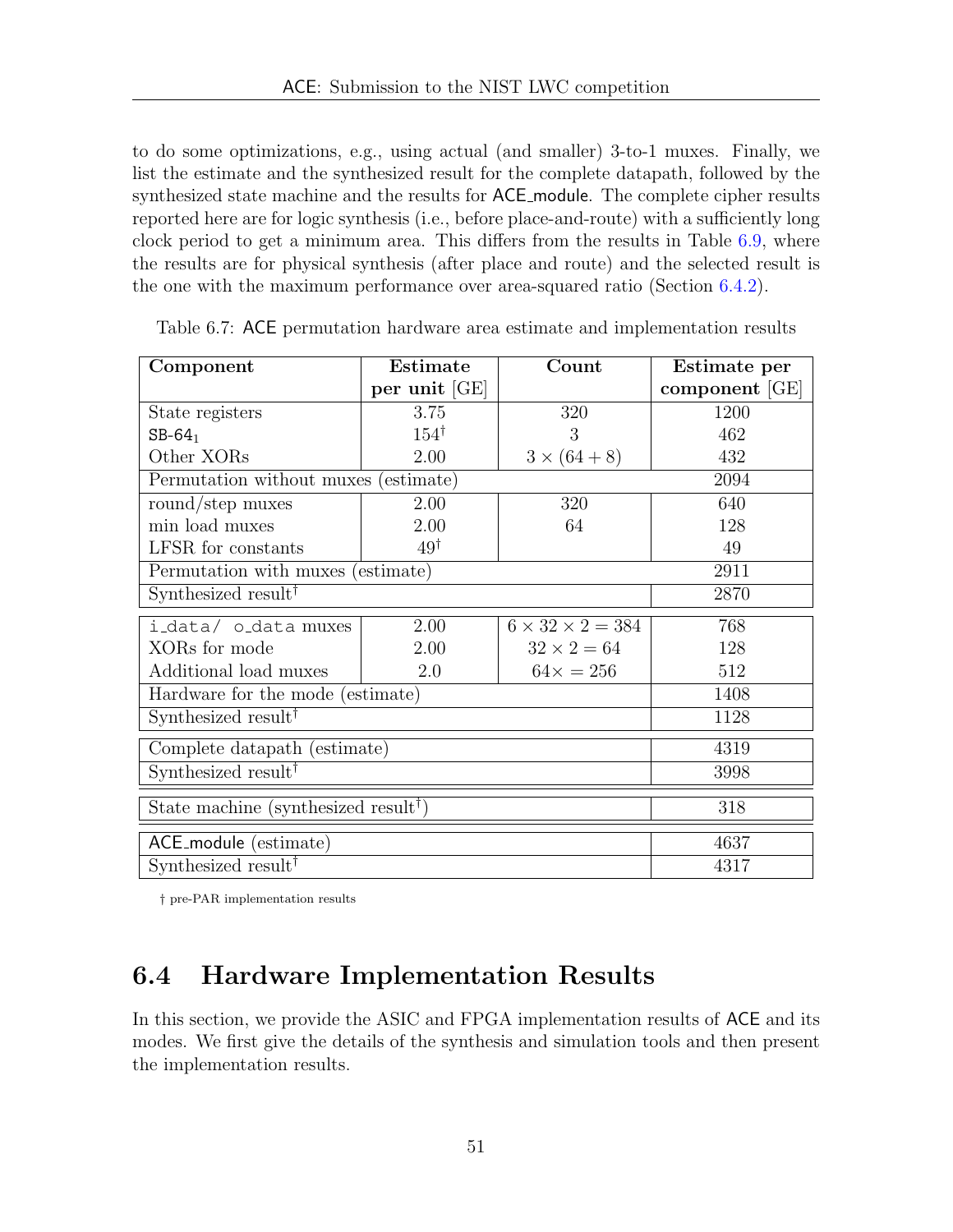| Table 6.8: Tools and implementation technologies |  |  |  |
|--------------------------------------------------|--|--|--|
|--------------------------------------------------|--|--|--|

<span id="page-51-2"></span>

| Logic synthesis     | Synopsys Design Compiler vN-2017.09                         |  |  |  |  |  |  |
|---------------------|-------------------------------------------------------------|--|--|--|--|--|--|
| Physical synthesis  | Cadence Encounter 2014.13-s036_1                            |  |  |  |  |  |  |
| Simulation          | Mentor Graphics QuestaSim 10.5c                             |  |  |  |  |  |  |
| ASIC cell libraries | 65 nm STMicroelectronics CORE65LPLVT, 1.25V                 |  |  |  |  |  |  |
|                     | TSMC 65 nm tpfn65gpgv2od3 200c and tcbn65gplus 200a at 1.0V |  |  |  |  |  |  |
|                     | CORE90GPLVT<br>Microelectronics 90 nm<br>and<br>$ST^-$      |  |  |  |  |  |  |
|                     | CORX90GPLVT at 1.0V                                         |  |  |  |  |  |  |
|                     | IBM 130nm CMRF8SF LPVT with SAGE-X v2.0 standard cells      |  |  |  |  |  |  |
|                     | at $1.2V$                                                   |  |  |  |  |  |  |

|  |  | Tools and libraries for ASICs |  |  |
|--|--|-------------------------------|--|--|
|--|--|-------------------------------|--|--|

| Synthesis tools for FPGAs |                                                                 |  |  |  |
|---------------------------|-----------------------------------------------------------------|--|--|--|
| Logic synthesis           | Mentor Graphics Precision 64-bit 2016.1.1.28 (for Intel/Altera) |  |  |  |
|                           | ISE (for Xilinx)                                                |  |  |  |
| Physical synthesis        | Altera Quartus Prime 15.1.0 SJ (for Intel/Altera)               |  |  |  |
|                           | ISE (for Xilinx)                                                |  |  |  |

#### <span id="page-51-0"></span>6.4.1 Tool configuration and implementation technologies

Table [6.8](#page-51-2) lists the configuration details of synthesis and simulation tools and libraries for both ASIC and FPGA implementations. All area results are post place-and-route. Energy results are computed through timing simulation of the post place-and-route design at a clock speed of 10 MHz.

For ASICs, logic synthesis was done using the compile ultra command and clock gating; and physical synthesis (place-and-route) was done with a density of 95%. By selecting a target clock speed, synthesis for ASICs can exhibit a significant range in tradeoffs between speed and area for the same RTL code. The results reported here reflect the clock speed and area that obtained the highest ratio of performance over area-squared. We used area squared, because area is a reasonable approximation of power and is much less sensitive to the choice of the ASIC library than is power itself.

#### <span id="page-51-1"></span>6.4.2 Implementation results

Figure [6.13,](#page-52-0) Table [6.9,](#page-52-1) and Table [6.10](#page-53-0) present the hardware implementation results. Note that ACE module performs all three functionalities (authenticated encryption, verified decryption and hashing) in a single module.

Figure  $6.13$  shows area<sup>2</sup> vs. throughput for ASICs with different degrees of parallelization, denoted by  $A-p$  ( $p = 1, 2, 3, 4, 8$ ). The throughput axis is scaled as  $log(T_{\text{put}})$ and the area axis is scaled as  $log(area^2)$ . The grey contour lines denote the relative optimality of the circuits using Tput/area<sup>2</sup>. Throughput is increased by increasing the degree of parallelization (unrolling), which reduces the number of clock cycles per permutation round. Going from  $p = 1$  to  $p = 8$  results in a 1.72 $\times$  area increase, and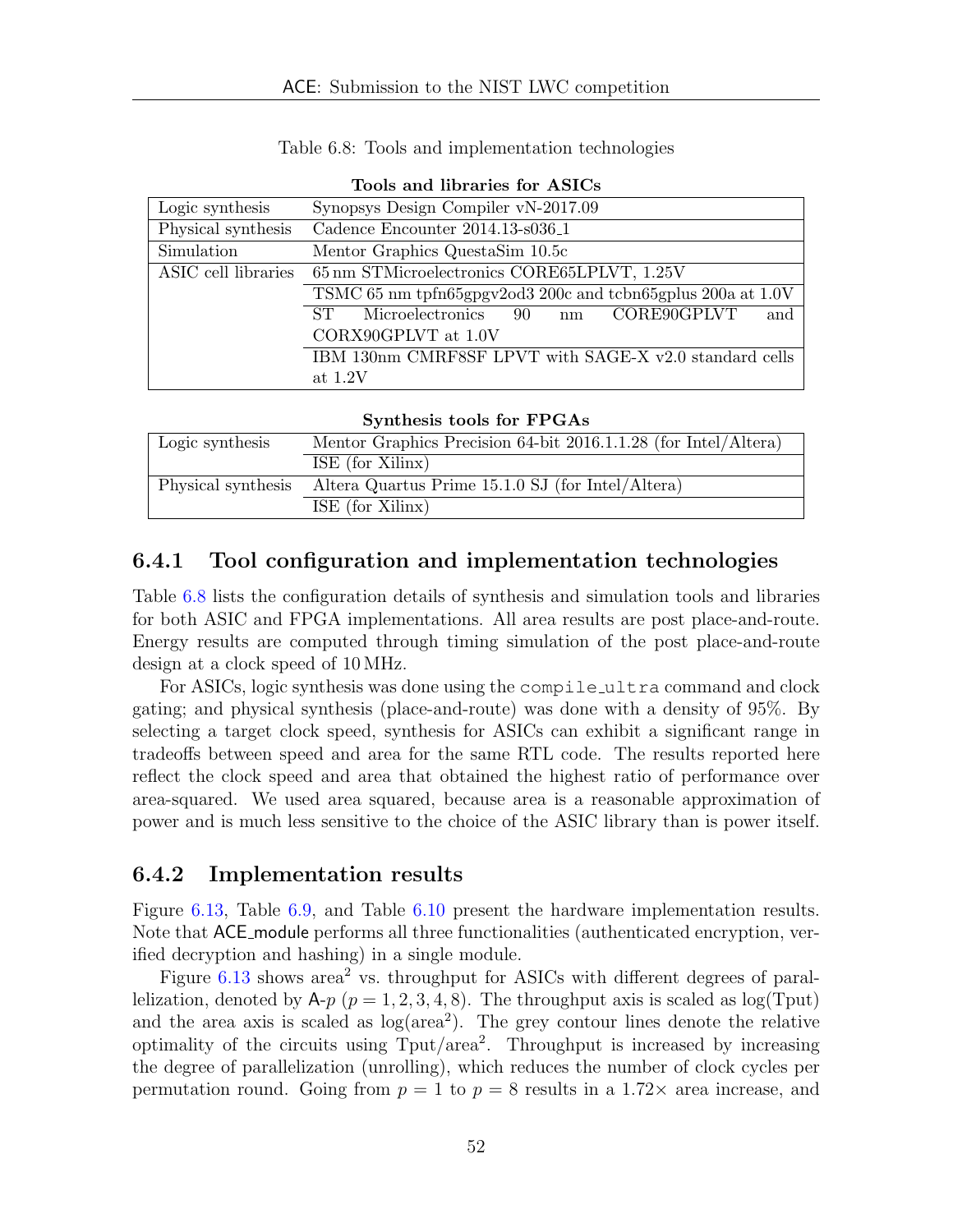optimality increases as parallelism increases from 1 to 8.

As can be seen by the relative constant size of the shaded rectangles enclosing the data points, the relative area increase with parallelization is relatively independent of implementation technology.

<span id="page-52-0"></span>

Throughput is measured in bits per clock cycle (bpc), and plotted on a log scale axis. The area axis is scaled as  $log(Area<sup>2</sup>)$ .

Figure 6.13: Area<sup>2</sup> vs Throughput

<span id="page-52-1"></span>

|       |               | ST Micro 65 nm |     | TSMC 65 nm                  |           | ST Micro 90 nm |                             |      | IBM 130 nm |      |      |       |      |
|-------|---------------|----------------|-----|-----------------------------|-----------|----------------|-----------------------------|------|------------|------|------|-------|------|
| Label | $T$ put       | Α              |     | E                           | А         |                | E                           | А    |            | E    | А    |       | E    |
|       | $ {\rm bpc} $ | GE             | MHz | $\left[ \mathrm{nJ}\right]$ | <b>GE</b> | [MHz]          | $\left[ \mathrm{nJ}\right]$ | ſGΕ  | [MHz]      | [nJ] | GE   | [MHz] | [nJ] |
| A-1   | $0.5\,$       | 4250           | 720 | 27.9                        | 4600      | 705            | 20.1                        | 3660 | 657        | 62.2 | 4350 | 128   | 46.8 |
| $A-2$ |               | 4780           | 618 | 18.4                        | 5290      | 645            | 12.4                        | 4130 | 628        | 35.8 | 4980 | 88.9  | 29.4 |
| $A-4$ | 2             | 5760           | 394 | $15.1\,$                    | 6260      | 588            | 8.51                        | 4940 | 484        | 25.4 | 5910 | 90.5  | 21.1 |
| $A-8$ | 4             | 7240           | 246 | 11.4                        | 8090      | 493            | 6.40                        | 6170 | 336        | 19.4 | 7550 | 63.2  | 18.4 |

Table 6.9: ASIC implementation results

Table [6.9](#page-52-1) represents the same data points as Figure [6.13](#page-52-0) with the addition of maximum frequency (f, MHz) and energy per bit (E, nJ). Energy is measured as the average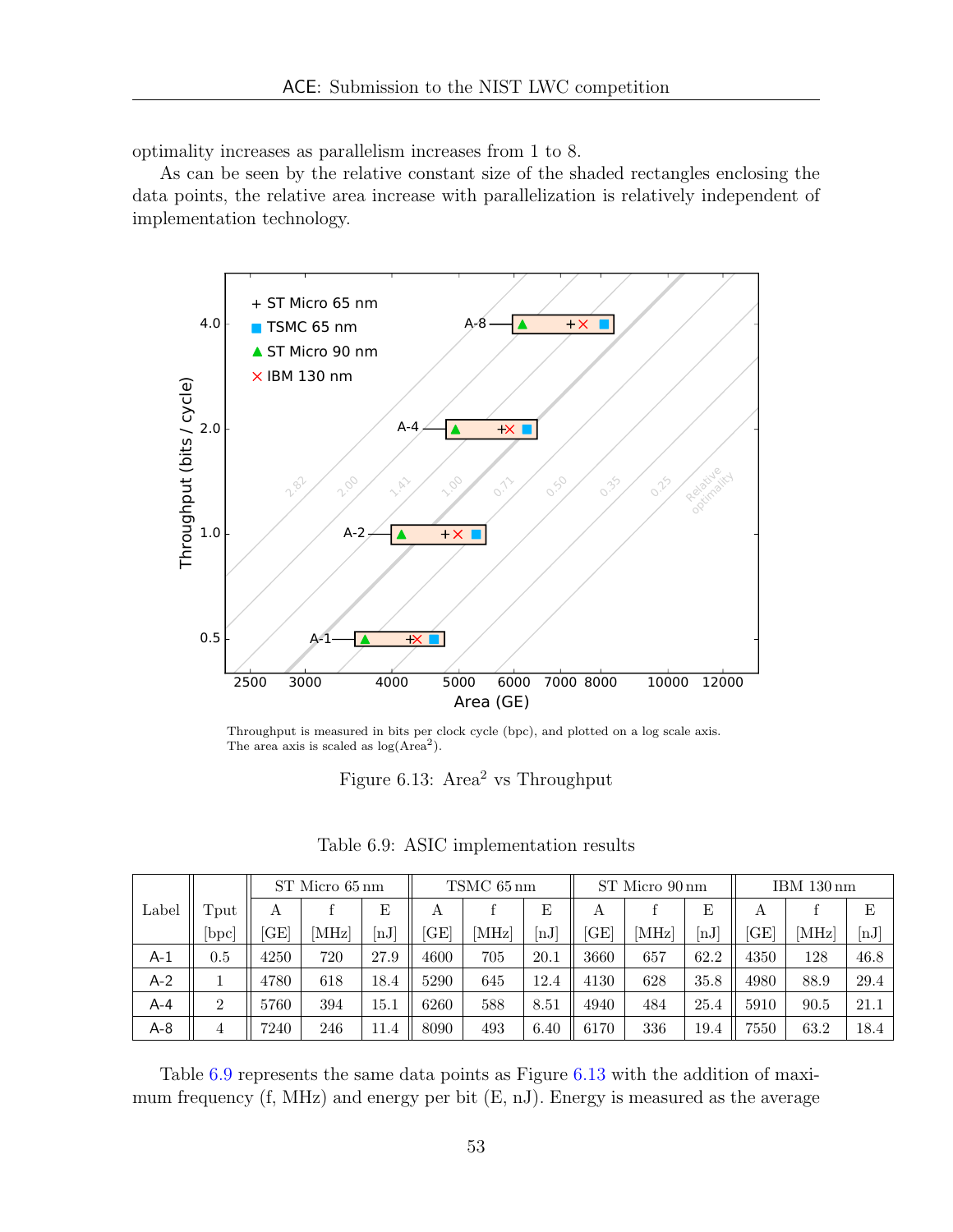value while performing all cryptographic operations over 8192 bits of data at 10 MHz. As throughput increases, energy per bit decreases consistently, despite higher circuit area and, therefore, power consumption. Connecting modules in a combinational chain can result in an exponential increase of the number of glitches, which drastically increases power consumption. However, because of the small size of the ACE permutation, the actual increase in power is not that significant for parallelism up to degree 8.

<span id="page-53-0"></span>

|                                          | Frequency                         | $#$ of slices | $#$ of FFs | $#$ of LUTs |  |  |  |  |  |  |
|------------------------------------------|-----------------------------------|---------------|------------|-------------|--|--|--|--|--|--|
| Module                                   | [MHz]                             |               |            |             |  |  |  |  |  |  |
|                                          | Xilinx Spartan 3 (xc3s200-5ft256) |               |            |             |  |  |  |  |  |  |
| ACE permutation                          | 181                               | 215           | 327        | 381         |  |  |  |  |  |  |
| ACE module                               | 68                                | 727           | 353        | 1410        |  |  |  |  |  |  |
| Xilinx Spartan 6 (xc6slx9-3ftg256)       |                                   |               |            |             |  |  |  |  |  |  |
| ACE permutation                          | 306                               | 127           | 327        | 378         |  |  |  |  |  |  |
| ACE_module                               | 123                               | 429           | 365        | 1272        |  |  |  |  |  |  |
|                                          |                                   |               |            |             |  |  |  |  |  |  |
|                                          | Frequency                         | $#$ of LC     | $#$ of FFs | $#$ of LUTs |  |  |  |  |  |  |
| Module                                   | [MHz]                             |               |            |             |  |  |  |  |  |  |
| Intel/Altera Stratix IV (EP4SGX70HF35M3) |                                   |               |            |             |  |  |  |  |  |  |
| ACE permutation                          | 128                               | 327           | 327        | 296         |  |  |  |  |  |  |
| ACE_module                               | 51                                | 781†          | 354        | 781         |  |  |  |  |  |  |

Table 6.10: FPGA implementation results

† ACE module includes ALTSYNCRAM block memory with 35 bits.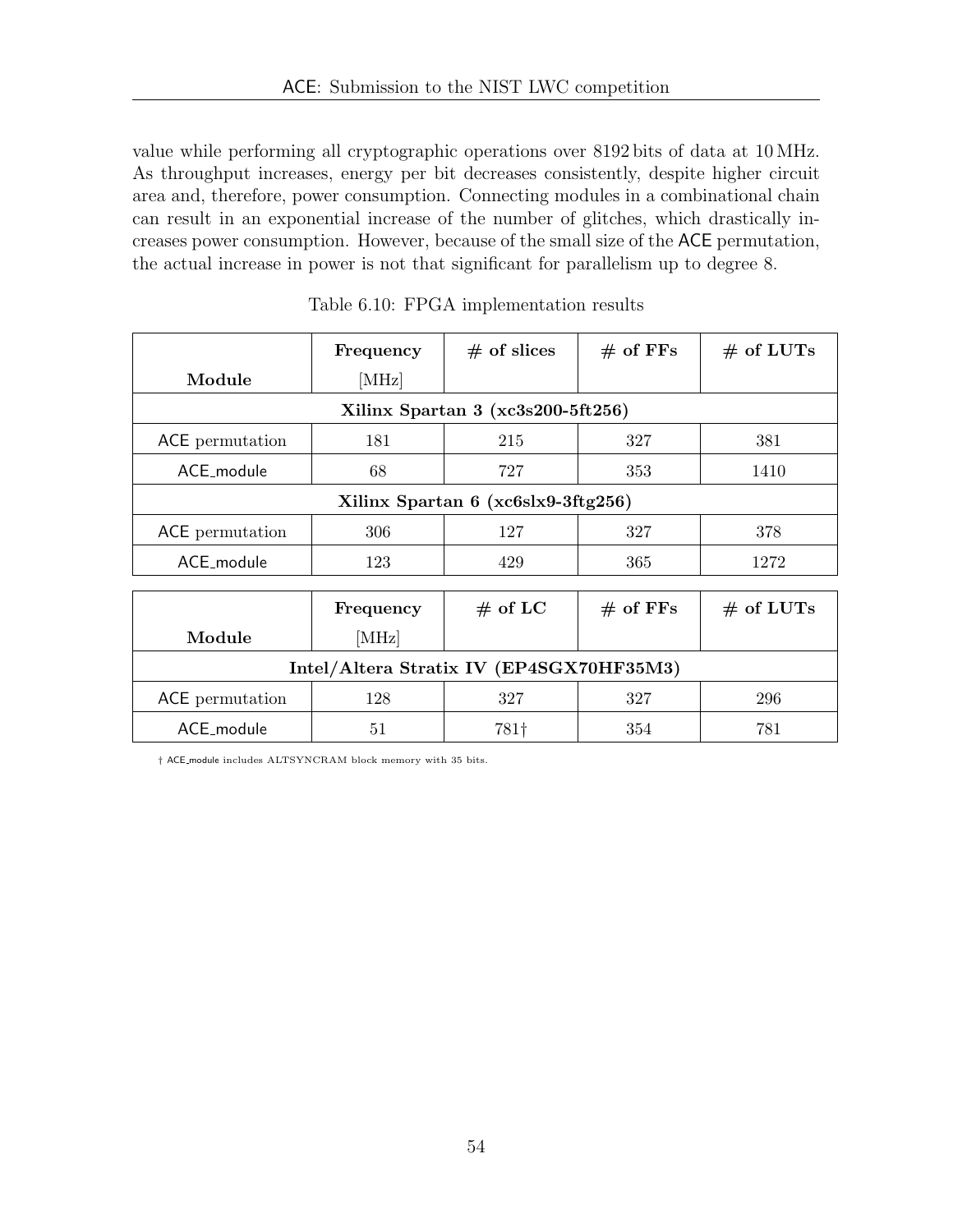# <span id="page-54-0"></span>Chapter 7 Efficiency Analysis in Software

The ACE permutation is designed to be efficient on a wide range of resource constrianed devices, which requires the primitive to be efficient in hardware as well as software. Even for lightweight applications, a server communicating with such devices needs to perform the encryption/decryption, and hashing operations at a high speed. We assess the efficiency of the ACE permutation and its modes on two different software platforms: high-performance CPUs and microcontrollers. For the high-performance CPU implementation, we consider a bit-sliced implementation of ACE using SIMD instruction sets.

## <span id="page-54-1"></span>7.1 Software: High-performance CPU

We implement ACE in the bit-slice fashion using SIMD instruction sets which provides resistance against cache-timing attacks and allows to execute multiple independent ACE instances in parallel. We consider SSE and AVX instruction sets in Intel processors where the SSE and AVX instruction sets, support 128-bit and 256-bit SIMD registers, known as XMM and YMM, respectively. Algorithm [4](#page-56-0) depicts the detailed steps of our implementation. In our implementation, packing and unpacking of data are two important tasks, which are performed at the beginning and at the end of the execution of the permutation and also during the execution of the permutation.

Basic idea. The key idea for our software implementation of the ACE permutation is to split the state of the permutation among different registers for performing similar types of operations (e.g., SB-64). For instance, when eight parallel instances of ACE are evaluated using YMM registers, we pack data for SB-64 operation into six YMM registers and other blocks are stored in four other YMM registers. This allows us to perform the same operations in different registers to achieve efficiency in the implementation. Below we explain the bit-slice implementation details of ACE for YMM registers. The details for the SSE implementation using XMM registers are similar, and so are omitted.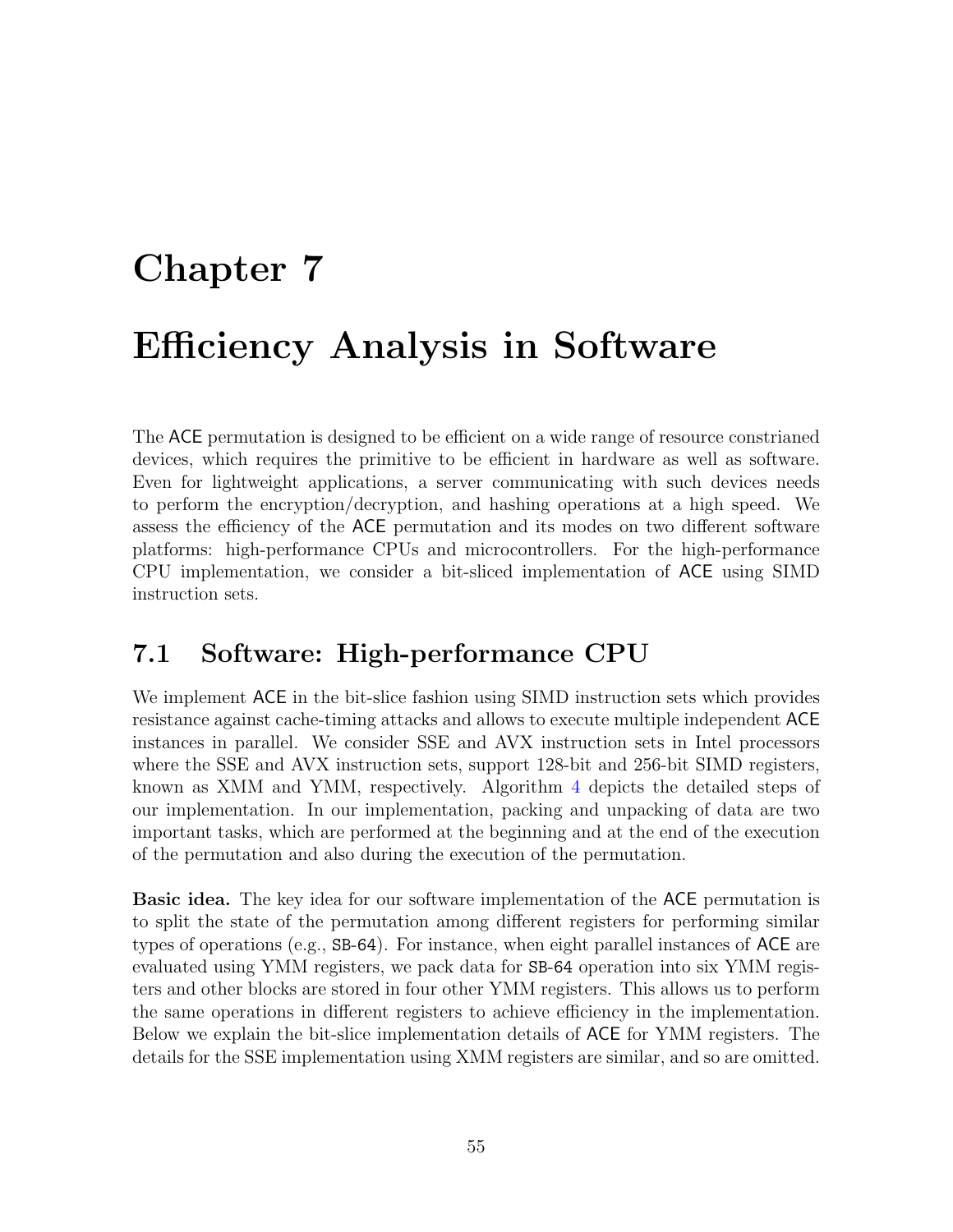**Packing and unpacking for ACE.** There are two different types of packing and unpacking operations in our implementation: 1) one pair is performed at the beginning and end of the permutation execution; and 2) the other one is performed at the beginning and end of the SB-64 layer in each step. We start by describing the first one. For the software implementation, we denote an ACE state by  $S_i = s_0^i s_1^i s_2^i s_3^i s_4^i s_5^i s_6^i s_7^i s_8^i s_9^i$ where each  $s_j^i$  is a 32-bit word,  $0 \le i \le 7$  and  $0 \le j \le 9$ . First, the eight independent states  $S_0, S_1, S_2, S_3, S_4, S_5, S_6, S_7$  of ACE are loaded into ten 256-bit registers as follows.

$$
R_0 \leftarrow s_7^0 s_6^0 s_5^0 s_4^0 s_3^0 s_2^0 s_1^0 s_0^0; \quad R_4 \leftarrow s_7^1 s_6^1 s_5^1 s_4^1 s_3^1 s_2^1 s_1^1 s_0^1; R_1 \leftarrow s_7^2 s_6^2 s_5^2 s_4^2 s_3^2 s_2^2 s_1^2 s_0^2; \quad R_5 \leftarrow s_7^3 s_6^3 s_5^3 s_4^3 s_3^3 s_2^3 s_1^3 s_0^3; R_2 \leftarrow s_7^4 s_6^4 s_5^4 s_4^4 s_3^4 s_2^4 s_1^4 s_0^4; \quad R_6 \leftarrow s_7^5 s_6^5 s_5^5 s_4^5 s_3^5 s_2^5 s_1^5 s_0^5; R_3 \leftarrow s_7^6 s_6^6 s_5^6 s_4^6 s_3^6 s_2^6 s_1^6 s_0^6; \quad R_7 \leftarrow s_7^7 s_6^7 s_5^7 s_4^7 s_3^7 s_2^7 s_1^7 s_0^7; R_8 \leftarrow s_3^3 s_8^3 s_3^2 s_8^2 s_3^1 s_3^1 s_9^0 s_0^0; \quad R_9 \leftarrow s_9^7 s_8^7 s_9^6 s_8^6 s_9^5 s_8^5 s_9^4 s_8^4; \quad
$$

Then the packing operation is defined as

$$
PACK(R_0, R_1, R_2, R_3, R_4, R_5, R_6, R_7, R_8, R_9):
$$
  
\n
$$
R_0 \leftarrow s_5^1 s_4^1 s_4^1 s_6^1 s_6^0 s_3^0 s_4^0; \quad R_4 \leftarrow s_7^1 s_6^1 s_3^1 s_2^1 s_7^0 s_6^0 s_3^0 s_2^0;
$$
  
\n
$$
R_1 \leftarrow s_5^3 s_4^3 s_1^3 s_6^3 s_5^2 s_4^2 s_1^2 s_0^2; \quad R_5 \leftarrow s_7^3 s_6^3 s_3^3 s_2^3 s_7^2 s_6^2 s_3^2 s_2^2;
$$
  
\n
$$
R_2 \leftarrow s_5^5 s_4^5 s_1^5 s_6^5 s_5^4 s_4^4 s_1^4 s_0^4; \quad R_6 \leftarrow s_7^5 s_6^5 s_3^5 s_2^5 s_7^4 s_6^4 s_3^4 s_2^4;
$$
  
\n
$$
R_3 \leftarrow s_5^7 s_4^7 s_1^7 s_6^7 s_5^6 s_4^6 s_1^6 s_0^6; \quad R_7 \leftarrow s_7^7 s_6^7 s_3^7 s_2^7 s_7^6 s_6^6 s_3^6 s_2^6;
$$
  
\n
$$
R_8 \leftarrow s_9^3 s_8^3 s_9^2 s_8^2 s_9^1 s_8^1 s_9^0 s_8^0; \quad R_9 \leftarrow s_9^7 s_8^7 s_9^6 s_8^6 s_9^5 s_8^5 s_9^4 s_8^4;
$$

where the SB-64 operation is performed on  $R_0, R_1, R_2, R_3, R_8$ , and  $R_9$ .

The unpacking operation, denoted by UNPACK(), is the inverse of the packing operation, which we omit here. Both operations are implemented using vpermd and vperm2i128, vpunpcklqdq and vpunpckhqdq instructions. Assume that we wish to apply the SB-64 operation on disjoint 64 bits (i.e.,  $a_{2i+1}a_{2i}$  or  $b_{2i+1}b_{2i}$ ) in the registers  $A = a_7a_6a_5a_4a_3a_2a_1a_0$  and  $B = b_7b_6b_5b_4b_3b_2b_1b_0$ . As SB-64 adopts the Feistel structure, the data in  $A$  and  $B$  are regrouped for the homogeneity of operations in SB-64. For this, we need the second pair of packing and unpacking operations for the SB-64 layer, which is given by

| PACK_SB-64 $(A, B)$ :                           | UNPACK_SB-64 $(A, B)$ :                  |
|-------------------------------------------------|------------------------------------------|
| $A \leftarrow b_6 b_4 b_2 b_0 a_6 a_4 a_2 a_0;$ | $A \leftarrow b_3a_3b_2a_2b_1a_1b_0a_0;$ |
| $B \leftarrow b_7b_5b_3b_1a_7a_5a_3a_3$         | $B \leftarrow b_7a_7b_6a_6b_5a_5b_4a_4;$ |

ROAX operation. We create an instruction for one round of execution of SB-64, denoted by ROAX, which is given by

$$
ROAX(A, B, q1, q2):\ntmp \leftarrow A; C \leftarrow 0 \times f \text{ f} \text{ f} \text{ f} \text{ f} \text{ f} \text{ e};\nA \leftarrow (L5(A) \odot A) \oplus L1(A);\nA \leftarrow A \oplus B \oplus (C \oplus q1, C \oplus q2, \cdots, C \oplus q1, C \oplus q2);\nB \leftarrow tmp;
$$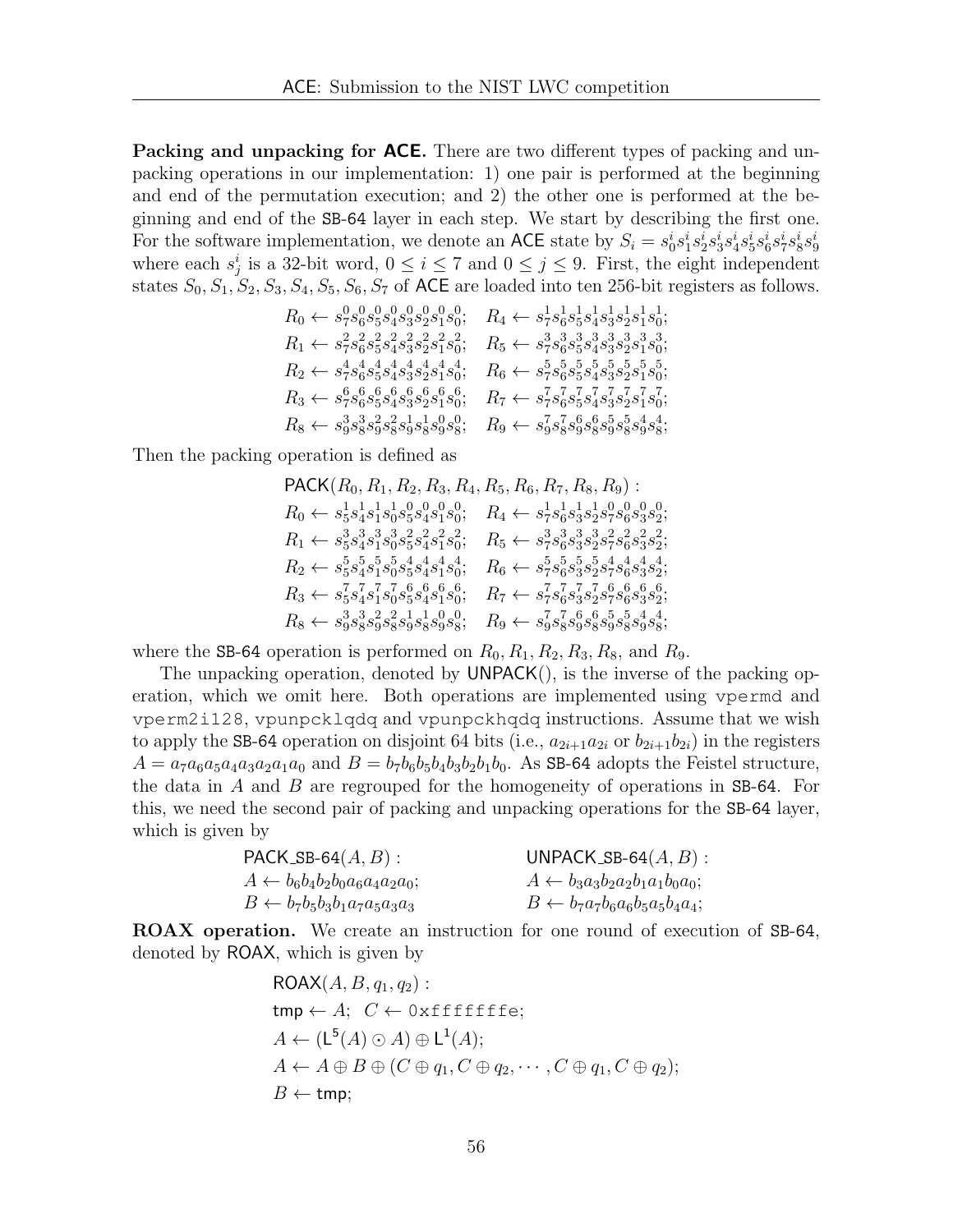where A and B are either a XMM or YMM register,  $\mathsf{L}^5(A)$  (resp.  $\mathsf{L}^1(A)$ ) denotes the left cyclic shift by 5 (resp. 1) on every  $a_i$  in A, which is implemented using vpslld and vpsrld instructions.

**Swapblock operation.** With  $R_0, R_1, \dots, R_9$  as input, the swap block operation, denoted as SWAPBLKS, corresponding to  $\pi = (3, 2, 0, 4, 1)$  is given by

$$
SWAPBLKS(R_0, R_1, R_2, R_3, R_4, R_5, R_6, R_7, R_8, R_9):
$$
  
\n
$$
R_0 \leftarrow s_1^1 s_0^1 s_7^1 s_6^1 s_0^0 s_0^0 s_7^0 s_6^0; \quad R_4 \leftarrow s_9^1 s_8^1 s_5^1 s_4^1 s_0^0 s_0^0 s_0^0 s_4^0
$$
  
\n
$$
R_1 \leftarrow s_1^3 s_0^3 s_7^3 s_6^3 s_1^2 s_0^2 s_7^2 s_6^2; \quad R_5 \leftarrow s_9^3 s_8^3 s_5^3 s_4^3 s_9^2 s_8^2 s_5^2 s_4^2
$$
  
\n
$$
R_2 \leftarrow s_1^5 s_0^5 s_7^5 s_6^5 s_1^1 s_0^4 s_7^4 s_6^4; \quad R_6 \leftarrow s_9^5 s_8^5 s_5^5 s_4^5 s_9^4 s_8^4 s_5^4 s_4^4
$$
  
\n
$$
R_3 \leftarrow s_1^7 s_0^7 s_7^7 s_6^2 s_1^1 s_0^6 s_7^6 s_6^6; \quad R_7 \leftarrow s_9^7 s_8^7 s_5^7 s_4^7 s_9^6 s_8^6 s_5^6 s_4^6
$$
  
\n
$$
R_8 \leftarrow s_3^3 s_2^3 s_2^2 s_3^1 s_2^1 s_3^0 s_2^0; \quad R_9 \leftarrow s_3^7 s_2^7 s_3^6 s_2^6 s_3^5 s_2^5 s_3^4 s_2^4;
$$

The execution of the eight parallel instances of the ACE permutation is summarized in Algorithm [4.](#page-56-0)

<span id="page-56-0"></span>

|     | <b>Algorithm 4</b> Eight parallel instances of the ACE permutation                                                                              |
|-----|-------------------------------------------------------------------------------------------------------------------------------------------------|
|     | 1: Input: $(R_0, R_1, R_2, R_3, R_4, R_5, R_6, R_7, R_8, R_9)$                                                                                  |
|     | 2: Output: $(R_0, R_1, R_2, R_3, R_4, R_5, R_6, R_7, R_8, R_9)$                                                                                 |
|     |                                                                                                                                                 |
|     | 3: $(R_0, R_1, R_2, R_3, R_4, R_5, R_6, R_7, R_8, R_9) \leftarrow \textsf{PACK}(R_0, R_1, R_2, R_3, R_4, R_5, R_6, R_7, R_8, R_9);$             |
|     | 4: for $i = 0$ to 15 do:                                                                                                                        |
| 5:  | $R_0, R_1 \leftarrow \textsf{PACK}_-\textsf{SB-64}(R_0, R_1);$                                                                                  |
| 6:  | $R_2, R_3 \leftarrow \textsf{PACK}_-\textsf{SB-64}(R_2, R_3);$                                                                                  |
| 7:  | $R_8, R_9 \leftarrow \textsf{PACK}_\textsf{-SB-64}(R_8, R_9);$                                                                                  |
| 8:  | for $j = 0$ to 7 do:                                                                                                                            |
| 9:  | $\triangleright$ $rc_0^i[j]$ : <i>j</i> -th lsb of $rc_0^i$<br>$R_0, R_1 \leftarrow \text{ROAX}(R_0, R_1, rc_0^i[j], rc_1^i[j]);$               |
| 10: | $R_2, R_3 \leftarrow \text{ROAX}(R_2, R_3, rc_0^i[j], rc_1^i[j]);$                                                                              |
| 11: | $R_8, R_9 \leftarrow \text{ROAX}(R_8, R_9, rc_2^i[j], rc_2^i[j]);$                                                                              |
| 12: | end for                                                                                                                                         |
| 13: | $R_0, R_1 \leftarrow$ UNPACK_SB-64( $R_0, R_1$ );                                                                                               |
| 14: | $R_2, R_3 \leftarrow$ UNPACK_SB-64( $R_2, R_3$ );                                                                                               |
| 15: | $R_8, R_9 \leftarrow$ UNPACK_SB-64( $R_8, R_9$ );                                                                                               |
| 16: | $C \leftarrow$ Oxffffff00; $D \leftarrow$ Oxffffffff;                                                                                           |
| 17: | $\mathsf{tmp0} \leftarrow (D, C \oplus \mathit{sc}_0^i, D, C \oplus \mathit{sc}_1^i, D, C \oplus \mathit{sc}_0^i, D, C \oplus \mathit{sc}_1^i)$ |
| 18: | $\text{tmp1} \leftarrow (D, C \oplus \textit{sc}_2^i, D, C \oplus \textit{sc}_2^i, D, C \oplus \textit{sc}_2^i, D, C \oplus \textit{sc}_2^i)$   |
| 19: | $R_4 \leftarrow R_4 \oplus \text{tmp0}; R_5 \leftarrow R_5 \oplus \text{tmp0};$                                                                 |
| 20: | $R_6 \leftarrow R_6 \oplus \text{tmp0}; R_7 \leftarrow R_7 \oplus \text{tmp0};$                                                                 |
| 21: | $R_8 \leftarrow R_8 \oplus \text{tmp1}; R_9 \leftarrow R_9 \oplus \text{tmp1};$                                                                 |
| 22: | $(R_0, R_1, R_2, R_3, R_4, R_5, R_6, R_7, R_8, R_9) \leftarrow \textsf{SWAPBLKS}(R_0, R_1, R_2, R_3, R_4, R_5, R_6, R_7, R_8, R_9);$            |
|     | $23:$ end for                                                                                                                                   |
|     | 24: $(R_0, R_1, R_2, R_3, R_4, R_5, R_6, R_7, R_8, R_9) \leftarrow \text{UNPACK}(R_0, R_1, R_2, R_3, R_4, R_5, R_6, R_7, R_8, R_9);$            |
|     | 25: return $(R_0, R_1, R_2, R_3, R_4, R_5, R_6, R_7, R_8, R_9);$                                                                                |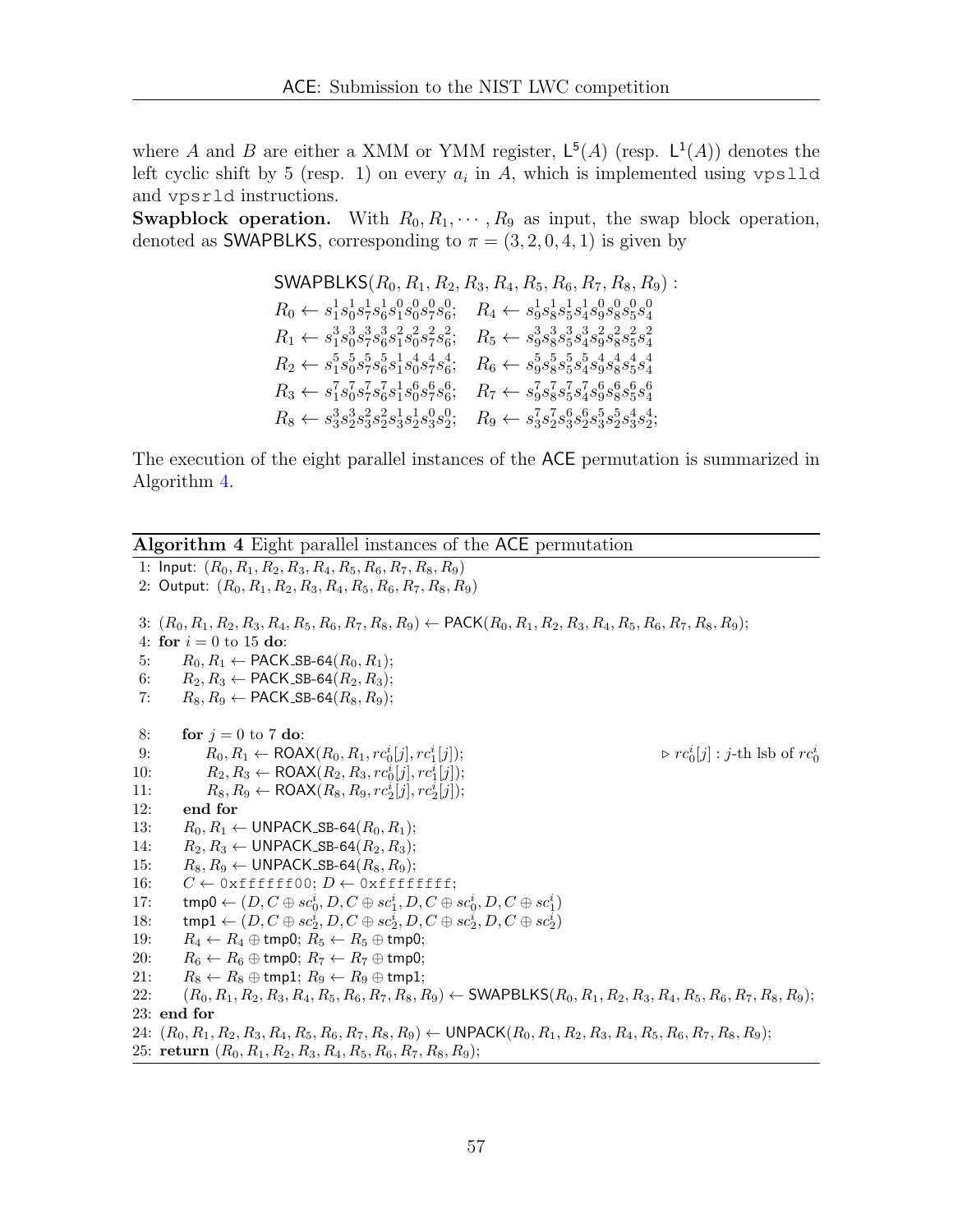**Benchmarking.** We implement the ACE permutation and ACE- $AE$ -128 and ACE- $H$ -256 modes in C using SSE2 and AVX2 instruction sets and measure their performances on two different Intel processors: Skylake and Haswell. The codes were compiled using gcc 5.4.0 on 64-bit machines with the compiler flags  $-02$  -funroll-all-loops -march=native. For both implementations, we evaluate eight parallel instances and compute the throughput of the permutation and its modes. Table [7.1](#page-57-1) presents the performance results in cycles per byte for both implementations where the message digest is computed for 1024 bits and encryption is also done for 1024 bits and the associated data length is set to 128 bits. In our implementation, we include the costs for all packing and unpacking operations. The best speed achieved is 9.97 cycles/byte for ACE, using the AVX2 implementation on Skylake.

| Primitive                | <b>Speed</b> | Instruction      | <b>CPU</b> Name |  |  |
|--------------------------|--------------|------------------|-----------------|--|--|
|                          | [cpb]        | Set              | Spec.           |  |  |
|                          | 15.66        | SSE <sub>2</sub> | Skylake         |  |  |
| <b>ACE</b>               | 9.97         | AVX <sub>2</sub> | Intel i7-6700   |  |  |
|                          | 16.96        | SSE <sub>2</sub> | Haswell         |  |  |
|                          | 10.56        | AVX2             | Intel i7-4790   |  |  |
|                          | 110.29       | SSE <sub>2</sub> | Skylake         |  |  |
| ACE- $A\mathcal{E}$ -128 | 68.53        | AVX2             | Intel i7-6700   |  |  |
|                          | 128.66       | SSE <sub>2</sub> | Haswell         |  |  |
|                          | 89.10        | AVX2             | Intel i7-4790   |  |  |
|                          | 95.65        | SSE <sub>2</sub> | Skylake         |  |  |
| $ACE-7L-256$             | 58.81        | AVX2             | Intel i7-6700   |  |  |
|                          | 108.15       | SSE <sub>2</sub> | Haswell         |  |  |
|                          | 66.12        | AVX2             | Intel i7-4790   |  |  |

<span id="page-57-1"></span>Table 7.1: Benchmarking the results for the ACE permutation and its AE and Hash modes.

#### <span id="page-57-0"></span>7.2 Software: Microcontroller

We implement the ACE permutation and ACE- $A\mathcal{E}$ -128 on two distinct microcontroller platforms. For  $ACE-\mathcal{A}\mathcal{E}$ -128, we implement only encryption, as decryption is the same as encryption, except updating the rate with ciphertext. Our codes are written in assembly language to achieve optimal performance. We choose: 1) MSP430F2370, a 16-bit microcontroller from Texas Instruments with 2.3 Kbytes of programmable flash memory, 128 Bytes of RAM, and 12 general purpose registers of 16 bits, and 2) ARM Cortex M3 LM3S9D96, a 32-bit microcontroller with 524.3 Kbytes of programmable flash memory, 131 Kbytes of RAM, and 13 general purpose registers of 32 bits. We focus on four key performance measures, namely throughput (Kbps), code size (Kbytes), energy (nJ), and RAM (Kbytes) consumptions.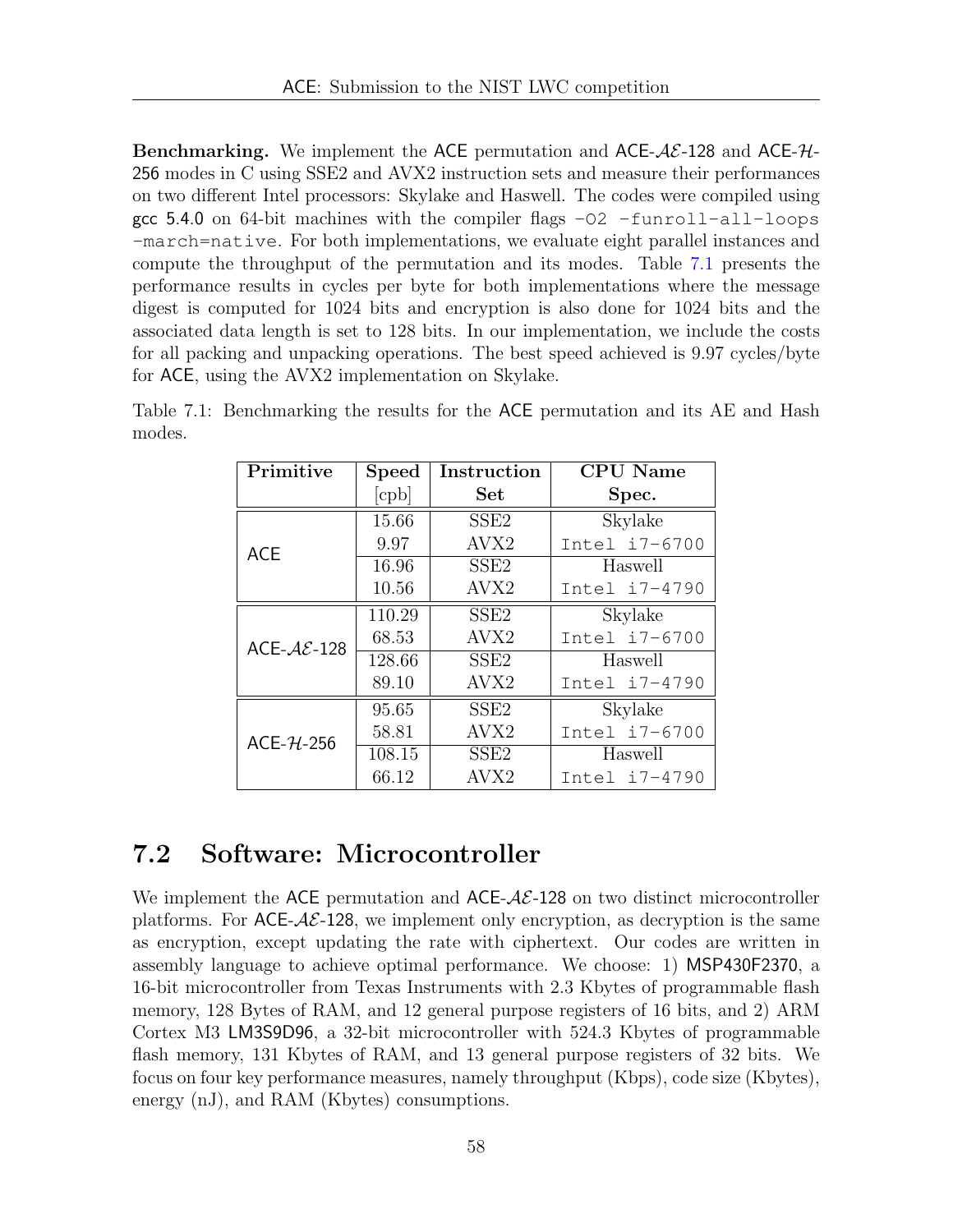For ACE- $AE$ -128, the scheme is instantiated with a random 128-bit key and 128-bit nonce. Note that the throughput of the modes decreases compared to the permutation as the messages are processed on 64-bit blocks and  $(5 + \ell)(\text{resp. } (4 + \ell))$  executions of the permutation are needed to evaluate the AE (resp. hash) mode where  $\ell$  is the number of the processed data in blocks including padding if needed. Table [7.2](#page-58-0) presents the performance of the ACE permutation and its modes.

| Platform                   | Primitive                | $\#AD$ blocks $\#M$ blocks Memory (bytes) $\#cycles$ Throughput Energy/bit |                |             |       |         |        |       |
|----------------------------|--------------------------|----------------------------------------------------------------------------|----------------|-------------|-------|---------|--------|-------|
|                            |                          |                                                                            |                | <b>SRAM</b> | Flash |         | [Kbps] | nJ    |
|                            | <b>ACE</b> permutation   |                                                                            |                | 304         | 1456  | 69440   | 73.73  | 225   |
|                            | ACE- $A\mathcal{E}$ -128 | $\Omega$                                                                   | 16             | 330         | 1740  | 1445059 | 11.34  | 1461  |
| 16-bit MSP430F2370         | ACE- $AE-128$            | 2                                                                          | 16             | 330         | 1786  | 1582892 | 10.35  | 1600  |
|                            | $ACE-7L-256$             |                                                                            | $\overline{2}$ | 330         | 1682  | 413056  | 4.96   | 3340  |
|                            | $ACE-7L-256$             |                                                                            | 16             | 330         | 1684  | 1375672 | 11.91  | 1390  |
|                            | ACE permutation          |                                                                            |                | 523         | 1598  | 13003   | 393.76 | 846   |
|                            | ACE- $AE-128$            | $\Omega$                                                                   | 16             | 559         | 1790  | 269341  | 60.83  | 5479  |
| 32-bit Cortex M3 LM3S9D961 | ACE- $A\mathcal{E}$ -128 | 2                                                                          | 16             | 559         | 1858  | 294988  | 55.54  | 6001  |
|                            | $ACE-7L-256$             |                                                                            | $\overline{2}$ | 559         | 1822  | 77114   | 26.56  | 12550 |
|                            | $ACE-7L-256$             |                                                                            | 16             | 559         | 1822  | 256524  | 63.87  | 5218  |

<span id="page-58-0"></span>Table 7.2: Performance of ACE on microcontrollers at a clock frequency of 16 MHz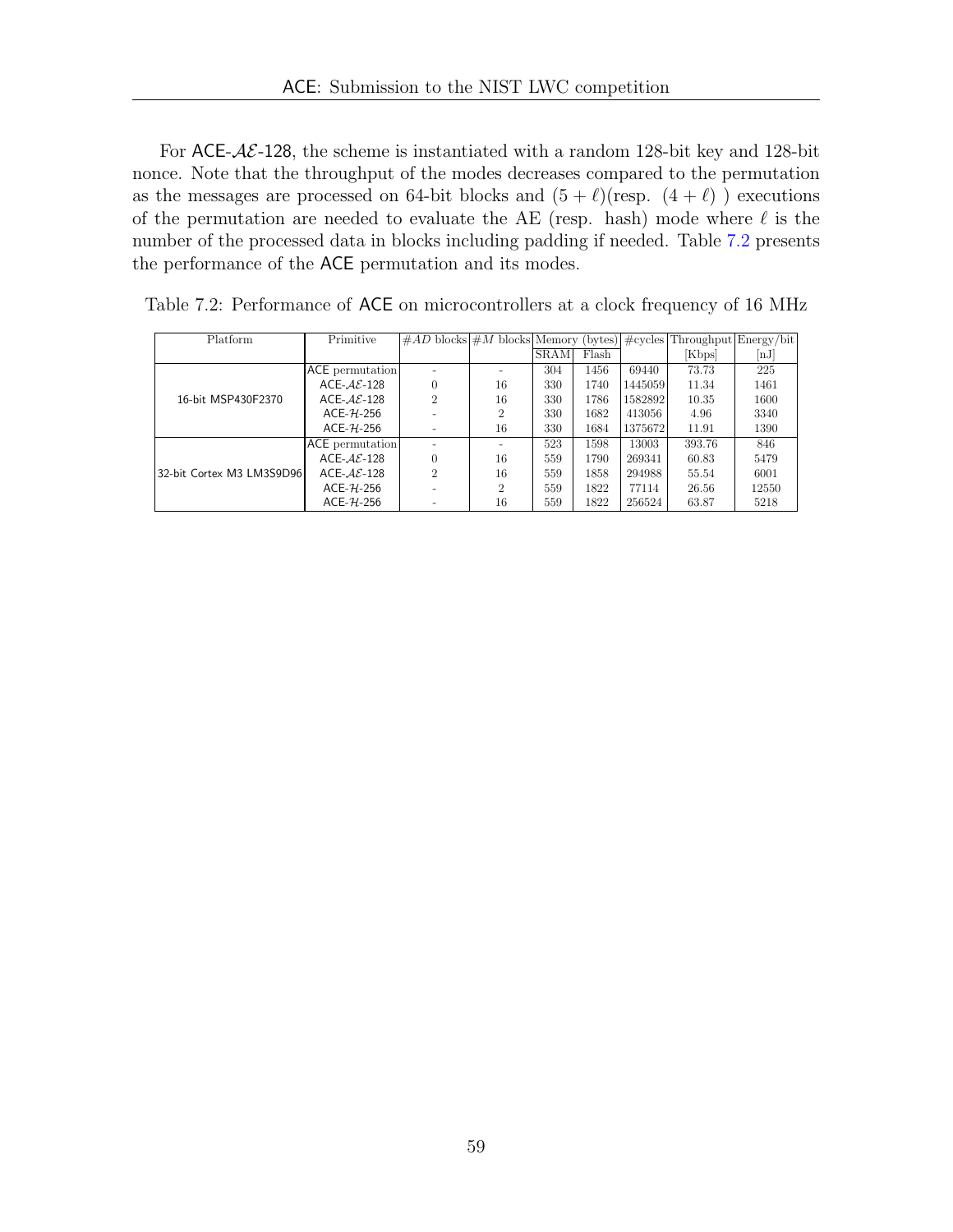## Acknowledgment

The submitters would like to thank Nusa Zidaric and Marat Sattarov for their work on the hardware implementation and Yunjie Yi for the microcontroller implementation.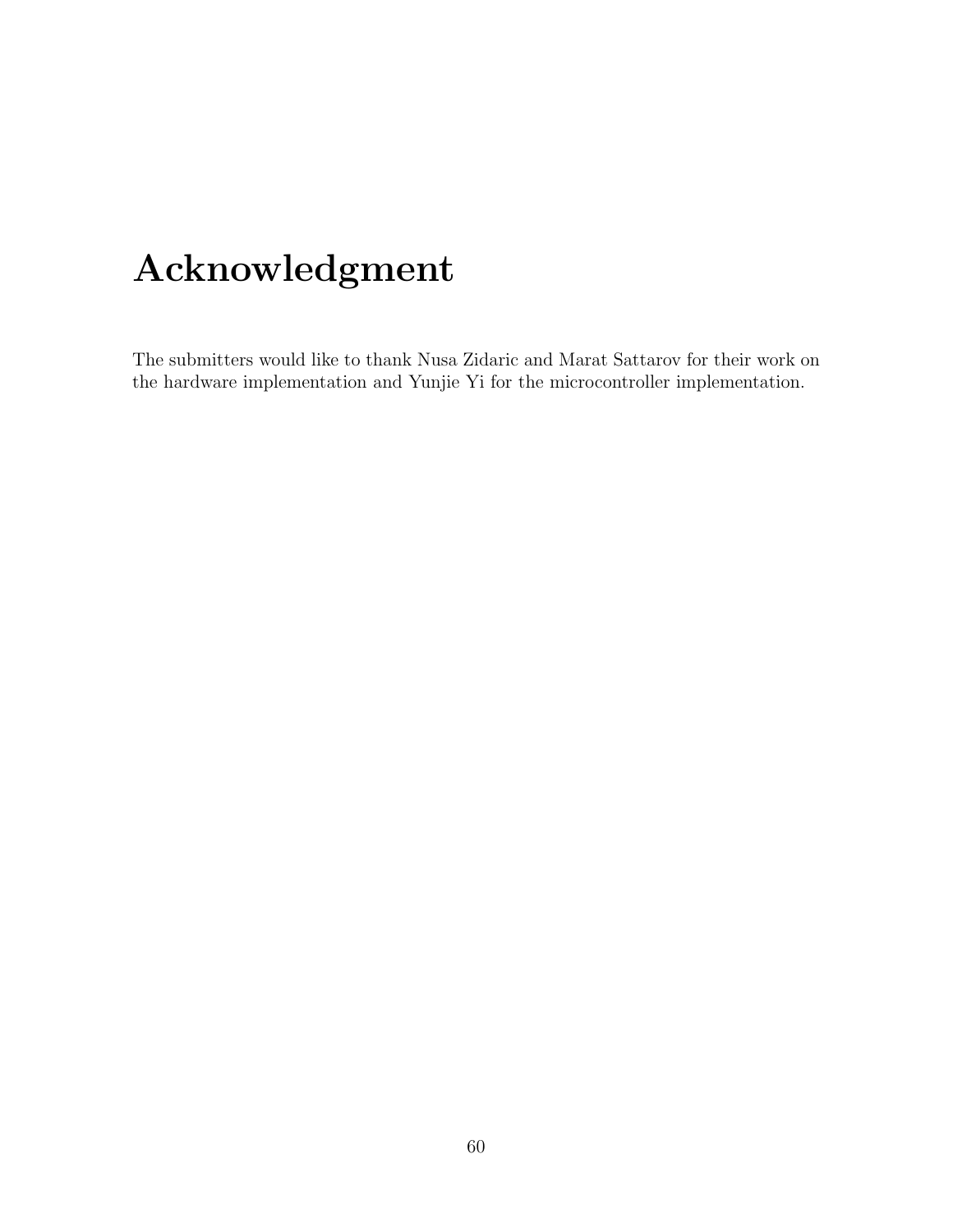## Bibliography

- <span id="page-60-0"></span>[1] Gurobi: MILP optimizer. <http://www.gurobi.com/>.
- [2] AAGAARD, M. D., SATTAROV, M., AND ZIDARIC, N. Hardware design and analysis of the ACE and WAGE ciphers. To appear in NIST LWC Workshop 2019. Also available at <https://arxiv.org>.
- <span id="page-60-7"></span>[3] AlTawy, R., Gong, G., He, M., Jha, A., Mandal, K., Nandi, M., and ROHIT, R. SpoC: Submission to NIST-LWC (announced as round 2 candidate on August 30, 2019).
- <span id="page-60-6"></span>[4] AlTawy, R., Gong, G., He, M., Mandal, K., and Rohit, R. SPIX: An authenticated cipher. Submission to NIST-LWC (announced as round 2 candidate on August 30, 2019).
- <span id="page-60-1"></span>[5] AlTawy, R., Rohit, R., He, M., Mandal, K., Yang, G., and Gong, G. sLiSCP: Simeck-based Permutations for Lightweight Sponge Cryptographic Primitives. In SAC (2017), C. Adams and J. Camenisch, Eds., Springer, pp. 129– 150.
- <span id="page-60-2"></span>[6] Altawy, R., Rohit, R., He, M., Mandal, K., Yang, G., and Gong, G. Sliscp-light: Towards hardware optimized sponge-specific cryptographic permutations. ACM Transactions on Embedded Computing Systems (TECS) 17, 4 (2018), 81.
- <span id="page-60-5"></span>[7] Altawy, R., Rohit, R., He, M., Mandal, K., Yang, G., and Gong, G. Towards a cryptographic minimal design: The sLiSCP family of permutations. IEEE Transactions on Computers 67, 9 (2018), 1341–1358.
- <span id="page-60-4"></span>[8] Beaulieu, R., Shors, D., Smith, J., Treatman-Clark, S., Weeks, B., and Wingers, L. The SIMON and SPECK families of lightweight block ciphers. Cryptology ePrint Archive, Report 2013/404, 2013. [http://eprint.iacr.](http://eprint.iacr.org/2013/404) [org/2013/404](http://eprint.iacr.org/2013/404).
- <span id="page-60-3"></span>[9] BERNSTEIN, D. J., KÖLBL, S., LUCKS, S., MASSOLINO, P. M. C., MENDEL, F., Nawaz, K., Schneider, T., Schwabe, P., Standaert, F.-X., Todo, Y., AND VIGUIER, B. Gimli: a cross-platform permutation, 2017.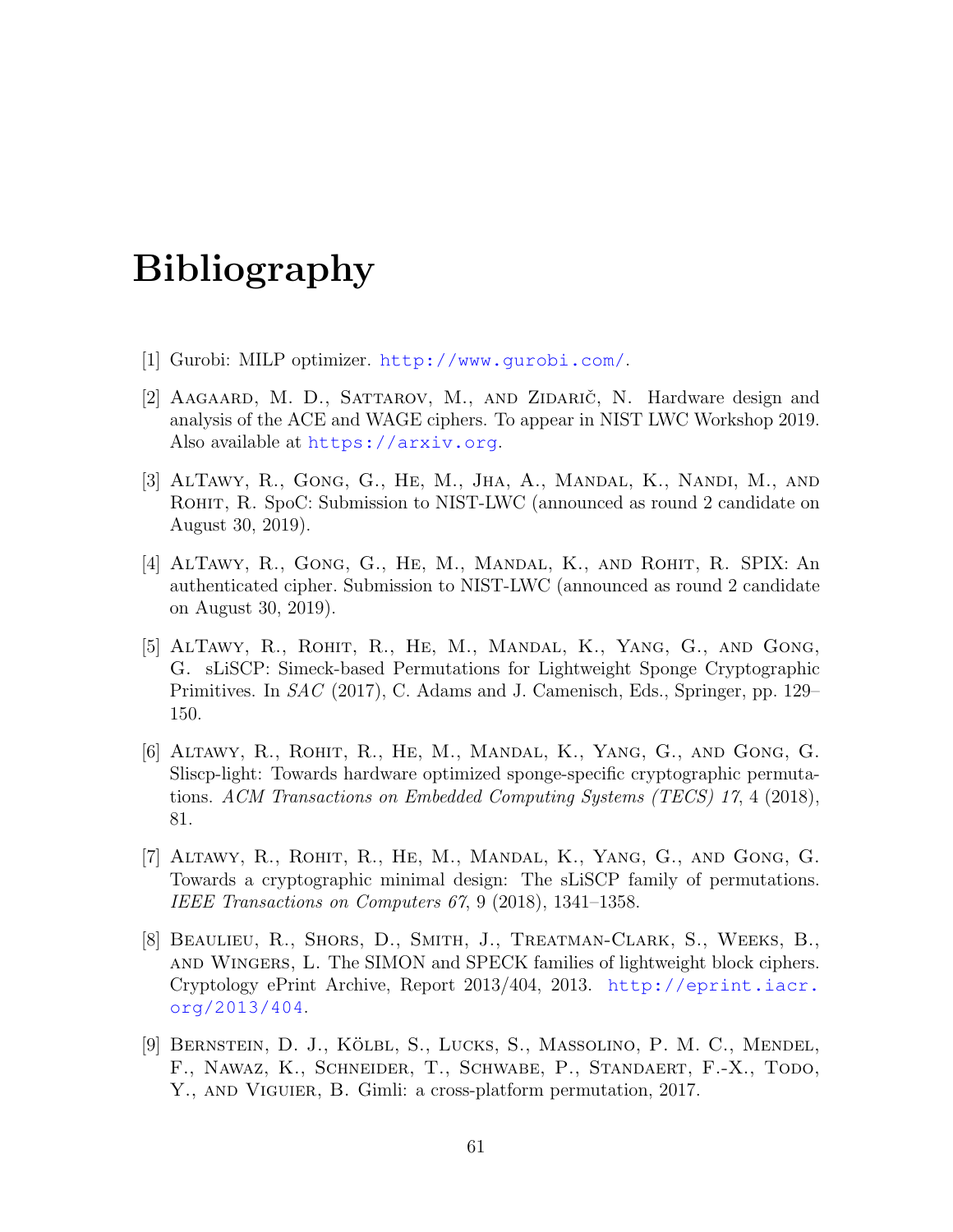- <span id="page-61-10"></span>[10] Bertoni, G., Daemen, J., Peeters, M., and Assche, G. Caesar submission: Ketje v2, 2014. <http://ketje.noekeon.org/Ketjev2-doc2.0.pdf>.
- <span id="page-61-3"></span>[11] Bertoni, G., Daemen, J., Peeters, M., and Van Assche, G. Sponge functions. In ECRYPT hash workshop (2007), vol. 2007.
- <span id="page-61-8"></span>[12] Bertoni, G., Daemen, J., Peeters, M., and Van Assche, G. On the indifferentiability of the sponge construction. In  $EUROCRYPT$  (2008), N. Smart, Ed., Springer, pp. 181–197.
- <span id="page-61-7"></span>[13] Bertoni, G., Daemen, J., Peeters, M., and Van Assche, G. Keccak specifications. submission to NIST (Round 2), 2009.
- <span id="page-61-5"></span>[14] Bertoni, G., Daemen, J., Peeters, M., and Van Assche, G. On the security of the keyed sponge construction. In Symmetric Key Encryption Workshop (2011).
- <span id="page-61-4"></span>[15] Bertoni, G., Daemen, J., Peeters, M., and Van Assche, G. Duplexing the sponge: Single-pass authenticated encryption and other applications. In SAC (2012), A. Miri and S. Vaudenay, Eds., Springer, pp. 320–337.
- <span id="page-61-9"></span>[16] BERTONI, G., DAEMEN, J., PEETERS, M., AND VAN ASSCHE, G. Permutationbased encryption, authentication and authenticated encryption. DIAC (2012).
- <span id="page-61-1"></span>[17] BIHAM, E., AND SHAMIR, A. Differential cryptanalysis of DES-like cryptosystems. Journal of CRYPTOLOGY  $\ddot{4}$ , 1 (1991), 3-72.
- <span id="page-61-2"></span>[18] Biryukov, A., and Wagner, D. Slide attacks. In FSE (1999), L. Knudsen, Ed., Springer, pp. 245–259.
- <span id="page-61-11"></span>[19] Golomb, S. W., and Gong, G. Signal design for good correlation: for wireless communication, cryptography, and radar. Cambridge University Press, 2005.
- <span id="page-61-12"></span>[20] Gueron, S., and Mouha, N. Simpira v2: A family of efficient permutations using the aes round function. In ASIACRYPT (2016), J. H. Cheon and T. Takagi, Eds., Springer, pp. 95–125.
- <span id="page-61-0"></span>[21] Guo, J., Peyrin, T., and Poschmann, A. The photon family of lightweight hash functions. In *CRYPTO* (2011), P. Rogaway, Ed., Springer, pp. 222–239.
- <span id="page-61-6"></span>[22] JOVANOVIC, P., LUYKX, A., AND MENNINK, B. Beyond  $2^{c/2}$  security in spongebased authenticated encryption modes. In ASIACRYPT (2014), P. Sarkar and T. Iwata, Eds., Springe, pp. 85–104.
- <span id="page-61-13"></span>[23] Kap, J., Diehl, W., Tempelmeier, M., Homsirikamol, E., and Gaj, K. Hardware API for lightweight cryptography, 2019.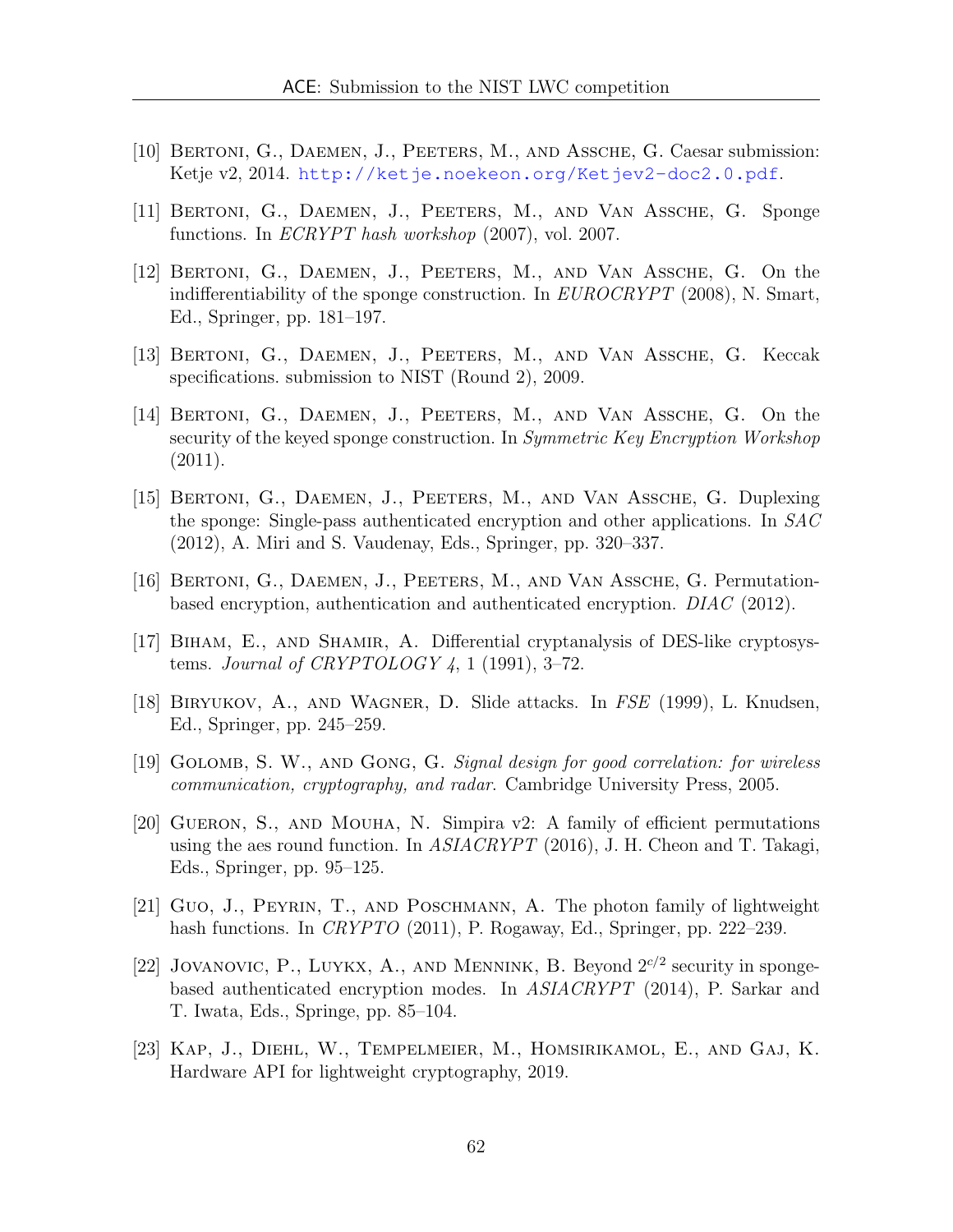- <span id="page-62-4"></span>[24] Knudsen, L., and Wagner, D. Integral cryptanalysis. In FSE (2002), J. Daemen and V. Rijmen, Eds., vol. 2365 of LNCS, Springer, pp. 112–127.
- <span id="page-62-1"></span> $[25]$  KÖLBL, S., LEANDER, G., AND TIESSEN, T. Observations on the Simon block cipher family. In CRYPTO (2015), R. Gennaro and M. Robshaw, Eds., Springer, pp. 161–185.
- <span id="page-62-5"></span>[26] Leander, G., Abdelraheem, M. A., AlKhzaimi, H., and Zenner, E. A cryptanalysis of printcipher: The invariant subspace attack. In CRYPTO (2011), P. Rogaway, Ed., Springer, pp. 206–221.
- <span id="page-62-6"></span>[27] Liu, Y., Sasaki, Y., Song, L., and Wang, G. Cryptanalysis of reduced sliscp permutation in sponge-hash and duplex-AE modes. In SAC (2018), C. Cid and J. Michael J. Jacobson, Eds., vol. 11349, Springer, pp. 92–114.
- <span id="page-62-2"></span>[28] Matsui, M., and Yamagishi, A. A new method for known plaintext attack of FEAL cipher. In Workshop on the Theory and Application of of Cryptographic Techniques (1992), Springer, pp. 81–91.
- <span id="page-62-3"></span>[29] Todo, Y., and Morii, M. Bit-based division property and application to simon family. In FSE (2016), Springer, pp. 357–377.
- <span id="page-62-0"></span>[30] Yang, G., Zhu, B., Suder, V., Aagaard, M. D., and Gong, G. The simeck family of lightweight block ciphers. In CHES (2015), T. Güneysu and H. Handschuh, Eds., Springer, pp. 307–329.
- [31] Yi, Y., and Gong, G. Implementation of three LWC Schemes in the WiFi 4- Way Handshake with Software Defined Radio. To appear in NIST LWC Workshop 2019. Also available at <https://arxiv.org/abs/1909.11707>.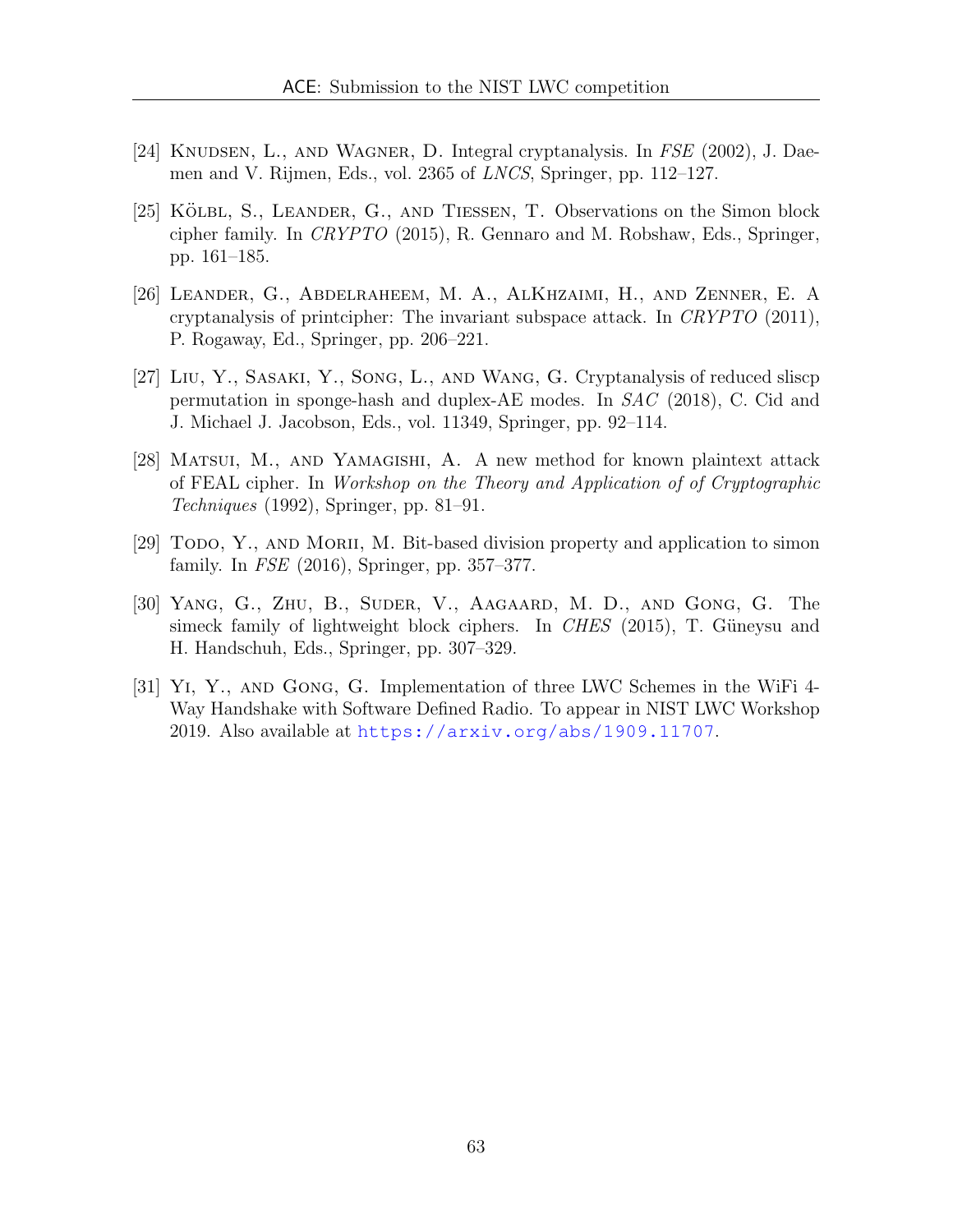# <span id="page-63-0"></span>Appendix A Other NIST-LWC Submissions

In Table [A.1,](#page-63-1) we list our other NIST-LWC submissions whose underlying permutation adopts a similar design as  $SLISCP$ -light  $[6]$  family of permutations. ACE is an all in one primitive that utilizes a generalized version of sLiSCP-light with state size 320-bit and a different linear layer to offer both hashing and authenticated encryption functionalities. Spix adopts sLiSCP-light-256 in a monkey duplex to offer higher throughput than generic Sponge-based AE schemes. Spoc is an authenticated cipher that enables higher bound on the underlying state size to offer same security as other generic AE schemes, thus allowing larger rate size. Spoc adopts sLiSCP-light-192 and sLiSCP-light-256 to enable different performance and hence different target applications. In Table [A.1,](#page-63-1) the submissions are classified based on their functionalities, mode of operation parameters and hardware area in 65 nm ASIC.

<span id="page-63-1"></span>

| Algorithm                                                                      | Permutation         | Functionality | Parameters (in bits) |     |                         |                            |      | Mode of operation | Area |
|--------------------------------------------------------------------------------|---------------------|---------------|----------------------|-----|-------------------------|----------------------------|------|-------------------|------|
|                                                                                |                     |               |                      |     | State   Rate   Security |                            | GE   |                   |      |
| $ \text{ACE-}\mathcal{AE}\text{-}128$ and $\text{ACE-}\mathcal{H}\text{-}256 $ | ACE                 | AEAD & Hash   | 320                  | 64  | 128                     | Unified sLiSCP sponge 4250 |      |                   |      |
| $SPIX$ [4]                                                                     | $SLISCP$ -light-256 | AEAD          | 256                  | 64  | 128                     | Monkey Duplex              | 2611 |                   |      |
| $SPOC-64$ [3]                                                                  | $SLISCP$ -light-192 | AEAD          | 192                  | 64  | 128                     | <b>SPOC</b>                | 2329 |                   |      |
| $SPOC-128$ [3]                                                                 | sLISCP-light-256    | AEAD          | 256                  | 128 | 128                     | <b>SPOC</b>                | 3054 |                   |      |

Table A.1: Submissions with sLiSCP-light like permutations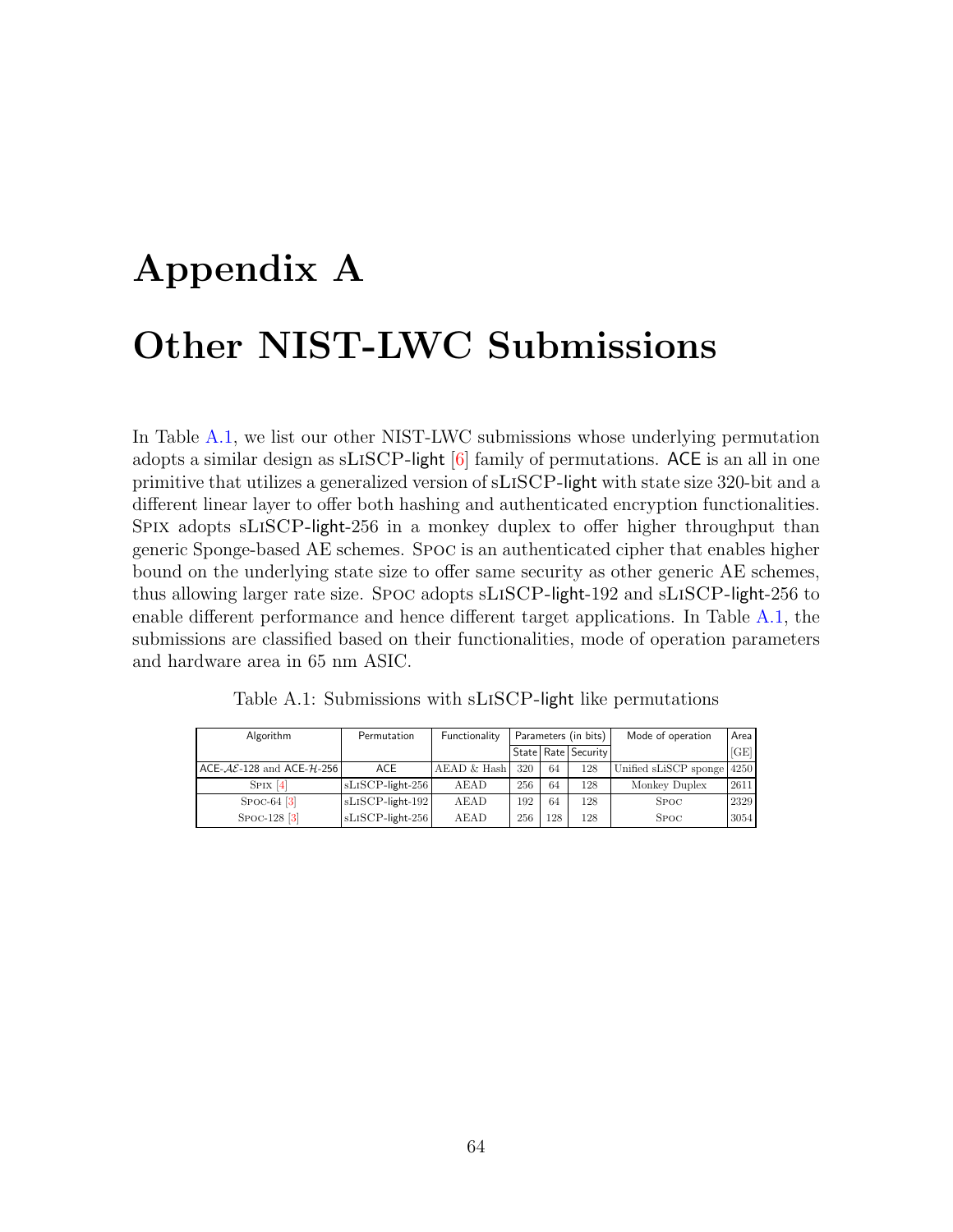## <span id="page-64-0"></span>Appendix B

## Test Vectors

## <span id="page-64-1"></span>B.1 Simeck sbox

Test vector for Simeck sbox with input = 00000000000000000 and  $rc = 0x07$ .

| Round          | <b>State</b>      |
|----------------|-------------------|
| $\theta$       | 000000000000000   |
| 1              | FFFFFFFF00000000  |
| $\overline{2}$ | FFFFFFFFFFFFFFFF  |
| 3              | 00000000FFFFFFFFF |
| 4              | 0000000100000000  |
| 5              | FFFFFFFC00000001  |
| 6              | FFFFFF9AFFFFFFFC  |
| $\overline{7}$ | 00000C2DFFFFFF9A  |
| 8              | 00001C1E00000C2D  |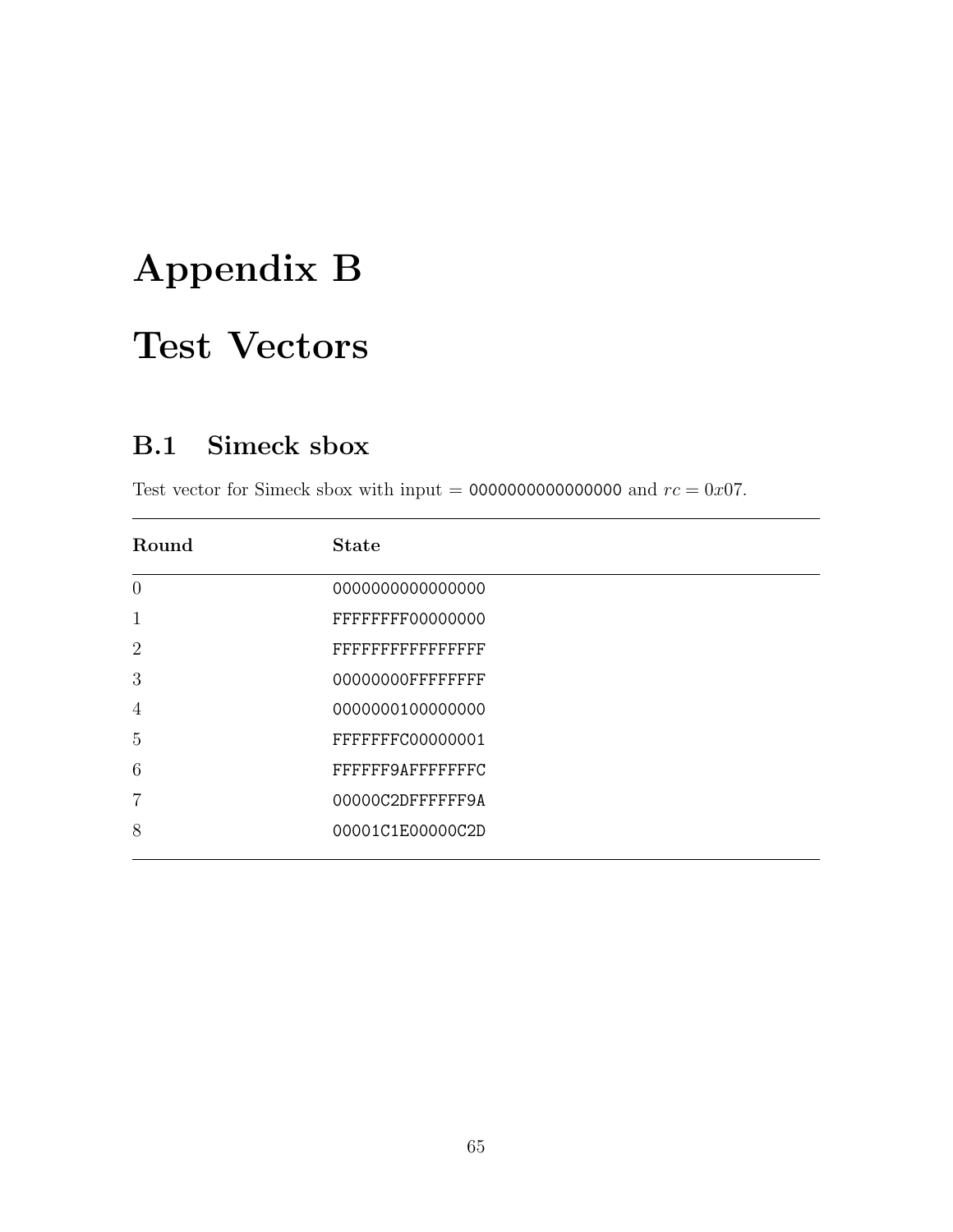## <span id="page-65-0"></span>B.2 ACE Permutation

<span id="page-65-3"></span>Test vector for ACE with all zero state.

|  |  |  |  |  | Table B.1: Test vector for ACE permutation |
|--|--|--|--|--|--------------------------------------------|
|--|--|--|--|--|--------------------------------------------|

| <b>Step</b>    | State                                                                                      |
|----------------|--------------------------------------------------------------------------------------------|
| $\Omega$       |                                                                                            |
| 1              | FFFFC7CAFFFFE776 00003C9E00001C3A 00001C1E00000C2D FFFFDBD4FFFFEB67 FFFFC361FFFFE36A       |
| $\overline{2}$ | A008C151D9C4D9F0_25ACD9A124884ECC_86A59002FBFA4BCD_D9528A87DDC179A3_DA531AC0DB77ADAA       |
| 3              | 446BFB17FEAC5A5F683F3428F965451368637D8AD2D9A691F55A0C1AF1B48501B26C12762212F44E           |
| 4              | 5453CAE4EC2F4442 1229976DFAB4E931 62A32D3D4BF8A3A4 C3AAEBC356636242 85E95CBAFC2E53AF       |
| 5              | 598621C1B175FD21 2D4271827840D029 7067E7DBE7730CF1 EA4B2DD90065936F C09419107D0BC64B       |
| 6              | F082FCB61529AA71 7BCFD42DFA4C3E52 2D5F0057B73ACCE3 3796D138A276F5D5 A9725A507DF3111B       |
| 7              | FEFB14A90FFC6647 9F5776716E158260 8E92C0A5D6800B6F 47FF05347B0A9853 1B675DA36BA6435A       |
| 8              | 89F30BAF3692897B C4FDA6EBEC5A67C9 14F005716C4AFC2A DAFC0BEA21D2ED4A A4552F657DB01A48       |
| 9              | 4C23136992E442A3 011A48EC0CB5FB43 66FE8CDB3B4199E5 F0219458887736CA 3A1811F81F10637C       |
| 10             | 2610F06C195D5056 17AE4FD7BD09471B FFBDD5A7EAB46BCE 298CB1937B9E0DFB E94BF8C44E4343C5       |
| 11             | CODC927D4DB070E3 CF7763937E89CB5C 15839159A987CDA1 FCD3B2B79FA9B089 2726D3BB3C7F7307       |
| 12             | EB0021C196A1BD2A0430040EFF58D77DBC9CEE20225F9C0FAB4F7D562B57919834B898627E2EE36E           |
| 13             | 6665A40D97687B80 5930C806DDEBC73A 61B46748C3F87266 AC9EBE137FC7980E A2FF33F7DD4CEFF9       |
| 14             | AB3B18A05461271D 8E535FE0229BC4A8 3A17D3E8D0C0DEBE 3DB2755BFB6661D6 289C6819008FFCC9       |
| 15             | 637EA3CF659E1667 A7C2AFF4D71079A3<br>05973F456EB70EC1 12D203D0B8FA2D26<br>9FE7E5EA42C1167A |
| 16             | 5C93691AD5060935 DC19CE947EAD550D AC12BEE1A64B670E F516E8BE1DFA60DA 409892A4E4CCBC15       |

## <span id="page-65-1"></span>B.3 ACE- $A\mathcal{E}$ -128

| Key              | 00111122335588DD 00111122335588DD |  |
|------------------|-----------------------------------|--|
| <b>Nonce</b>     | 111122335588DD00 111122335588DD00 |  |
| Associated data  | 1122335588DD0011 1122335588DD00   |  |
| <b>Plaintext</b> | 335588DD00111122 335588DD001111   |  |
| Ciphertext       | F9362385DC213A07 CEFEF38C34CEFF   |  |
| Tag              | AE85154F0242F0E4 OF9ECA3FE696D7C6 |  |

## <span id="page-65-2"></span>B.4 ACE-H-256

Message 335588DD00111122 335588DD001111

Hash 1676336AB5C04A1D 9225FB283172A757 A0637A6523127B83 EFC3E990BABBD2E6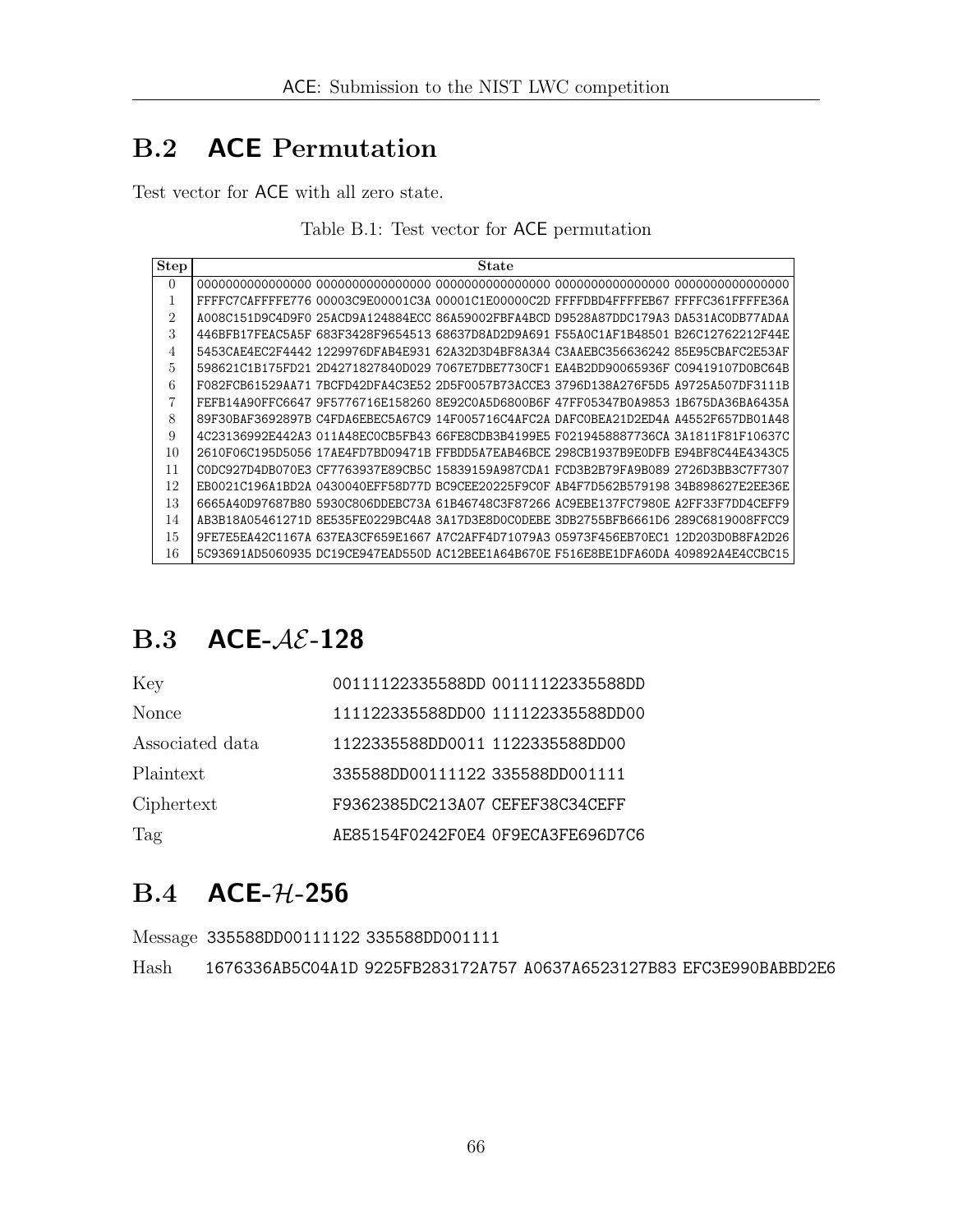## <span id="page-66-0"></span>Appendix C Constants: Sequence to Hex Conversion

In this section, we show how to obtain hex values of the constants for  $i = 0$ . Note that the LFSR is reset to initial all-one state  $(1, \ldots, 1)$  at the beginning of each ACE permutation. The example is captured in Table [C.1.](#page-67-0) First column in the table represents the clock cycle, which corresponds to the round within the step. The next column is showing the current LFSR state in this clock cycle. The bits are written in the same pattern as states in Figure [5.2,](#page-29-1) without showing the three feedback bits. The third column is showing 10 sequence bits, composed of the three feedback bits, followed by the state bits: the top row shows the subsequence with correct indices and the bottom row their respective values. The last three bits in every row are used directly as round constant in every clock cycle. The 10-bit subsequence from clock cycle 7 is used directly as the step constant and interpreted as shown in Figure [5.3.](#page-30-1)

The HEX values for step  $i = 0$ , listed in Table [2.2](#page-12-0) are obtained as follows:

- from the last three columns of Table [C.1](#page-67-0) for the round constants
- from the last row of Table [C.1](#page-67-0) for the step constants

as follows:

$$
\begin{array}{rclcrcl} rc_0^0 & = & 00000111 & = & 0x07 & & sc_0^0 & = & 01010000 & = & 0x50 \\ rc_1^0 & = & 01010011 & = & 0x53 & & sc_1^0 & = & 00101000 & = & 0x28 \\ rc_2^i & = & 01000011 & = & 0x43 & & sc_2^i & = & 00010100 & = & 0x14 \end{array}
$$